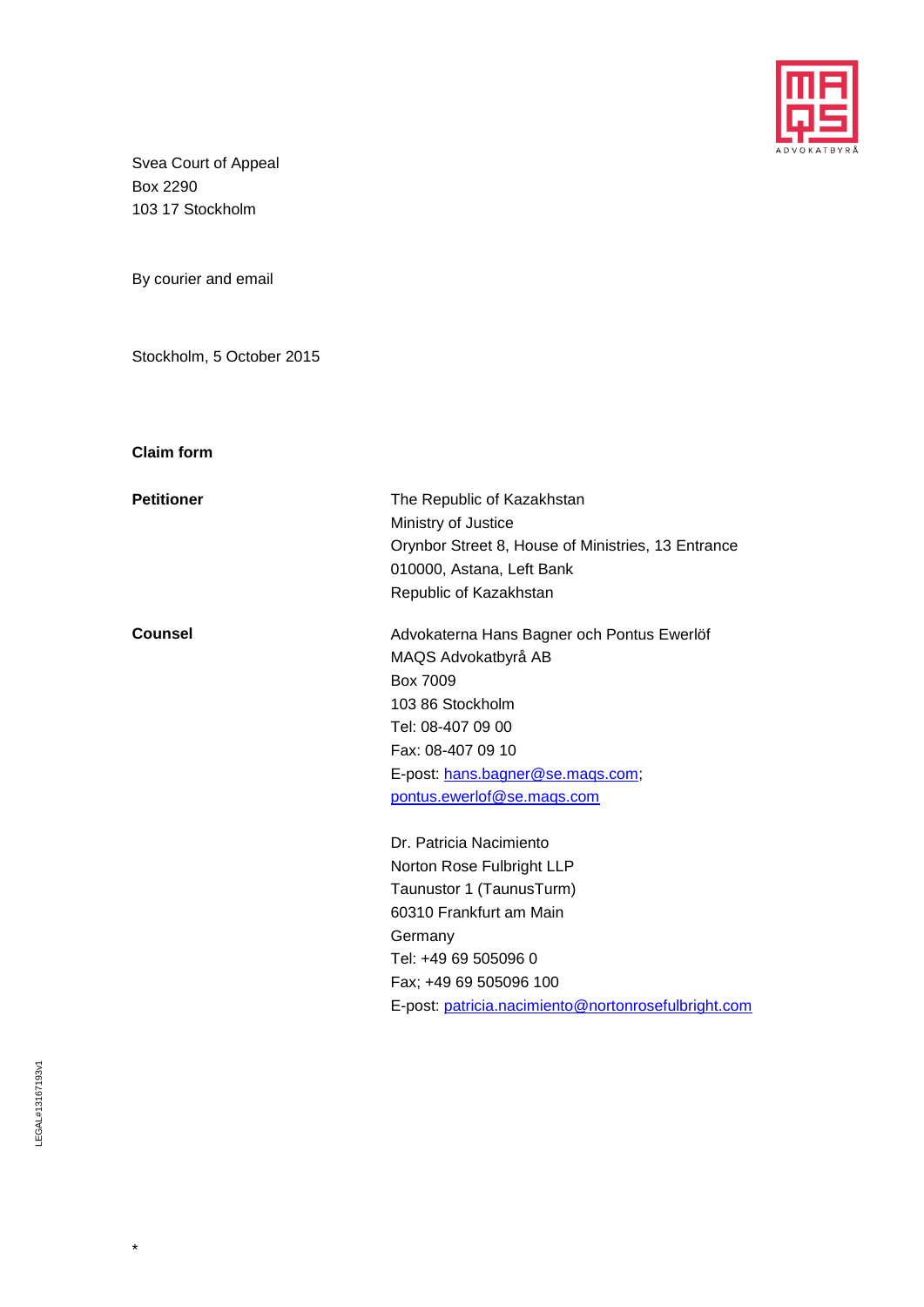| <b>Respondent 1</b>                             | Anatolie Stati<br>20 Dragonmirna Street<br>Chisinau<br>Republic of Moldovia                                                                                                                                                                                      |
|-------------------------------------------------|------------------------------------------------------------------------------------------------------------------------------------------------------------------------------------------------------------------------------------------------------------------|
| <b>Respondent 2</b>                             | <b>Gabriel Stati</b><br><b>1A Ghioceilor Street</b><br>Chisinau<br>Republic of Moldovia                                                                                                                                                                          |
| <b>Respondent 3</b>                             | Ascom Group S.A.<br>75 A. Mateevici Street<br>Chisinau, MD-2009<br>Republic of Moldovia                                                                                                                                                                          |
| <b>Respondent 4</b>                             | Terra Raf Trans Trading Ltd.<br>Don House, Suite 31<br>30-38 Main Street<br>Gibraltar                                                                                                                                                                            |
| <b>Counsel of record for</b><br>respondents 1-4 | Advokaterna Bo G.H. Nilsson och Therese Isaksson<br>Advokatfirman Lindahl<br>Box 1065<br>101 39 Stockholm<br>Tel: 08-527 70 800<br>Fax: 08-667 73 80<br>E-post: bo.nilsson@lindahl.se;<br>therese.isaksson@lindahl.se                                            |
| The matter:                                     | Action for invalidity and challenge pursuant to the<br>Swedish Arbitration Act (1999:116) ("AA") of arbitration<br>award issued on 19 December 2013 in case no. V<br>(116/2010) before the Arbitration Institute of the<br>Stockholm Chamber of Commerce ("SCC") |

\_\_\_\_\_\_\_\_\_\_\_\_\_\_\_\_\_\_\_\_\_\_\_\_\_\_\_\_\_\_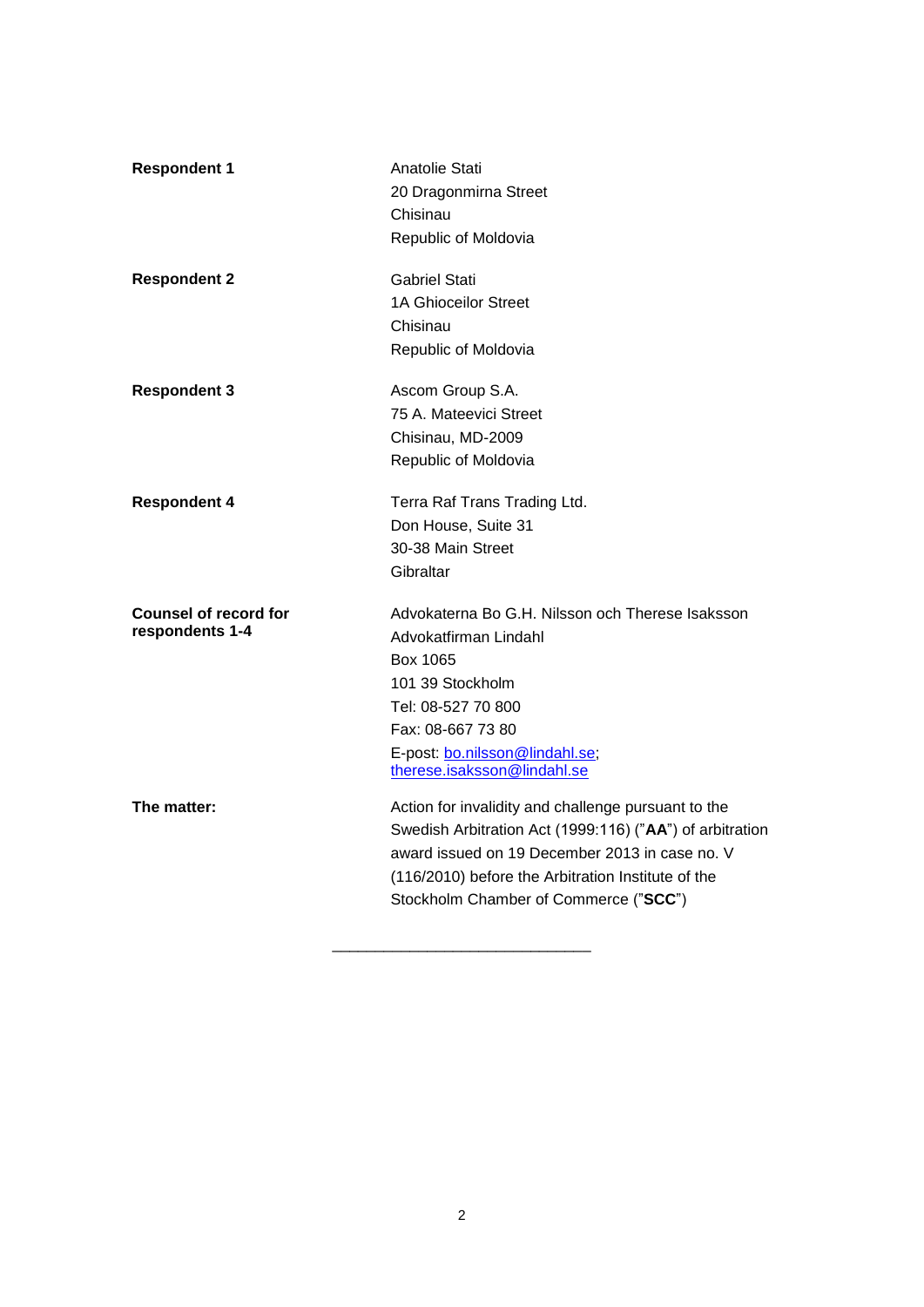# **TABLE OF CONTENTS**

| 1  |      |                                                                                       |  |
|----|------|---------------------------------------------------------------------------------------|--|
| 2  |      |                                                                                       |  |
| 3  |      |                                                                                       |  |
| 4  |      |                                                                                       |  |
|    | 4.1  |                                                                                       |  |
|    | 4.2  |                                                                                       |  |
|    | 4.3  |                                                                                       |  |
|    | 4.4  | Brief on RoK's challenge of the award before the Svea Court of Appeal in case no. T   |  |
|    |      |                                                                                       |  |
| 5  |      |                                                                                       |  |
|    | 5.1  |                                                                                       |  |
|    | 5.2  |                                                                                       |  |
| 6  |      |                                                                                       |  |
|    | 6.1  |                                                                                       |  |
|    | 6.2  |                                                                                       |  |
|    | 6.3  | Stati's' contradictory and unreconcilable positions in the separate arbitrations 22   |  |
| 7  |      | STATI'S SCHEME WITH FICTIOUS INVESTMENT COSTS AND PAYMENTS THAT WERE TO               |  |
|    |      |                                                                                       |  |
|    | 7.1  |                                                                                       |  |
|    | 7.2  |                                                                                       |  |
|    | 7.3  | Large parts of the alleged investment costs in the ECT case are fictitious  34        |  |
|    | 7.4  |                                                                                       |  |
| 8  |      |                                                                                       |  |
|    | 8.1  |                                                                                       |  |
|    | 8.2  |                                                                                       |  |
|    | 8.3  | Stati ignored to inform KPMG of Perwood's status as a related company  48             |  |
| 9  |      |                                                                                       |  |
|    | 9.1  |                                                                                       |  |
|    | 9.2  |                                                                                       |  |
|    | 9.3  |                                                                                       |  |
|    | 9.4  |                                                                                       |  |
|    | 9.5  |                                                                                       |  |
| 10 |      | THE WAY IN WHICH THE AWARD WAS RENDERED IS CONTRARY TO SWEDISH PUBLIC                 |  |
|    |      |                                                                                       |  |
|    | 10.1 | If they had now reported the facts been known for ECT case, the outcome would         |  |
|    |      |                                                                                       |  |
|    | 10.2 | Stati has invoked false evidence and provided false information in the arbitration 61 |  |
| 11 |      |                                                                                       |  |
| 12 |      |                                                                                       |  |
|    |      |                                                                                       |  |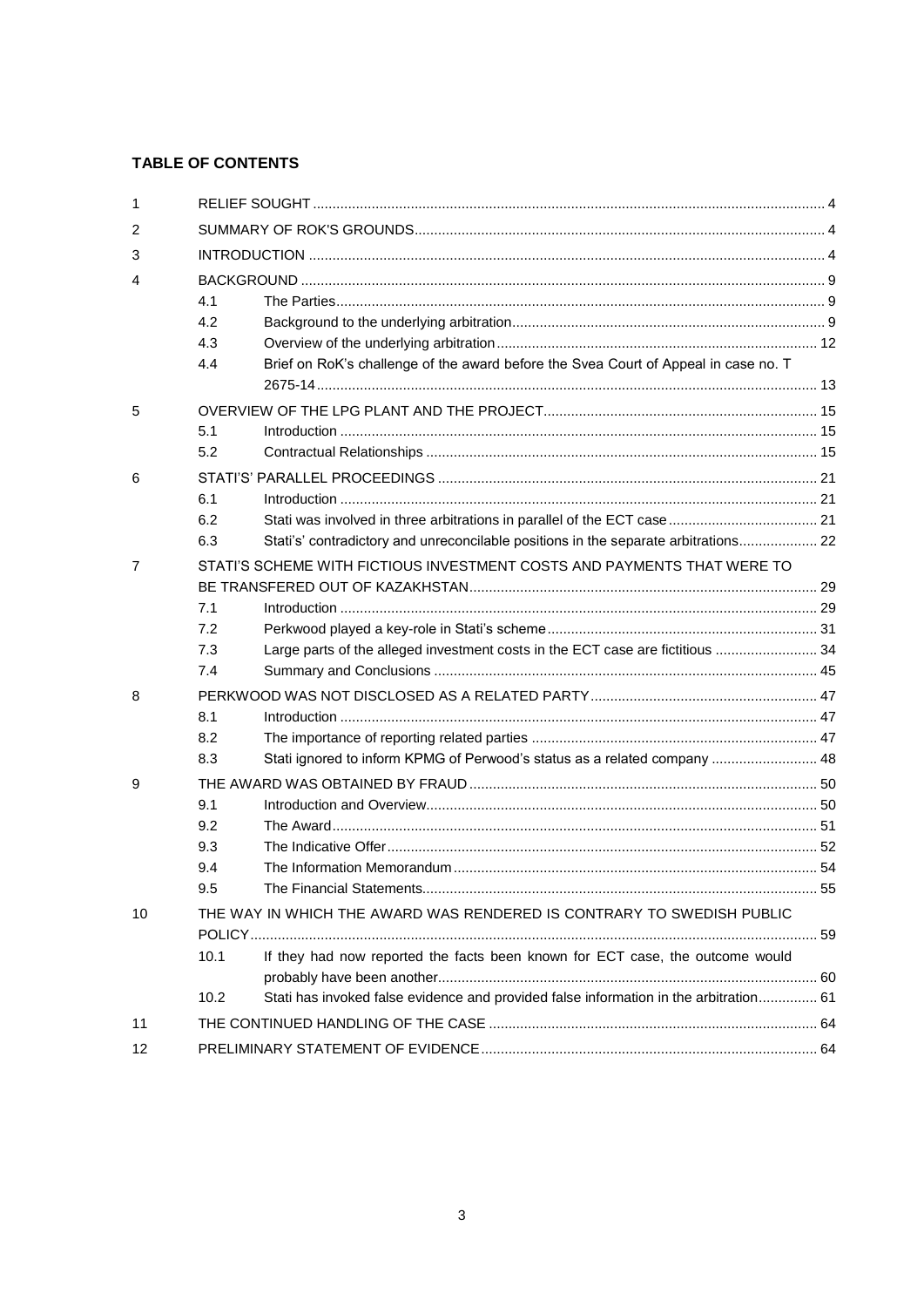As counsel for the Republic of Kazakhstan ("**RoK**"), we hereby file this claim form against Anatolie Stati, Gabriel Stati, the Ascom Group SA and Terra Raf Trading Ltd. (jointly "**Stati**") as follows.

# <span id="page-3-0"></span>**1 RELIEF SOUGHT**

- (1) RoK requests that the Court of Appeal, in accordance with § 33 of the Arbitration Act, first paragraph, item 2 (LSF), declare the arbitral award rendered on 19 December 2013 in the SCC's case no. V (116/2010), Exhibit 1, wholly or partly invalid.
- (2) RoK further requests that Stati, jointly and severally, be ordered to pay RoK for its litigation costs in an amount to be specified later.

# <span id="page-3-1"></span>**2 SUMMARY OF ROK'S GROUNDS**

(3) The arbitral award between the RoK and Stati issued on Dec. 19, 2013 in SCC Case No. V (116/2010)<sup>1</sup> ("Arbitration Award") is wholly or partly invalid because the way in which the arbitral award has been rendered is manifestly incompatible with the fundamental principles of the Swedish legal system.

## <span id="page-3-2"></span>**3 INTRODUCTION AND SUMMARY**

- (4) The invalidity action concerns an arbitration award in arbitration proceedings under the Energy Charter Treaty ("**ECT**") administered by the SCC with the proceedings in Stockholm (the "**ECT case**"). Stati requested arbitration against RoK on 26 July 2010. The arbitral tribunal issued its arbitral award on 19 December 2013 which was corrected on 17 January 2014, in which Stati was awarded damages on the basis of a violation of the ECT in the amount of approximately USD 500 million. Of this amount, USD 199 million related to damages concerning an LPG<sup>2</sup> plant located in Borankol (the "**LPG plant**"). the LPG plant was conceived as a joint project between Stati and a company within the Vitol Group<sup>3</sup> ("**Vitol**") which was governed by a *Joint Operating Agreement* ("**JOA**") dated 27 June 2006 (the "**JOA Agreement**"), Appendix 1.
- (5) The Award is subject to an action to set it aside and declare it invalid now pending in the Svea Court of Appeal in case no. T 2675-14, which was commenced on 19 March 2014. However, it should be noted that the circumstances presented in this claim form are not directly covered by the parallel challenge case, although there are clear points of contact. In the following, new facts, of which RoK previously was unaware, will be presented.

 1 The Arbitral Award, which is approximately 450 pages in length, has been submitted to the Svea Court of Appeal in case number T 2675-14, to which reference is made.

 $2$  LPG = Liquid Petroleum Gas.

 $3$  Vitol is a Dutch – Swiss energy trading group.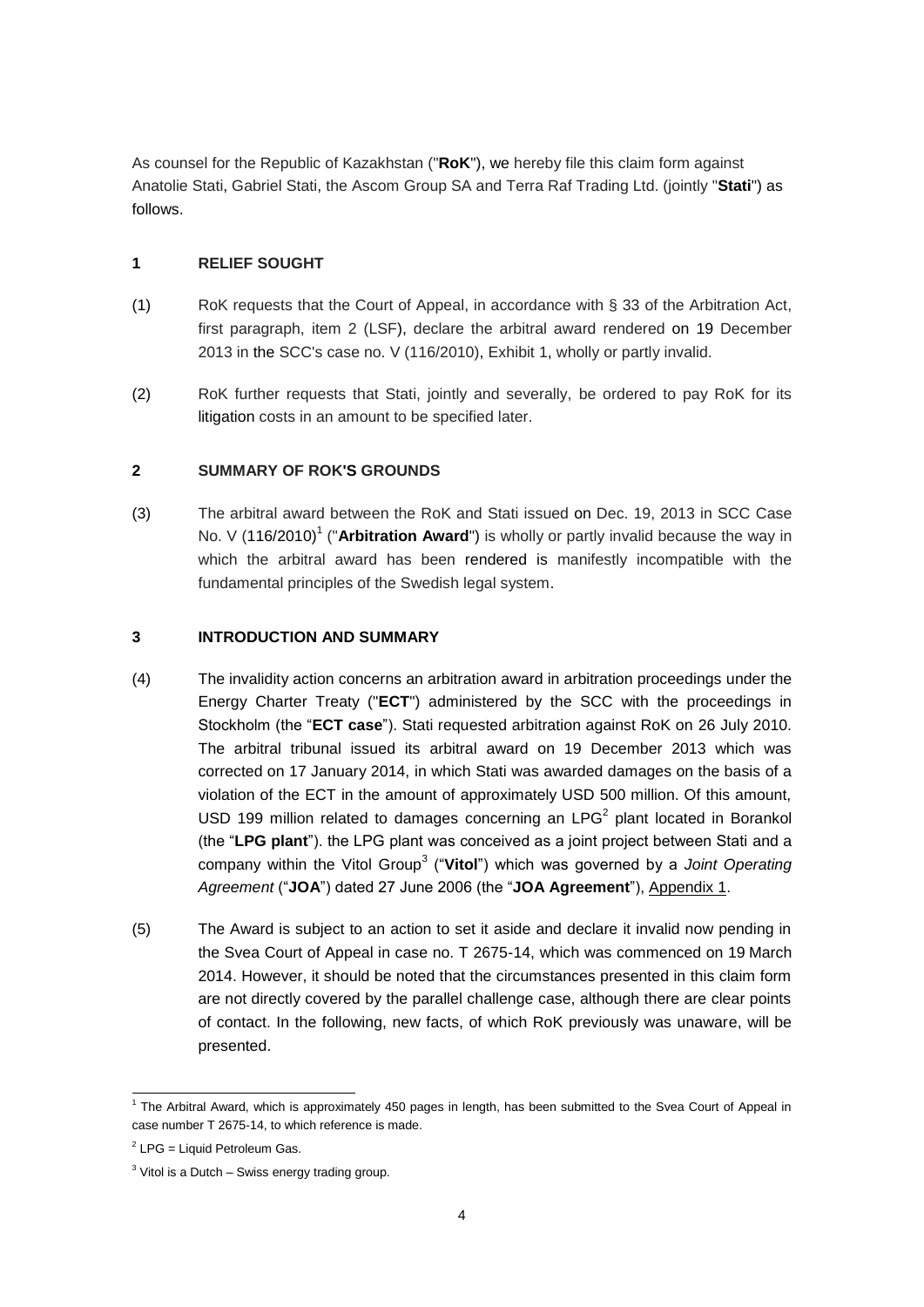- (6) During the spring of 2015, it came to RoK's attention that Stati, or Stati controlled companies, have been parties to no less than three other arbitrations, running more or less parallel with the ECT case. However, Stati failed to mention anything about the existence of these parallel cases, despite the fact that Stati and the Stati controlled companies were represented by the same law firm, Kings & Spalding, the same lead counsels, Ken Fleuriet and Reginald Smith, and despite the fact that the main witnesses in all cases were Anatolie Stati and Artur Lungu. $4$  All the cases were centered on the LPG plant (which was much discussed in the ECT case) and the issues were often identical in the parallel proceedings. In this respect, the most relevant parallel proceeding was the one between Ascom and Vitol which concerned the JOA-agreement (the "**JOA case**"). The JOA case was commenced on 6 November 2012 and a partial award was issued on 27 May 2015 in that case. The JOA case is still pending. It is highly remarkable that the JOA case was not mentioned in the ECT case since Vitol's half share in the LPG plant project, and how it influenced Stati's claim for damages, was a much discussed issue in the ECT case.<sup>5</sup>
- (7) Stati's counsel and witnesses who took part in both the ECT case as well as the JOA case were the same. In addition, the issue of the LPG plant was relevant in both cases. However, Stati engaged different experts in the parallel proceedings. In the ECT case, Stati engaged FTI Consulting ("**FTI**"), and their experts Howard Rosen and Laura Hardin submitted their expert reports on 17 May 2011 and 28 May 2012 respectively (the "**FTI Reports**"), Appendix 2. In the JOA case, Stati engaged instead Charles River Associates ("**Charles River**") and submitted the expert reports of Maja Glowka on 11 October 2013 and 28 February 2014 ("**Charles River Reports**"), Appendix 3. Vitol on the other hand submitted expert reports by David Stern ("**David Stern Reports**"), Appendix 4, to counter the Charles River Reports.
- (8) RoK's expert (regarding the valuation of the LPG plant) in the ECT case was Thomas Gruhn from Deloitte & Touche GmbH ("**Deloitte**") who submitted his expert reports on 30 November 2012 and 6 April 2013 ("**Deloitte ECT Reports**"). Thomas Gruhn and Deloitte have now once again been retained by RoK to analyze the Discovery Documents (see below for a definition) and to submit another expert report on 1 October 2015 in this case ("**Deloitte Report**"), Appendix 5.
- (9) In search of clarity with regards to Stati's actions in the parallel proceedings, RoK was forced to apply for a discovery order in New York against Vitol ("**Discovery**  Procedure").<sup>6</sup> In spite of extensive objections by Stati which intervened in the case, the court in New York issued a discovery order on 22 June 2015 giving RoK access to a large amount of documents from Vitol regarding issues which had been adjudicated

1

<sup>4</sup> Artur Lungu was *Executive Vice President* and *Chief Financial Officer* at Tristan Oil and *Chief Financial Officer* at Ascom.

 $5$  Arbitral Award, paragraphs 1702, 73, 1738, 1739, 1740 and 1741.

<sup>&</sup>lt;sup>6</sup> Southern District Court of New York, case no. 1:15-NC-00081-P1, Appendix 6.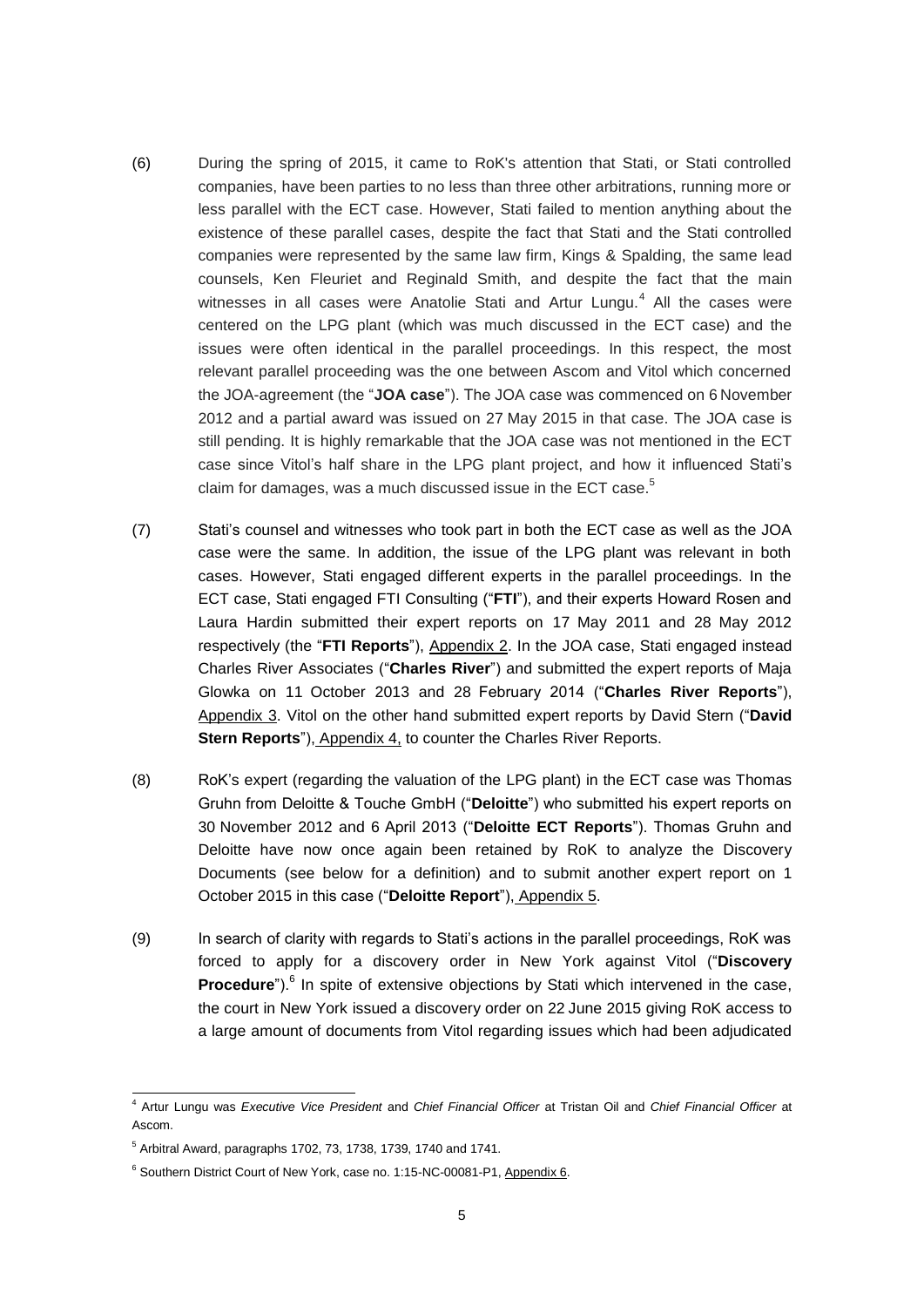in the ECT case ("**Discovery Documents**"). The Discovery Documents were received by RoK in late June and late July 2015.

- (10) The Discovery Documents disclosed a large amount of new facts which led to further investigations by RoK. These investigations are still ongoing. This action is based on the information available and RoK's understanding of the above-stated information.
- (11) As will be described below (see especially section 6), the Discovery Documents that RoK has received show that Stati's claim in the ECT case regarding the extent of the investments and the valuation of the LPG plant is contradicted by the facts presented by the Stati companies concerned in the other arbitration proceedings. In conclusion, it is clear that Stati knowingly withheld decisive information, knowingly gave false and misleading information, introduced false and misleading evidence and thereby misled RoK, the SCC, and the arbitrators in the ECT case. It should be noted that the extent of Stati's actions is still under investigation by RoK and that it should not be ruled out that further information might be revealed from these investigations.
- (12) RoK will further describe the background of this case and the relevant circumstances for this action. It should be noted already at this point that a decisive reason for the arbitrators' decision to ascribe the LPG plant any value at all and to value it at USD 199 million (the amount later awarded as damages for the LPG plant) was based on directly false and misleading information provided by Stati.
- (13) The arbitrators based their decision regarding the LPG plant on the fact that a number of potential buyers provided indicative offers on the LPG plant and particularly on the fact that the Kazakhi state-owned oil company KazMunaiGas National Company ("**KMG**") provided an indicative, non-binding, offer (Appendix 7) of USD 199 million ("**Indicative Offer"**). However, all these offers were based on an *Information Memorandum* (Appendix 8) prepared by the Russian investment bank Renaissance Capital ("**Information Memorandum**") and a financial *due diligence-*report (Appendix 9) prepared by KPMG in Kazakhstan ("**KPMG**"). Both the Information Memorandum and KPMG's *due diligence* report were based on the annual accounts and reports of the relevant Stati-companies and information provided by Stati itself. As is apparent from this claim form and as will be proven later on in the proceedings, this information was gravely misleading and directly false in essential parts.
- (14) This false and misleading information has meant that the Arbitration Award regarding the LPG plant (which constituted almost half of the amount RoK was ordered to pay to Stati) is based on false circumstances.<sup>7</sup> The fact that Stati (i) presented misleading evidence; (ii) provided misleading and false information in both written and oral witness statements; (iii) failed to disclose relationships regarding ownership and

 7 It should be noted in this context that Stati, due to the parallel proceedings, sought to be compensated twice for the value of the LPG plant: from Vitol regarding half of the investment in the LPG plant and from RoK regarding the entire investment. This would not have been possible if the tribunal in the ECT case had known about the parallel proceedings.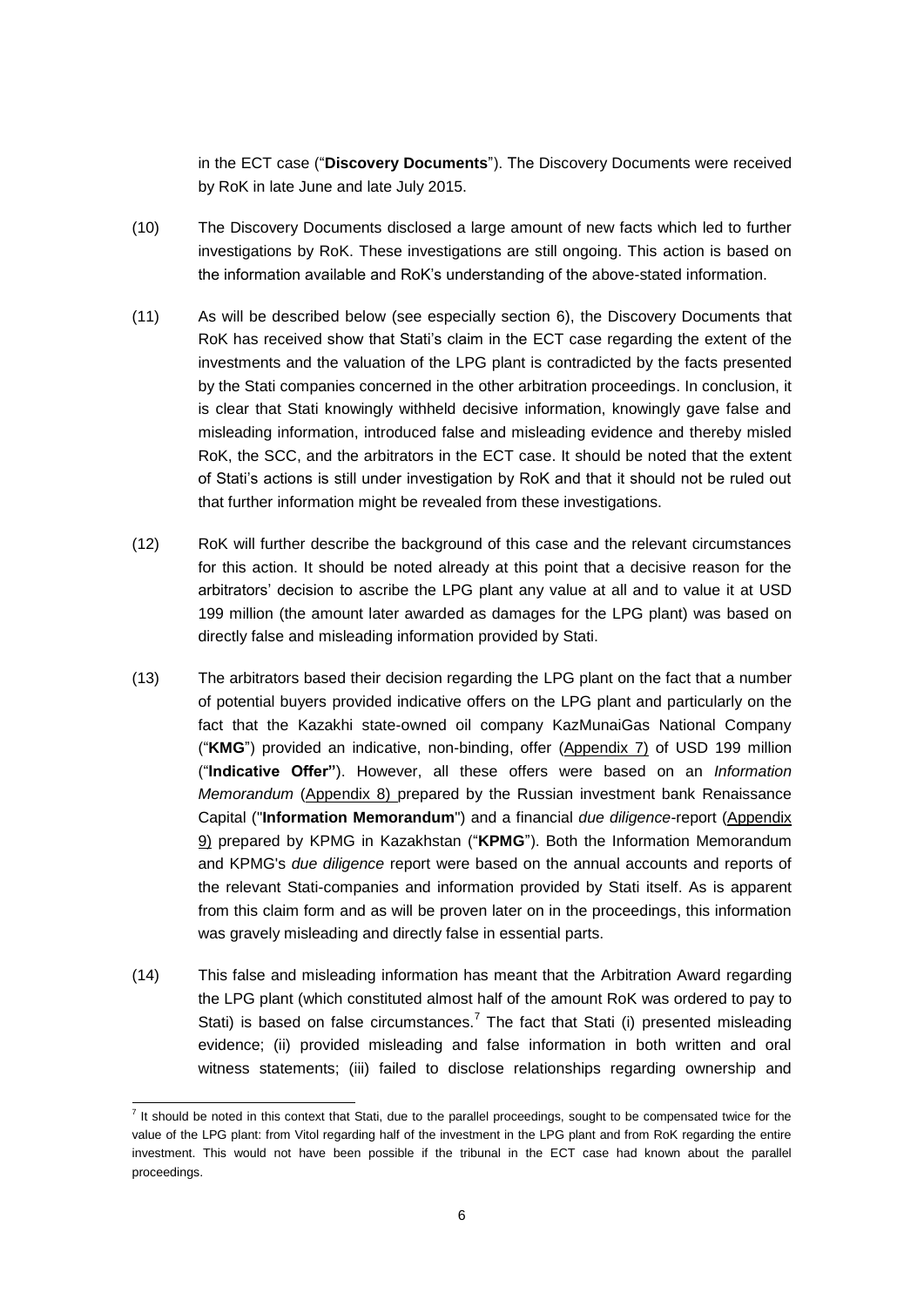liability in a complete and correct way; and (iv) failed to disclose the fact that several parallel proceedings regarding more of less the same issues were pending at the same time as the ECT case, has had a decisive influence on the ECT case and the basis on which the arbitrators based their Arbitration Award, not only regarding the LPG plant but regarding the entire case.

- (15) Stati's claim in the ECT case concerned, in all material respects, they claim that RoK carried out a series of harassment measures, which also was accepted by the tribunal.<sup>8</sup> However, as the Discovery Documents now show, it is clear that Stati engaged in systematic and improper schemes with the sole purposes being to exploit RoK's natural resources, to drain Stati's Kazakhstan companies, and to move large sums of money out of Kazakhstan. Had these circumstances been known to RoK and the tribunal during the ECT proceedings, it would have shed another light on RoK's actions and increased its understanding and appreciation of the measures taken by RoK against Stati.
- (16) The most relevant parts of the new documentation concern a company named Perkwood Investment Limited ("**Perkwood**") and an agreement (Appendix 10) between Perkwood and Tolkynneftagaz LLP ("TNG")<sup>9</sup> ("**Perkwood Agreement**"). The Perkwood Agreement was entered in February 2006 and was subsequently amended through additional agreements until May 2009. The Perkwood Agreement and its amendments have not been introduced into evidence or even known during the ECT case. Due to what is known now through the Discovery Documents, it is however clear that Perkwood and the Perkwood Agreement were the hub around which Stati's handling of the LPG plant revolved. (see also particularly sections 5.2.4 and 7.2 below)
- (17) In the JOA case, Stati claimed based on the Perkwood Agreement that Perkwood was the main supplier of building material and equipment to the LPG plant and that the contract value amounted to USD 191 million. However, it is now clear from the Discovery Documents that Perkwood acted as project manager for the construction of the LPG plant and that Perkwood was paid a *Management Fee* for this service amounting to USD 44 million (see section 7.3 below).
- (18) One further investigation it has been discovered that Perkwood was merely a letterbox-company registered in the United Kingdom with representatives registered as representatives for thousands of other companies, in other words as sham directors. Perkwood was also a dormant company, without any ongoing business, and could not possibly carry out any of its obligations under the Perkwood Agreement. In May 2011, Perkwood was deleted from the English company registry. In the JOA case, Stati's

<sup>1</sup> <sup>8</sup> See the Arbitration Award, *para* 1095 – "*[…] the Tribunal concludes that Respondent's measures […] constituted a string of measures of coordinated harassment by various institutions of Respondent*." (our emphasis)

<sup>&</sup>lt;sup>9</sup> TNG – Tolkynneftegaz LLP, a Kazakhi limited liability partnership – was the entity which owned the mining rights to the Tolkyn natural gas field and the LPG plant. TNG was a wholly-owned subsidiary of Terra Raf (see further below in sections 4.1 and 5.2.1.).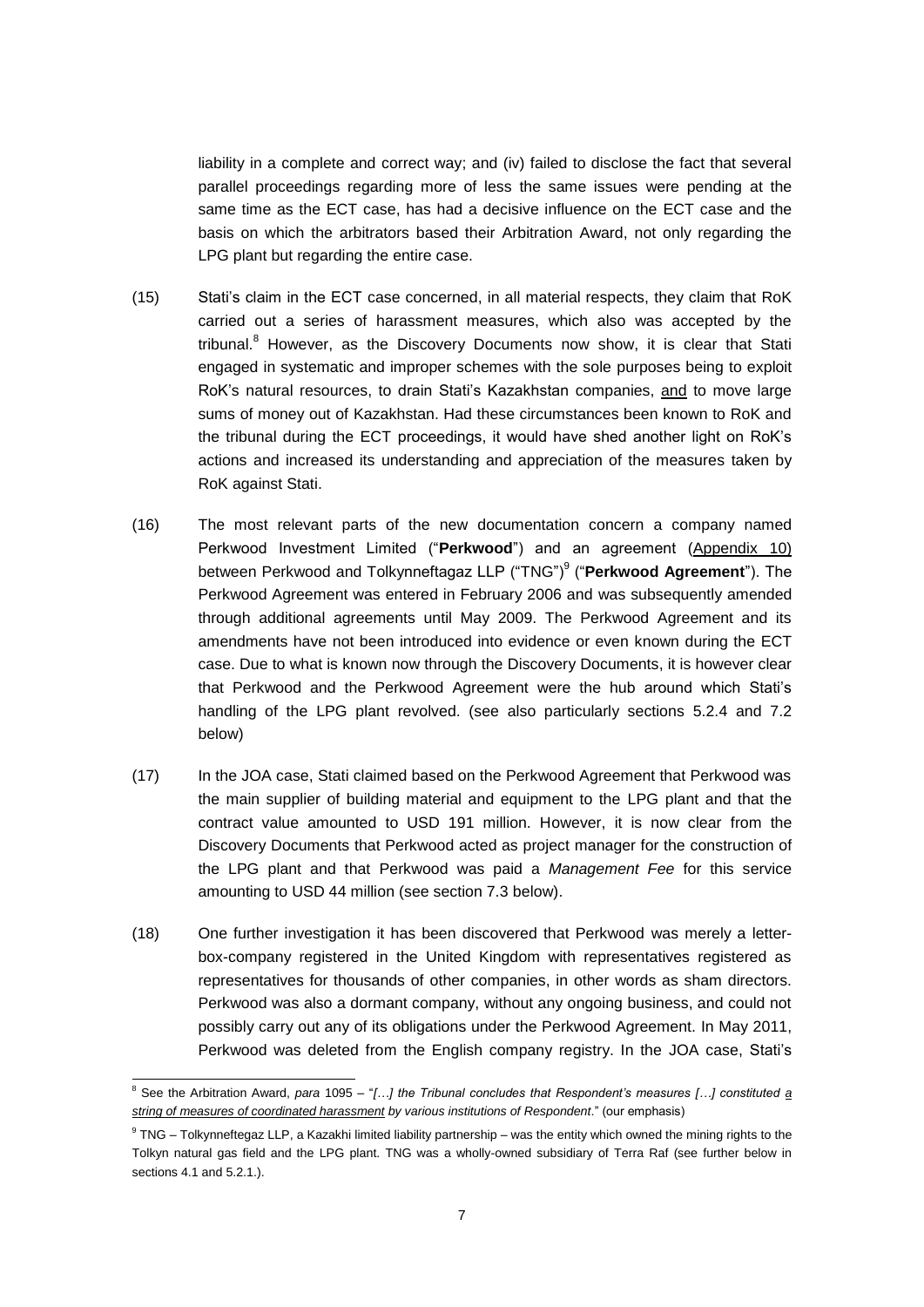expert Charles River confirmed that Perkwood received approximately USD 138 million for services never performed (see section 5.2.4 below).

(19) In connection with a sequestration order against Stati obtained by Vitol in the *English High Court of Justice*, the English judge Justice Cooke stated the following.

> "*The financial records of the following companies are inaccurate and misleading: (i) Although Perkwood was said to have charged a management [fee] of over \$43 million, it filed dormant company accounts throughout the relevant period. […] (iii) TNG's audited accounts for the years 2007-2009 do not dislose the fact that Perkwood was a related party. (iv) No mention of the Perkwood management fee is to be found in the ECT Award […]*" 10

- (20) The actual main supplier of building material and equipment to the LPG plant was TGE Gas Engineering GmbH ("**TGE**", previously Tractebel GmbH), a company which had never heard of Perkwood. TGE had supplied most of the building material and equipment to two other Stati companies (Ascom and Azalia) in accordance with the TGE agreement (see below for a definition) at the price of approximately USD 34.5 million. The responsible engineer at TGE, Franjo Zaja, confirmed in a recent witness statement (27 August 2015) in the enforcement procedure before the English court initiated by Stati<sup>11</sup> that the building materials and equipment stated in amendments 2, 14 and 16 of the Perkwood Agreement are identical to the components supplied by TGE. The total value of these amendments to the Perkwood Agreements is approximately USD 124 million, whereas the value under the TGE agreement is only USD 34.5 million.
- (21) Stati's misleading scheme is summarized in the Deloitte report as follows:

*"Under the assumption that the New Information (which we were not in a position to verify) is correct, it can be concluded that a significant portion of the expenses Claimants allegedly made for the purpose of the construction of the LPG plant appear to lack a real basis and to have been made without recognizable cause or justification.*

*In accounting terms, it can be concluded that the reported construction costs of the* LPG plant of approx. USD 245 million as at 31 December 2009 according to the *combined financial statements of KPM, TNG and Tristan Oil or approx. USD 248 million according to the individual financial statements of TNG, respectively, were significantly overstated."<sup>12</sup>*

(22) In this claim form, we will report in detail how Perkwood was used to increase the alleged investment cost for the LPG plant through fictitious services and deliveries of

1

<sup>&</sup>lt;sup>10</sup> Mr. Justice Cooke, in the High Court of Justice, Queens Bench Division Commercial Court, Royal Court of Justice Strand, London, WC2A 2LL, Case No 2014 FOLIO 506 (Freezing Order), dated 29 August 2014, ¶ 39, Appendix 11.

 $11$  Franjo Zaja's first witness statement dated 27 August 2015, paragraph 10, Appendix 12.

<sup>&</sup>lt;sup>12</sup> The Deloitte report, paragraph 11, Appendix 5.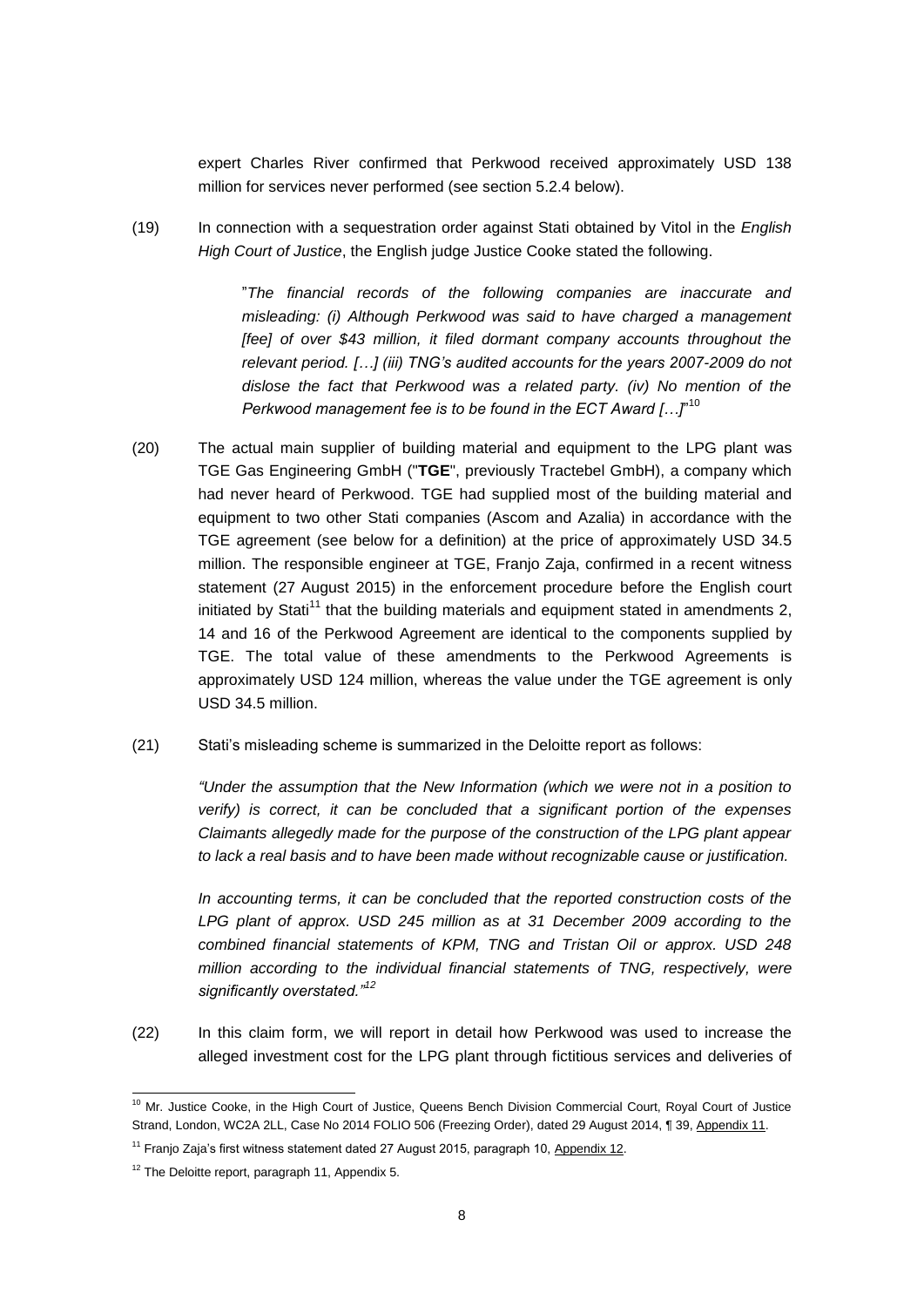building material and equipment. Through this scheme, Stati gave the impression that large sums had been invested in the LPG plant. However, in reality these fictitious sums, to the extent they were actually paid, were being drained from TNG to be transferred out of Kazakhstan while Stati at the same time was able to report a higher investment cost *vis-á-vis* Vitol and eventually *vis-á-vis* RoK.

(23) Stati then used the results of this misleading scheme to support its claim for damages in the ECT case. The consequence of Stati's actions is that the integrity of the entire ECT case has been fundamentally shaken and that the Arbitration Award must be considered to have been issued contrary to the legal principles in Sweden. In light of this, the Arbitration Award must be declared invalid in its entirety. In any event, that part of the Arbitration Award relating to the LPG plant must be declared invalid.

### <span id="page-8-0"></span>**4 BACKGROUND**

#### <span id="page-8-1"></span>4.1 **The Parties**

- (24) The Republic of Kazakhstan has been an independent state since 1991. RoK signed the ECT on 17 December 1994 and ratified the treaty on 18 October 1995. The ECT entered into force in RoK on 16 April 1998. RoK is represented in this case by its Ministry of Justice.
- (25) Anatolie Stati holds a Moldovan and a Romanian passport.
- (26) Gabriel Stati holds a Moldovan and a Romanian passport.
- (27) Ascom is a limited company registered in Moldova, and incorporated under Moldovan law. Ascom is claimed to be wholly-owned by Anatolie Stati.
- (28) Terra Raf is a limited company registered in Gibraltar and incorporated under Gibraltar law. Terra Raf is claimed to be 50 percent owned by Anatolie Stati and 50 percent owned by Gabriel Stati.

### <span id="page-8-2"></span>4.2 **Background to the underlying arbitration**

- (29) RoK's main natural resource is hydrocarbons in the form of oil and natural gas. Ever since RoK became an independent nation in the early 1990s, it has attracted foreign investors to assist the country in extracting natural resources in order to develop the country's economy.
- (30) RoK has extensive regulations regarding mining rights. Furthermore, since the extraction of RoK's natural resources has great significance for the country's economic stability, it is of great importance that any companies active in RoK strictly comply with these regulations.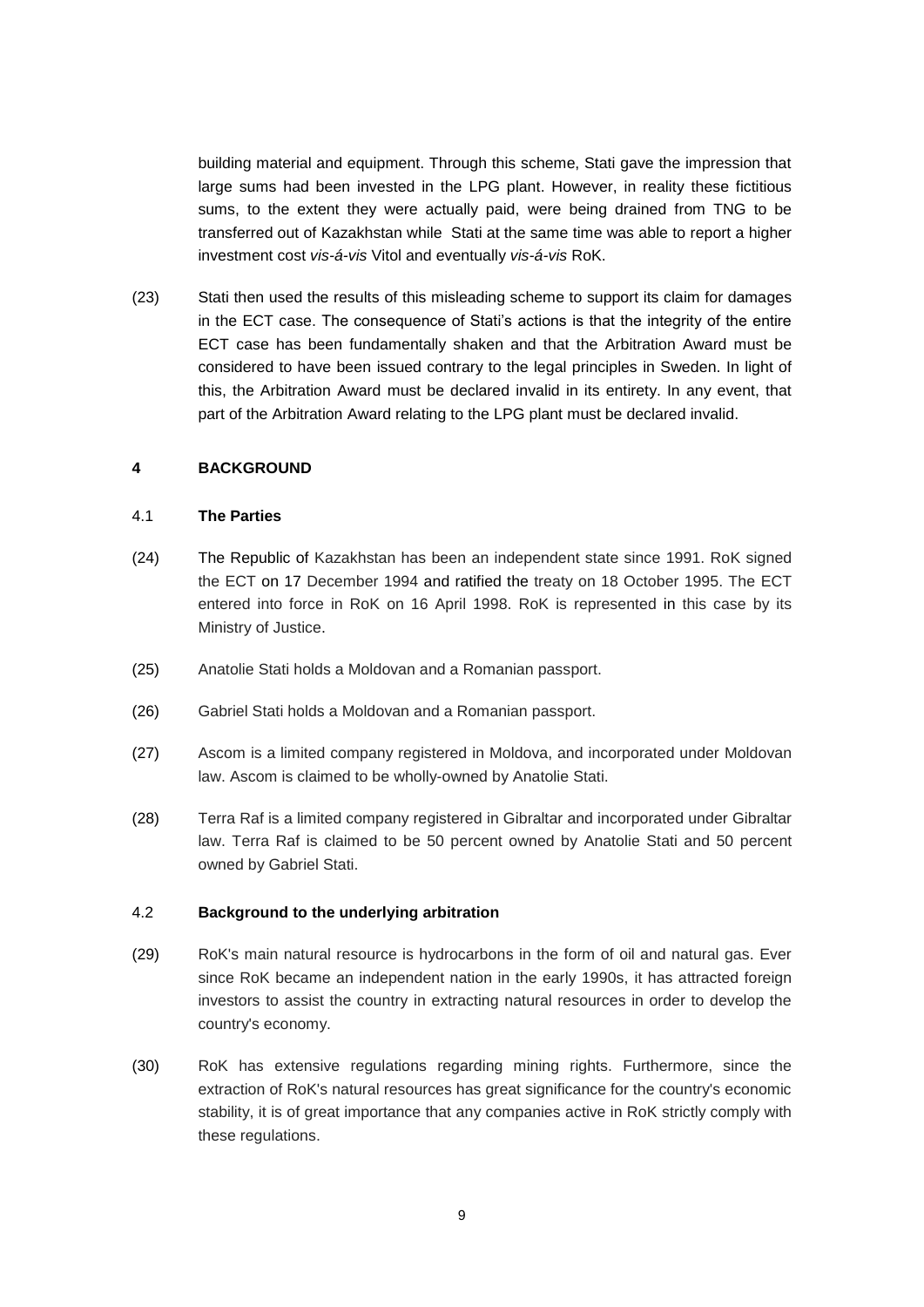- (31) In 1999, Stati began to explore the possibility of investing in the extraction of RoK's natural resources. Controlling stakes in two Kazakh companies, Kazpolmunay ("KPM") and TNG were initially acquired.<sup>13</sup> On 9 December 1999, Ascom acquired 62 percent of the shares in KPM, which owned the extraction rights to the Borankol oil field. On 17 May 2000, Stati acquired a 75 percent stake in TNG, which owned the extraction rights to the Tolkyn natural gas field and exploration rights to the Agreement 302 area (also called the Tabyl area).
- (32) Through a series of transactions, KPM became a wholly-owned subsidiary of Ascom and TNG became a wholly-owned subsidiary of Terra Raf. The transactions were not transparent and the purpose of the complex company structure, which included a number of intermediaries, was unclear (RoK has questioned the validity of some of these transactions).
- (33) KPM and TNG conducted geological surveys and developed oil and gas fields near Opornaya in Mangystau region. KPM concentrated the operations in Borankol and commenced mining there. Borankol is primarily an oil field. Similarly, TNG conducted its operations in Tolkyn, which is primarily a natural gas field. TNG also conducted geological investigations in the so-called Agreements 302 Area where it hoped to find additional oil and natural gas resources.<sup>14</sup> The most promising exploration areas were called Munaibay Main (also Munaibay East), Munaibay North, Bahyt, Tabyl and Interoil Reef.<sup>15</sup> In 2006, TNG also began construction of a facility for Liquefied Petroleum Gas ("LPG")<sup>16</sup>, the purpose of which is to filter hydrocarbons (e.g. propane and butane) from natural gas.
- (34) Stati's activities in RoK became the subject of a number of investigations and allegations concerning a number of irregularities. Several contentious issues were dealt with during the Arbitration Proceedings, including Terra Raf's acquisition of the shares in TNG from Gheso SA (and in particular the question of whether RoK's statutory right of first refusal for the shares of companies holding mining rights was applicable to this transaction) and the financing of Stati's operations in RoK (especially regarding Stati's refinancing of previous loans by bonds issued by another Stati company, Tristan Oil Ltd. ( "**Tristan Oil**"). In addition, there were suspicions that Stati used the returns from RoK's natural resources for investment in areas subject to UN sanctions (especially in Southern Sudan<sup>17</sup>). Anatolie Stati was accused of withholding assets offshore, and that he had bribed officials in Moldova.<sup>18</sup>

<sup>-</sup><sup>13</sup> The Arbitration Award para 221 *et. seq*.

<sup>&</sup>lt;sup>14</sup> TNG's activity in the Agreement 302 area did not lead however to any extraction.

<sup>&</sup>lt;sup>15</sup> The Arbitration Award paras 1633, 1637, 1649.

<sup>&</sup>lt;sup>16</sup> The Arbitration Award para 250.

<sup>&</sup>lt;sup>17</sup> The Arbitration Award, para 291.

<sup>&</sup>lt;sup>18</sup>It should be noted that it was the President of Moldavia who informally informed Nursultan Nazarbayev, the President of RoK, about Stati's unlawful activities.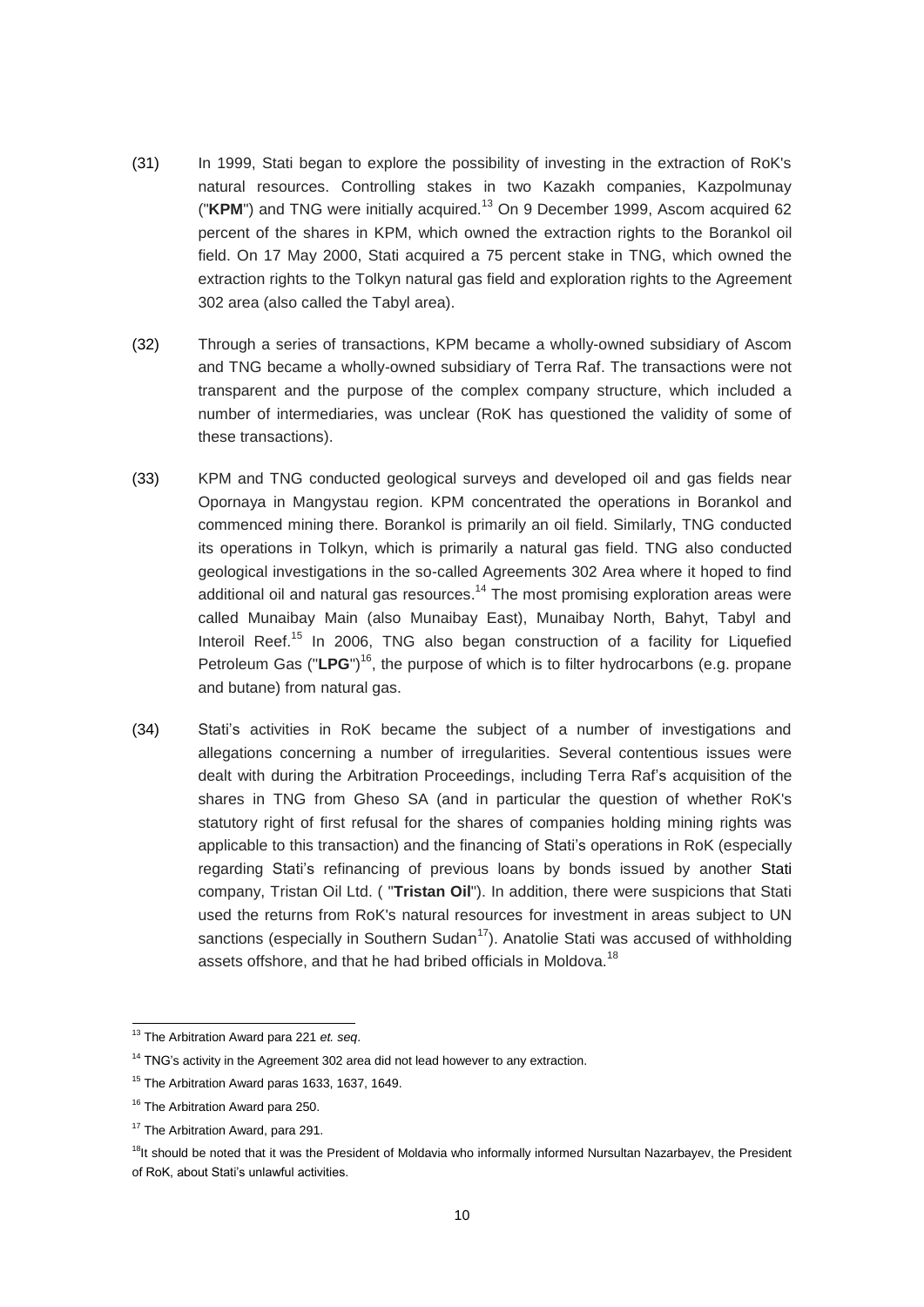- (35) In October and November of 2008, KPM and TNG were scrutinized by several Kazakh authorities. In the first phase of this review, RoK's tax and customs authority conducted several tax and customs audits. In connection with these tax audits, several irregularities in KPM's and TNG's activities were revealed. Among other things, KPM was suspected of operating so-called trunk pipelines without proper authorization. Furthermore, it was discovered that KPM and TNG in their tax returns had applied an incorrect depreciation on expenditures for the exploration. Finally, irregularities were revealed in the transfer of shares in TNG from Gheso SA to Terra Raf.
- (36) Due to the suspicions surrounding KPM's operation of a trunk pipeline without permission, a preliminary investigation was commenced against the people involved. Within the scope of the investigation, searches were conducted at KPM and TNG<sup>19</sup>. The preliminary investigation led to the prosecution and sentencing to prison of the CEO of KPM, Serghey Cornegruta. The case against Serghey Cornegruta also decided a restitution claim against KPM regarding the company's illegal gains.
- (37) In February 2009, the Kazakh tax authorities imposed residual tax on KPM and TNG in the amount of USD 62 million for the companies' false tax returns. The companies appealed the decision but it was ultimately upheld by the RoK Supreme Court<sup>20</sup>.
- (38) In addition, the question of RoK's right of first refusal in connection with the transfer of the shares in TNG from Gheso SA to Terra Raf was re-examined. The review took place in December 2008 under the leadership of RoK's Ministry of Energy and Mineral Resources ("**MEMR**"). The review found that the transfer took place in 2005, at which time RoK's right of first refusal under Kazakh law was in force. Consequently, TNG was encouraged by MEMR to submit a new application for the transfer<sup>21</sup>.
- (39) In 2008 and 2009 KPM and TNG suffered greatly from the global financial crisis. Prices for oil and gas as well as the demand for these products dropped dramatically during this period, which increased the financial pressure on the companies. At the same time, the companies were forced to run a successful business in order to pay the interest on the bonds issued by Tristan. The companies therefore had to cut back on spending for the development of the fields in Borankol and Tolkyn. The expansion of the planned LPG plant was also stopped $^{22}$ .
- (40) In June and July 2010, RoK's state prosecutor commenced an examination of KPM and TNG based on allegations that the companies had violated the rights of employees and a number of contractual and legal obligations. The reason for this was a number of complaints to the state prosecutor by residents of the Beyneu district and Mangystau Province, where Borankol's and Tolkyn's oil depots as well as KPM's and

-

<sup>&</sup>lt;sup>19</sup> The Arbitration Award, paragraph 1049.

<sup>&</sup>lt;sup>20</sup> The Arbitration Award, paragraph 1018.

<sup>&</sup>lt;sup>21</sup> The Arbitration Award, paragraph 993.

<sup>&</sup>lt;sup>22</sup> *Cf.* Stati's own admissions in the Arbitration Award, paragraphs 653 and 1436, and the conclusion by the arbitral tribunal, paragraph 251.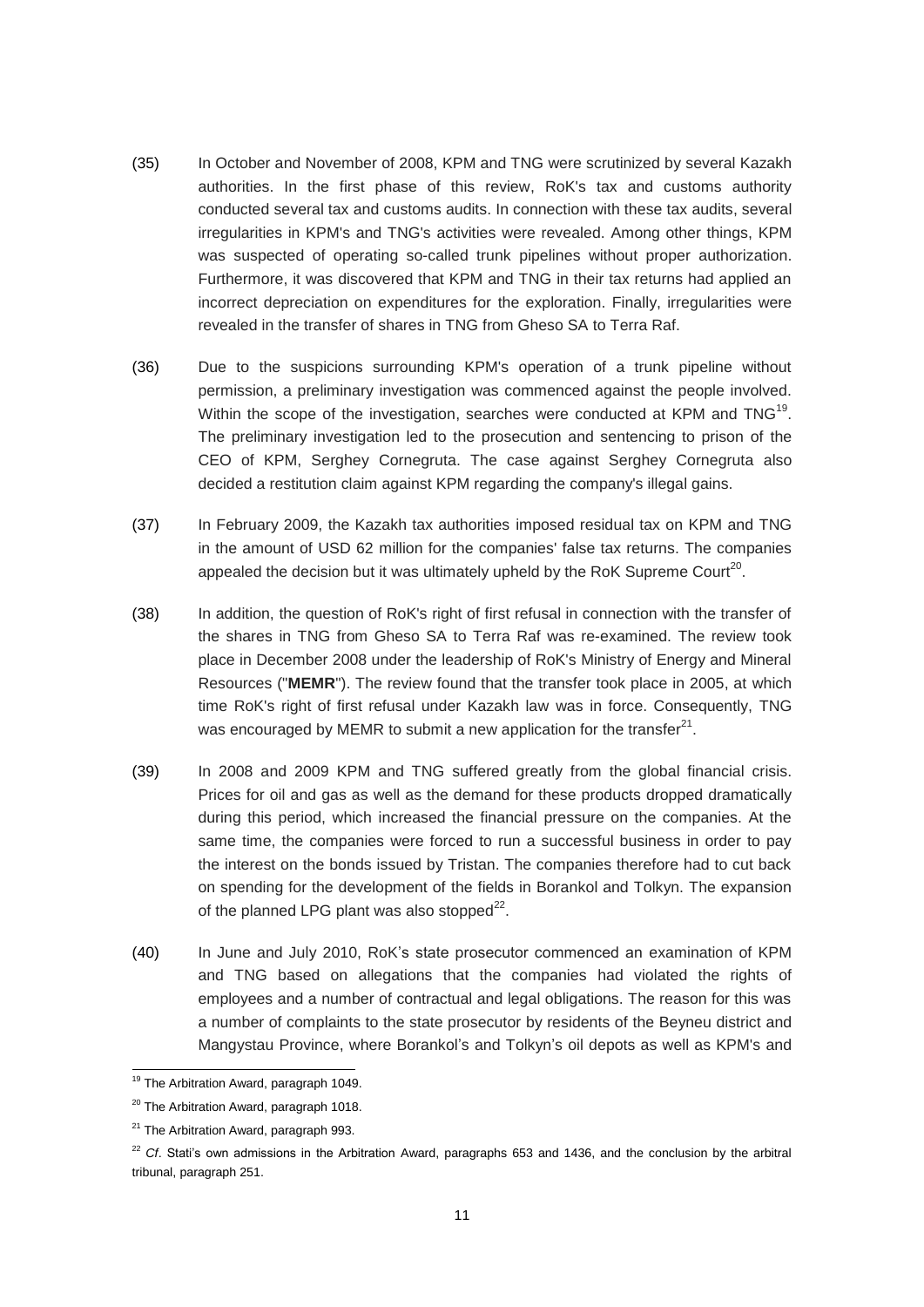TNG's infrastructure for oil extraction were located. As a result of these notifications, the state prosecutor instructed a number of authorities to conduct investigations of KPM and TNG, which resulted in an overall audit of the companies' operations. These investigations revealed a number of violations committed by KPM and TNG, particularly as regards illegal discharges in the air and water, non-fulfillment of previous decisions concerning infringements, non-fulfillment of measures for environmental monitoring, lack of documentation of waste management, failure to meet drilling objectives, non-fulfillment of the exploration work, failure to document the measurements of gas emissions, failure to satisfy the demand for housing and education for Kazakh workers, breach of the obligation to provide staff training regarding security issues, late payments of wages, etc. The obligation to pay contributions to the decommissioning funds and reimbursement of past expenses had also not been met.

(41) Based on these breaches, the Kazakh Ministry of Oil and Gas, "MOG", which replaced the MEMR, decided on 21 July 2010 to terminate KPM's and TNG's agreements on mining rights23. Both the oil and gas fields as well as the appurtenant facilities were placed initially under the management of KMG24 and then under the management of its subsidiary, KazMunaiTeniz ("KMT")25. This management entailed that the operations would not be conducted for profit but rather in order to maintain and preserve the fields. The incomplete LPG plant is not covered by this management but has been mothballed.

### <span id="page-11-0"></span>4.3 **Overview of the underlying arbitration**

- (42) On 26 July 2010, only five days after the agreements on mining rights were terminated, Stati requested arbitration against RoK before the SCC. Stati based its action on the assertion that RoK had violated its obligations under the ECT.
- (43) Stati claimed in the arbitration proceedings that RoK had engaged in a campaign of harassment against KPM and TNG. Stati claimed that RoK had violated virtually every substantive provision of investment protection in the ECT.
- (44) During the arbitration, Stati's claims were significantly altered<sup>26</sup>. Ultimately, Stati's claim was set at USD 478,927,000 for the Tolkyn field, USD 197,013,000 for the Borankol field, USD 96,808,000 for Munaibay Oil, USD 329,077,000 for the LPG plant and USD 1,626,155,000 for the Agreement 302 area, totaling USD 2,727,980,000, plus interest. In addition, Stati presented a claim for moral damages equivalent to 10 percent of the total compensation awarded to Stati<sup>27</sup>.

<sup>-</sup><sup>23</sup> The Arbitration Award, paragraph 611.

<sup>24</sup> *Ibid*.

 $25$  The Arbitration Award, paragraph 1534.

<sup>&</sup>lt;sup>26</sup> The Arbitration Award, paragraph 1834.

<sup>&</sup>lt;sup>27</sup> The Arbitration Award, paragraph 199.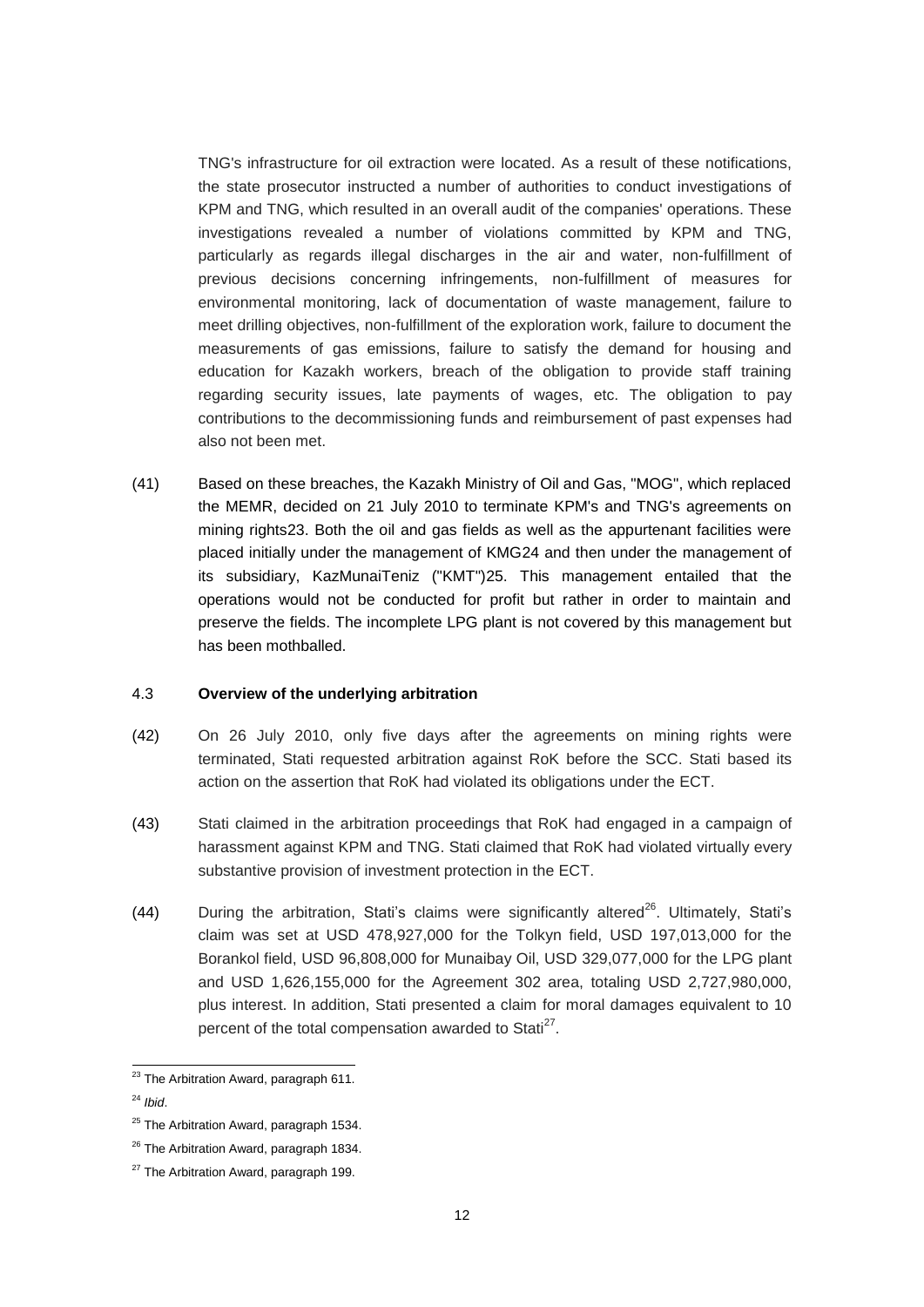- (45) The award in the arbitration proceedings was issued on 19 December 2013<sup>28</sup>. The Arbitration Award ordered RoK to pay damages in the amount of USD 497,685,101, and compensation for Stati's costs amounting to USD 8,975,494.40. The arbitration costs were divided between the parties so that RoK had to bear 3/4 and Stati 1/4. Interest on the damages was also awarded as of 30 April 2009 at a rate equal to the average interest rate on six-month US Treasury bills, calculated semi-annually. Stati's other claims were dismissed $^{29}$ .
- (46) The Arbitral Tribunal based the award on RoK having violated its obligations under the provision of Article 10 (1) ECT, dealing with fair and equitable treatment<sup>30</sup>. The tribunal also found that the measures taken by RoK's agencies had caused damage and that there were no circumstances releasing RoK from liability<sup>31</sup>. The Arbitral Tribunal concluded that the damages attributable to Borankol and Tolkyn fields amounted to USD 277.8 million, the damages attributable to the LPG plant as USD 199 million, and the damages attributable to the Agreement 302 Area as USD 31,330,000. From these amounts, the tribunal subtracted USD 10,444,899 relating to debts for which it considered Stati no longer liable following RoK's alleged infringements $^{32}$ .
- (47) Professor Lebedev dissented regarding the Arbitral Tribunal's jurisdiction while arbitrator Haigh dissented in terms of the quantum of damages. None of these differences of opinion were expounded upon with reasons.

# <span id="page-12-0"></span>4.4 **Brief comments regarding RoK's challenge of the award before the Svea Court of Appeal in case no. T 2675-14**

- (48) On 19 March 2014, RoK filed an action in the Svea Court of Appeal regarding invalidity and a challenge of the Arbitration Award in the ECT case. A summons was issued in case T 2675-14. In that case, RoK has moved that the Arbitration Award be declared invalid or in the alternative be set aside, in whole or in part.
- (49) As is apparent, the instant case and case T 2675-14 in the Svea Court of Appeal have certain points in common, but only regarding some of the facts. What is disputed in the present case is not dealt with in the earlier case. Furthermore, it should be noted that the information presented below is essentially entirely new and the circumstances on

<sup>-</sup> $^{28}$  On 17 January 2014, the arbitral tribunal issued a correction of the Arbitration Award in accordance with section 41 of the SCC rules and section 32 of the Arbitration Act. The correction stated that the arbitral tribunal, following the issuance of the Arbitration Award, had discovered that the Arbitration Award did not specify the costs for the arbitration proceedings in the manner required under the Arbitration Act. Consequently, the Arbitration Award was amended in section N through an addition to items 4.01 and 4.02, which governed the costs incurred by the arbitral tribunal and for the SCC's administration of the case. The Arbitration Award was otherwise left unchanged.

<sup>&</sup>lt;sup>29</sup> The Arbitration Award, paragraph 414.

<sup>30</sup> The Arbitration Award, paragraphs 941, *et. seq*.

<sup>31</sup> The Arbitration Award, paragraphs 1325, *et. seq.*

 $32$  The Arbitration Award, paragraph 1538 and page 414 (liability under the Reachcom Facility Agreement, Limozen Facility Agreement and the Reachcom Receivables Purchase Agreement).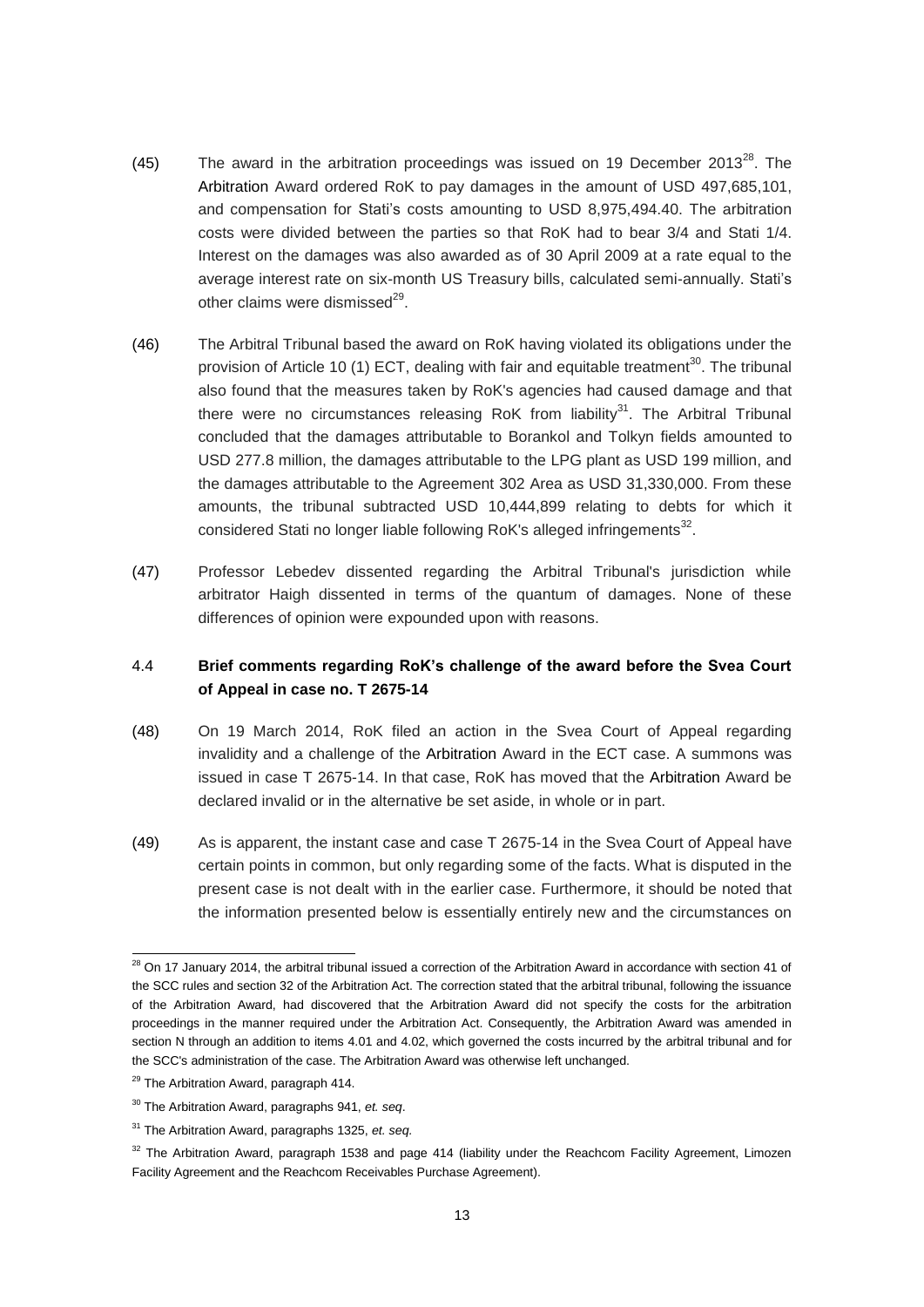which RoK's invalidity claim is based are different than those invoked in the previous case.

### 4.5 **The new information was not subject to adjudication in the ECT case**

- (50) Stati initiated an enforcement proceeding in the English High Court of Justice in London on 24 February 2014. Once again, Stati was represented by King & Spalding and Stati's barrister was also from King & Spalding. In the enforcement action, Stati offered witness statements, not from Ken Fluriet and Reginald Smith, but from Sarah Yasmin Walker who did not participate in the ECT case.
- (51) In the English court, Stati claimed through the witness statements from King & Spalding that it had offered all relevant documentation related to the LPG plant during the discovery phase of the ECT case.

*"Subsequently, the Claimants disclosed in the ECT Arbitration various documents relating to the LPG Plant to the extent that such documents were in their possession custody or control. For example, the Claimants disclosed the Joint Operating Agreement dated 27 June 2006 entered into between Vitol FSU, Ascom S.A., TNG and the Fourth Claimant (the "JOA") (SYW-3/22-47), as well*  as the Business Plan for the LPG Plant (SYW-3/14-21)."<sup>33</sup>

- (52) However, Stati and King & Spalding were well aware that the Perkwood agreement was not included in the documentation in the ECT case, either during the discovery phase or later. This agreement was not discovered until after the Arbitral Tribunal had issued the Arbitration Award in the ECT case, through the Discovery Documents.
- (53) During the oral hearing in London before Justice Popplewell on 1 September 2015, Stati claimed through King & Spalding that the accusations regarding the misleading Perkwood structure had already been adjudicated by the Arbitral Tribunal in the ECT case and that they had been decided through the Arbitration Award.

*"[…] that this notion of inflated costs and Management Fees and so and so forth was an issue that was already before the Tribunal and that the claimants pressed hard."<sup>34</sup>*

*"[…] But the point there is these were all things that were before the Tribunal […]."<sup>35</sup>*

<sup>-</sup> $33$  Sarah Walker's fourth witness statement of 13 August 2015 in the English enforcement action, paragraph 18, Appendix 13. It should be noted in this context that Sarah Walker refers to the JOA, but fails to state that the JOA which was submitted in the ECT case has been replaced by the *Novation Agreement* through which Terra Raf has been replaced by Montvale, a BVI company.

<sup>&</sup>lt;sup>34</sup> Transcript from the English enforcement proceedings, day 1, 1 September 2015, page 106, paragraphs 21-24, Appendix 14.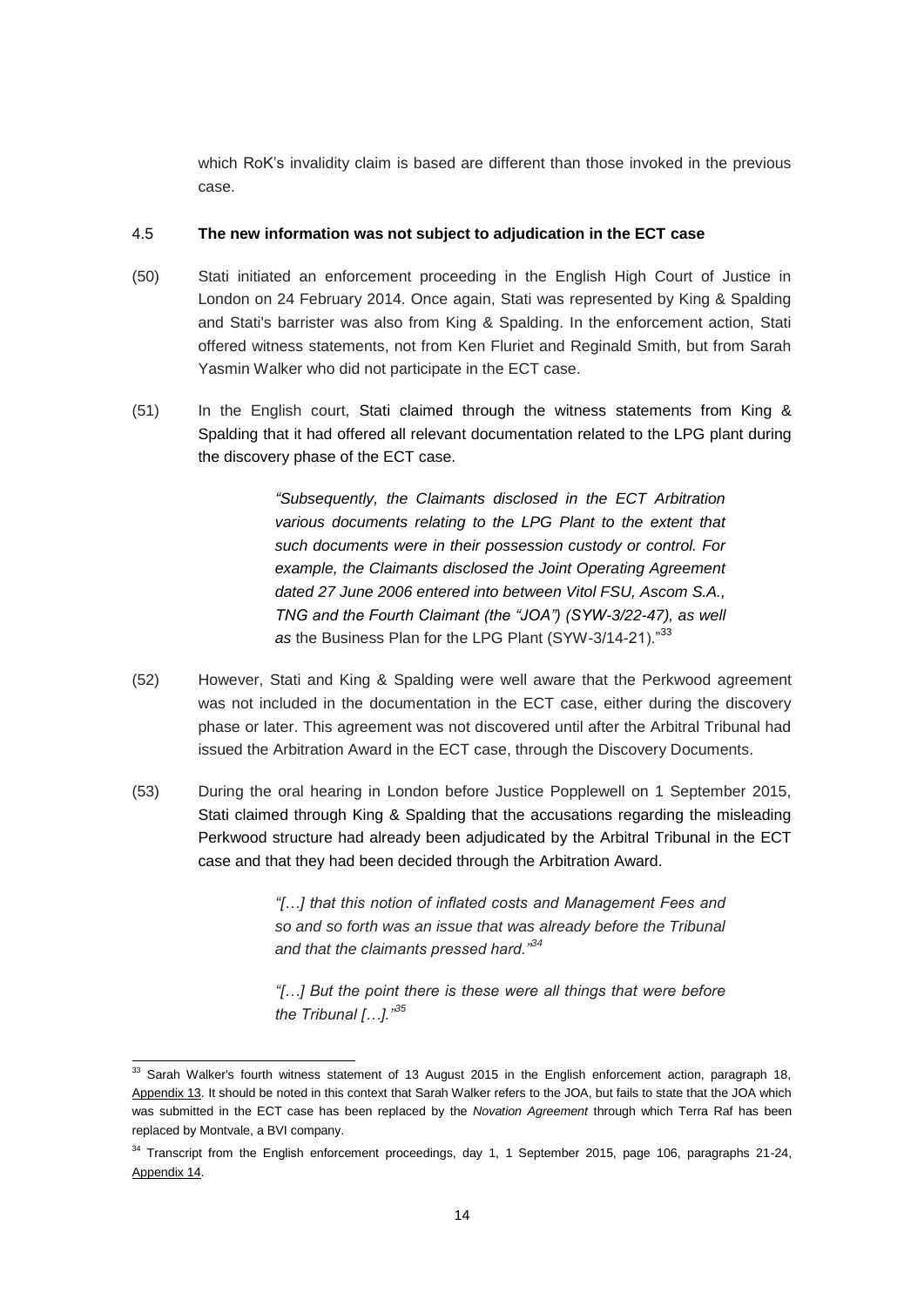(54) These claims were erroneous as is apparent from a review of the Arbitration Award and the transcripts from the ECT case. King & Spalding, in its capacity as counsel for Stati in the ECT case, and the JOA case and in numerous proceedings before the English High Court of Justice, must be aware that allegations were not correct.

# <span id="page-14-0"></span>**5 OVERVIEW OF THE LPG PLANT AND THE PROJECT**

# <span id="page-14-1"></span>5.1 **Introduction**

- (55) The LPG plant and its value are of particular interest in this case. The incomplete LPG plant was one of the four assets for which the tribunal awarded Stati damages.
- (56) In order to increase the value of gas recovered at the Tolkyn and Borankol fields and to expand alternative distribution channels for these products Stati began, through TNG, the construction of the LPG plant in 2006, which was to be used to process natural gas (i.e. Filter hydrocarbons such as propane and butane from natural gas). The LPG plant was built through a joint venture with a third-party (Vitol). The LPG plant is located on the Borankol field, next to plants for gas and condensate processing.

### <span id="page-14-2"></span>5.2 **Relevant contractual relationships**

(57) The following is an overview of the main companies involved in the construction of the LPG Plant.



<sup>-</sup> $35$  Transcript from the English enforcement proceedings, day 1, 1 September 2015, page 107, paragraphs 13-25, Appendix 14.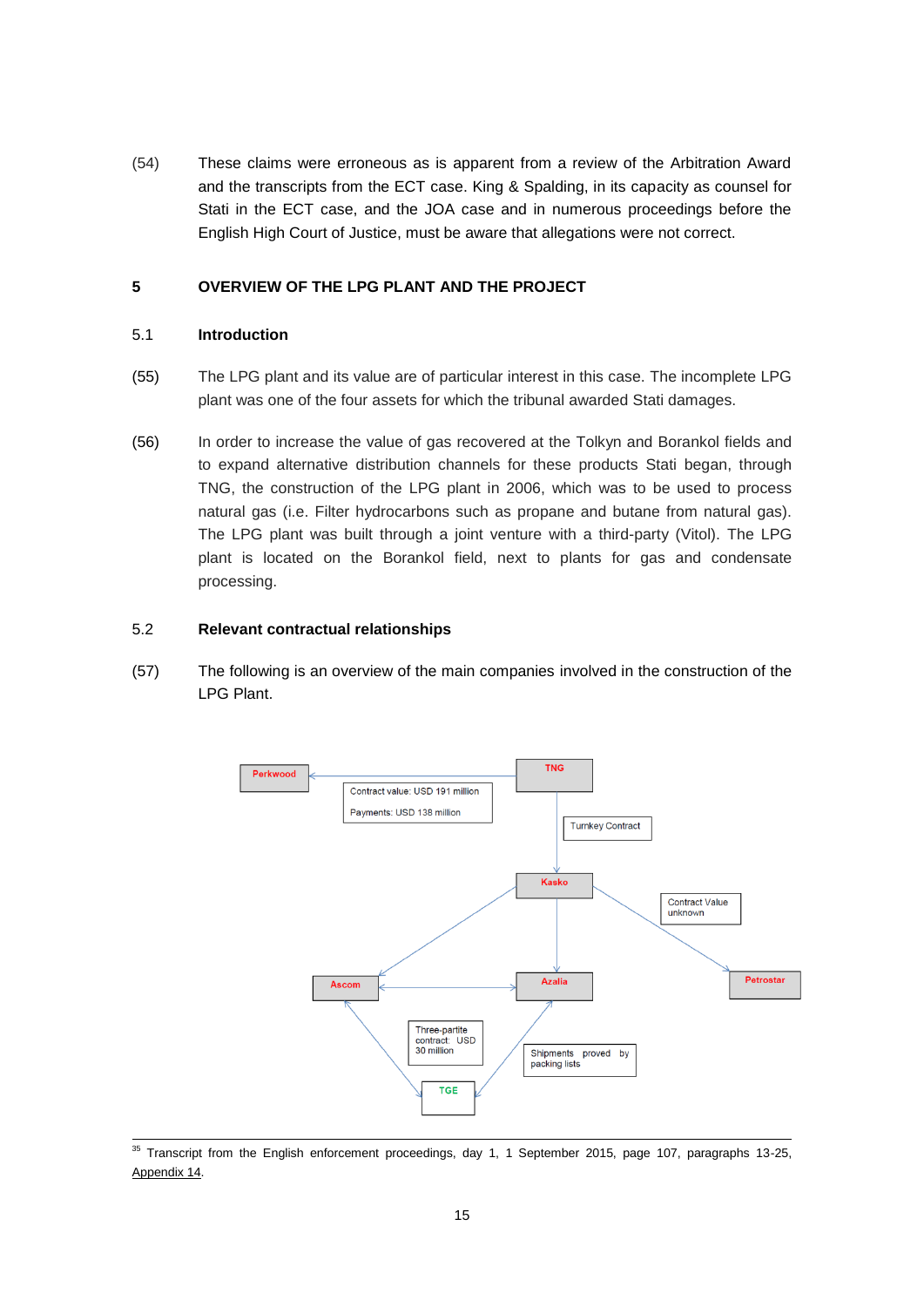### 5.2.1 TNG

(58) TNG was the owner of the LPG plant and therefore the principal of the construction project. TNG was wholly-owned by Terra Raf, i.e. Anatolie and Gabriel Stati's jointly owned company [see footnote 9 above].

### 5.2.2 KASKO

- $(59)$  In 2006, TNG entered into an EPC<sup>36</sup> Contract with Kaspy Asia Service Company Limited ("**KASKO**") for the engineering, procurement, and construction of the LPG Plant. KASKO, as EPC contractor, entered into various subcontracts with entities including Petrostar SA, Ascom Group SA ("**Ascom**"), and Azalia Limited ("**Azalia**").
- (60) In this context, the ownership and control of KASKO are of some interest. This question highlights the extent of conflicting witness statements which Stati gave in the ECT case. Remarkably, Stati's counsel even tried to repair the damage of these conflicting testimonies by presenting their own interpretation of these statements. During the ECT case, Stati could not reconcile the various testimonies with respect to the ownership and control of KASKO. While the general counsel of Ascom, Mr. Pisica, in his witness statement asserted that KASKO was sold by Stati in 200237, Mr. Artur Lungu38 testified to the fact that KASKO was still owned and controlled by Anatolie Stati39. Squeezed between these contradictory statements, Anatolie Stati testified that

<sup>-</sup> $36$  EPC = Engineering, Procurement and Construction

 $37$  Grigore Pisica's first witness statement dated 17 May 2011, ECT case,  $\P$  6, Appendix 15:

*<sup>&</sup>quot;As of July 2000, Ascom became the operator for both the Borankol and the Tolkyn fields. One of the main issues faced by TNG and KPM at that time was that the oil field services provided by the local companies were uncompetitive. So, in May 2000, Ascom created a separate, locally incorporated oil and gas service company, Caspian Asia Service Company ("CASCo"). After CASCo became a reputable service company, in 2002, Ascom sold its interest in CASCo to S.A. "GALONICO." The latter subsequently sold CASCo to EAST-WEST INTERNATIONAL S.A, which, to the best of my knowledge, continues to be the sole owner of CASCo. Despite the fact that Ascom is no longer the owner of CASCo, the business relations between CASCo, KPM, and TNG remained very close until July 2010."*

<sup>&</sup>lt;sup>38</sup> Artur Lungu was Executive Vice President and Chief Financial Officer of Tristan Oil and Chief Financial Officer of Ascom.

<sup>&</sup>lt;sup>39</sup> Artur Lungu claimed this in testimony during the hearing on quantum, day 1, 28 January 2013 in the ECT case, page 212, paragraphs 5-11, Appendix 16. He repeated this in cross-examination the same day, page 191, paragraph 2-11,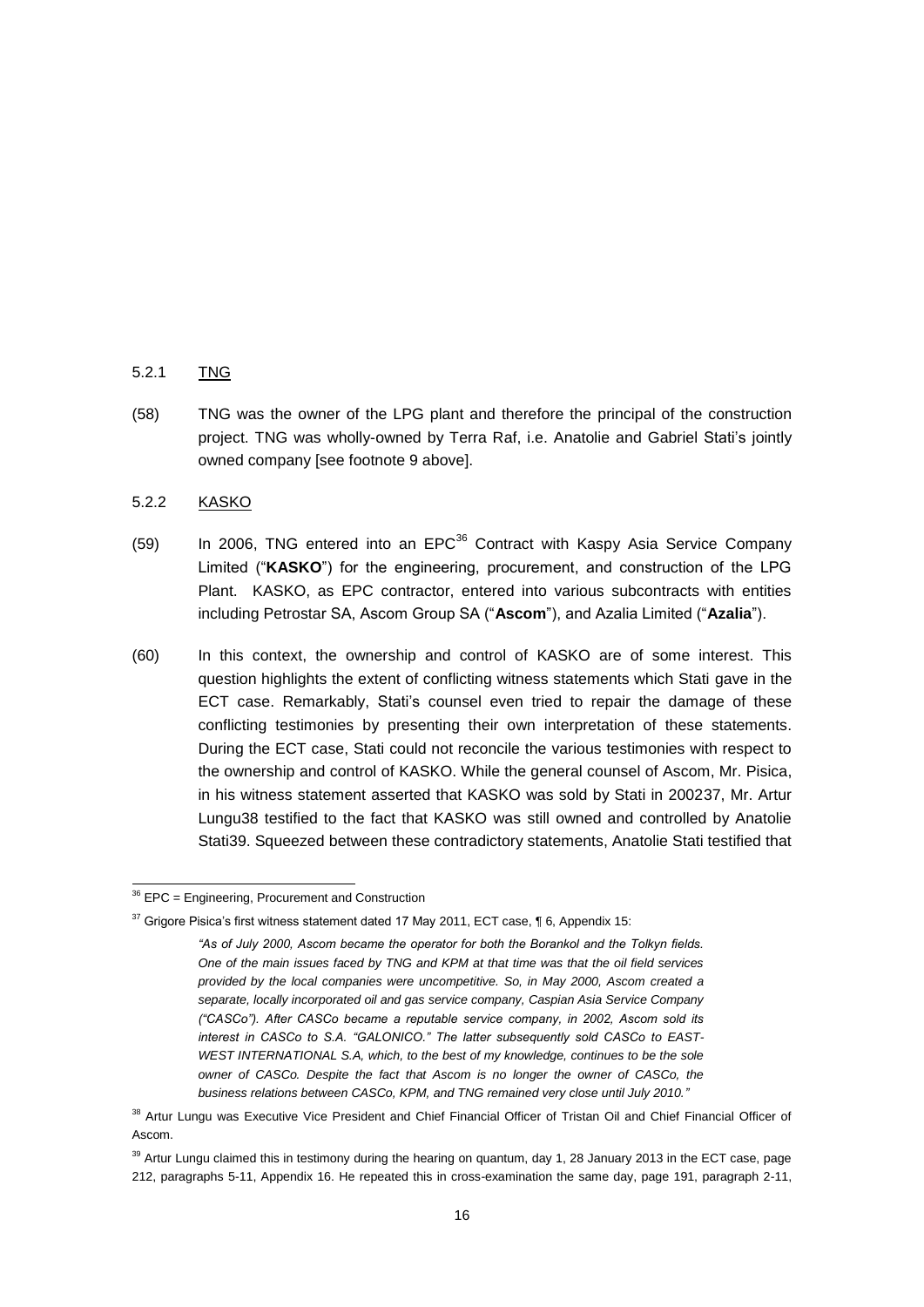*"[E]ven if I were the owner, all the transactions were made on the tender basis, on the basis of tenders, according to the law*."<sup>40</sup> KPMG's report showed a different result however. Even Stati's own counsel tried to repair the damage of these conflicting testimonies by presenting his own interpretation of these, namely that, even after the sale, Stati was the beneficial owner of KASKO]. $^{41}$ 

#### 5.2.3 TGE

-

(61) Ascom and Azalia purchased, in turn, most of the building material and equipment for the LPG Plant from TGE pursuant to a contract dated 31 January 2006 ("**TGE**  Contract").<sup>42</sup>

> "*The scope of the equipment that was to be delivered under the LPG Contract) is set out in the Preamble and in Item 3 of the LPG Plant Contract. The Scope of Delivery includes:*

*(1) one gas de-carbonisation and de-sulphurisation unit;*

*(2) one LPG recovery unit; and*

<sup>41</sup> Mr. Smith, hearing on quantum, day 4, 31 January 2013, pages 194-196, paragraphs 5-13, appendix 18:

*"MR SMITH: Mr Chairman, I apologise for interrupting, but before we get started on this discussion I wanted to make one clarification on the record, because we are concerned that there may have been amisunderstanding based upon a response to Mr Haigh's question on [Tuesday] to Mr Stati regarding ownership of CASCo Kazakhstan.*

*Mr Lungu testified on Monday, which is accurate, that Mr Stati is the beneficial owner, or was during the relevant time period the beneficial owner of CASCo Kazakhstan. He testified to that twice. I think that's entirely consistent with the evidence in the case that we put in prior to this hearing.* 

*In response to Mr Haigh's question, there was an answer given by Mr Stati that may have led to a misleading impression that Mr Stati did not retain a beneficial interest in CASCo. He testified absolutely correctly that he was no longer a shareholder in CASCo. CASCo was sold to a company called East-West International. East-West International is owned by another company, and Mr Stati is the majority shareholder of that company.* 

*Therefore, consistent with Mr Lungu's testimony, consistent with the fact that in the Cliffson transaction CASCo Kazakhstan was being offered as an asset in connection that transaction, Mr Stati during the relevant time period was a beneficial owner through several corporate entities of CASCo Kazakhstan. That entity, East-West International, has since been sold, subsequent to the events in this case.* 

*But I wanted to make that clarification because I didn't want there to be any misleading impression left on the record that was inconsistent with Mr Lungu's testimony or the prior evidence in the case, and obviously I wanted to make it at a time when Mr Stati and Mr Lungu are here in the room. If there are any questions that the Tribunal might have about that, obviously they are available to answer them. But I just wanted to make that clarification."*

<sup>42</sup> Extracts from the TGE LPG Contract dated 31 January 2006, Appendix 19.

Appendix 16. This was confirmed by C. Broscaru, who was responsible for the construction of the LPG plant on behalf of TNG, during the hearing on quantum, day 2, 29 January 2013, page 39, paragraphs 6-15, Appendix 17.

 $40$  Anatoli Stati, hearing on quantum, day 2, 29 January 2013, JOA case, pages 120-121, paragraph 16-20, Appendix 17.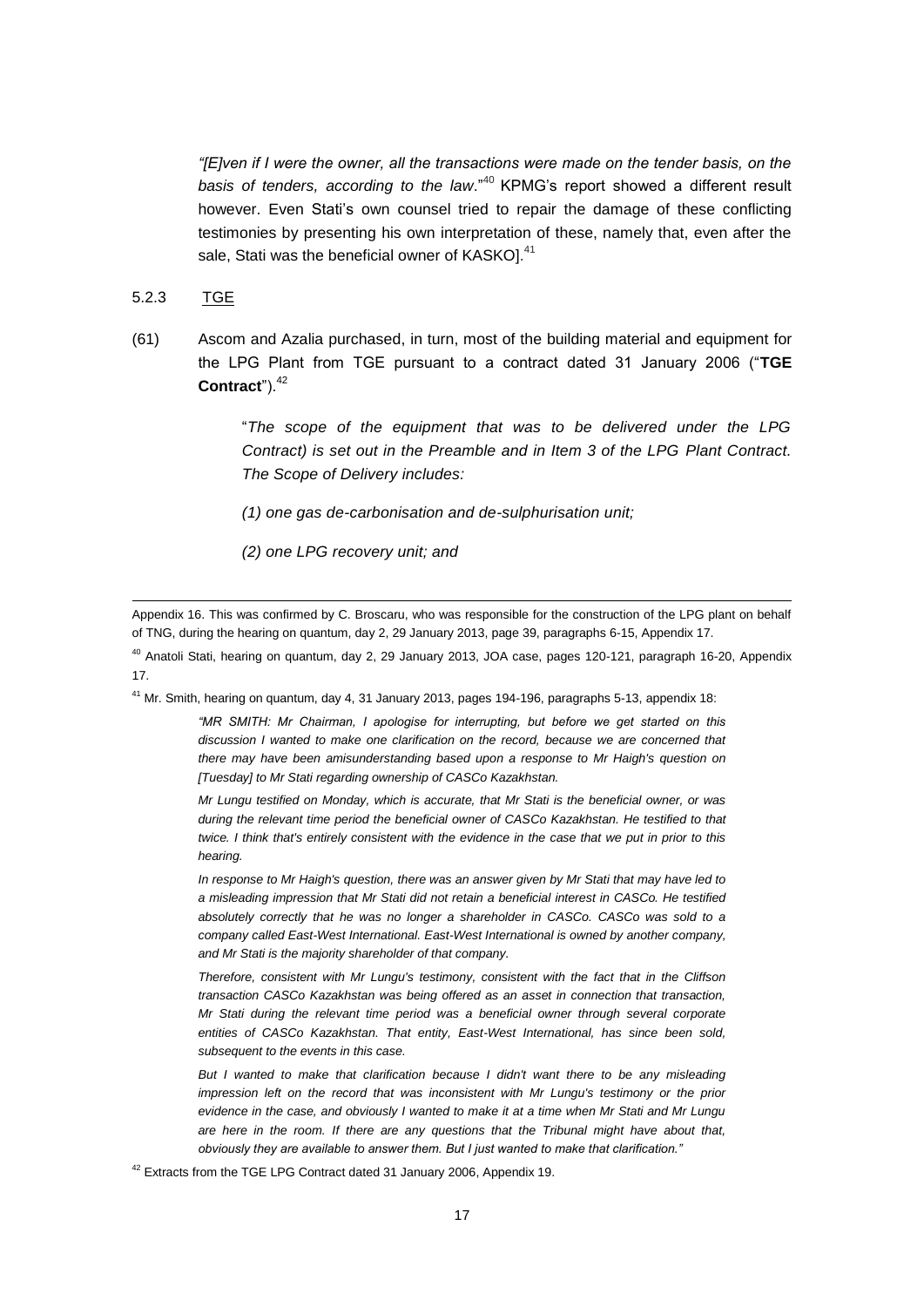*(3) one sales as compression unit (together, "the TGE Scope of Delivery).*

*TGE was the main supplier of equipment for the LPG Plant, and the components delivered by TGE constitute the core and most cost-intensive components of the LPG Plant*."<sup>43</sup>

(62) The contract price under the TGE LPG Contract, which covered most of the building material and equipment for the LPG plant as well as the provision of associated services, was EUR 28.38 million (approximately USD 34.5 million). This contract price was never amended.

> *"The total contract price for the LPG Plant Contract, including tire TGE Scope of Delivery and the associated services, was EUR 28.38 million (approximately USD 34.4 million). This contract price was never amended."*<sup>44</sup>

(63) TGE completed the deliveries to the LPG Plant in the middle of 2007, and the incorporation of the delivered material into the LPG Plant itself was complete by the end of 2008.

> *"As of October 2008, the TGE Scope of Delivery had been fully completed by TGE, and the components delivered by TGE incorporated into the LEG Plant. As stated in the letter from Ascom to TGE dated 12 March 2009, construction of the LPG Plant was eventually stopped. At that time, the main equipment had been delivered and incorporated. The LPG Plant was approximately 80-90% complete."*<sup>45</sup>

- (64) The TGE LPG Contract was a legitimate, arms-length contract with an independent third party.
- 5.2.4 Perkwood
- (65) Perkwood was incorporated as a private limited company in England and Wales on 14 September 2005, with corporate no. 5563754. Perkwood's representatives and CEO are stated to be Edward Petre-Mears and Sarah Petre-Mears. The Company's sole shareholder is Sarah Petre-Mears who owns two shares at GBP 1 each.
- (66) Perkwood's financial statements for each of the fiscal years 2007, 2008 and 2009 (with the balance sheet date of 30 September) show that the company was dormant. The company was liquidated and removed from the Companies Register on 3 May

<sup>-</sup> $^{43}$  First Witness Statement of Franjo Zaja dated 27 August 2015, at paragraphs. 4 - 5, appendix 12.

<sup>44</sup> *Ibid*. paragraph 6.

<sup>&</sup>lt;sup>45</sup> First Witness Statement of Franjo Zaja dated 27 August 2015, at paragraph. 7, appendix 12.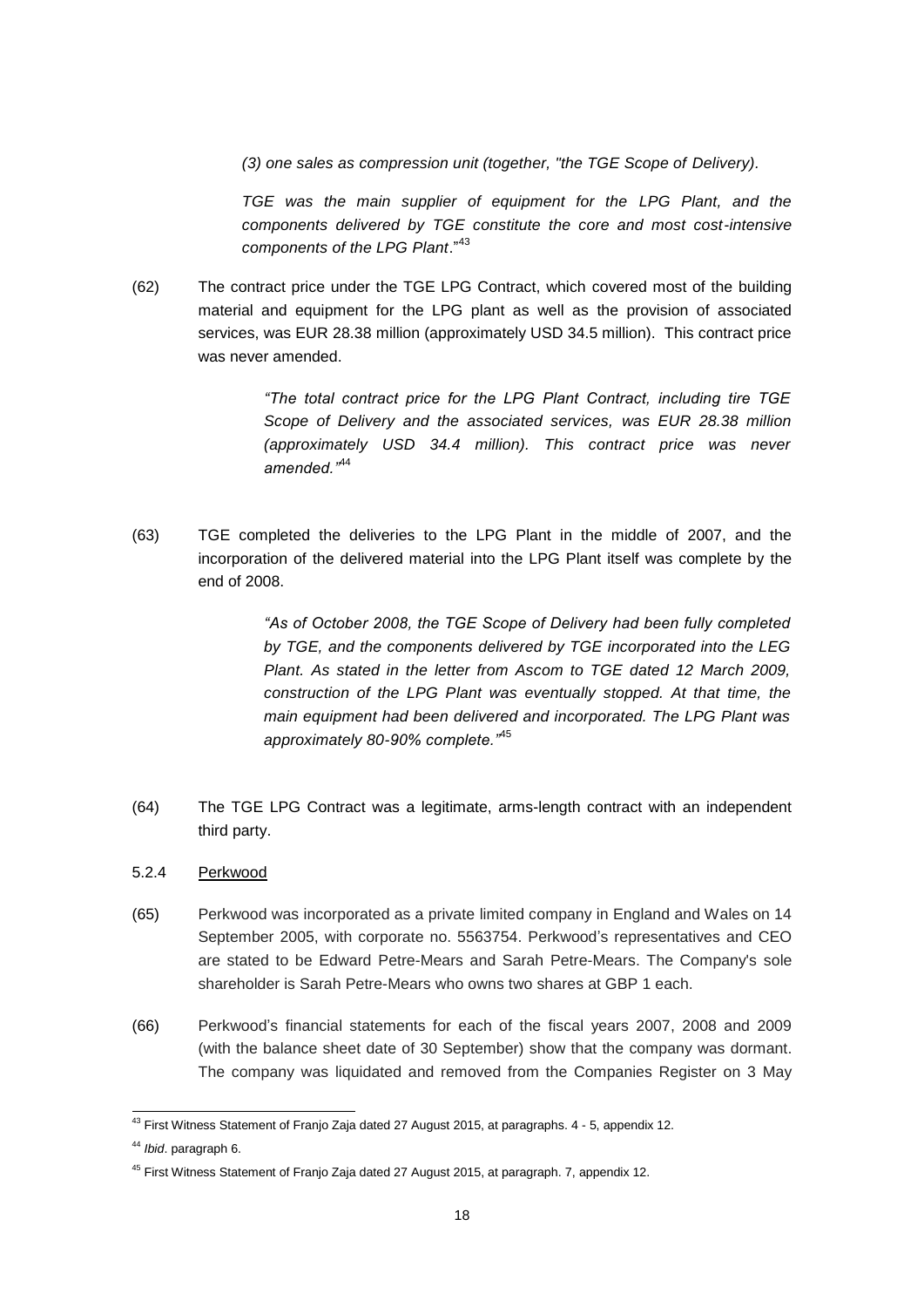2011. Nothing in Perkwood's documents shows a link between the company and Stati and the company's accounting does not include any transaction between Perkwood and TNG.

(67) As regards Edward and Sarah Petre-Mears, Vitol's expert, David Stern, noted the following in the JOA case (see section 6 below):

> *"However, to note, from a cursory internet search, that Mr and Mrs Petre-Mears are each alleged to be either a director or company secretary of more than 1,000 companies with one UK national newspaper's website referring to them as "Sham Directors."*<sup>46</sup>

- (68) Perkwood was thus purely letter-box company, without business and with sham directors as representatives. Perkwood was controlled by Stati.
- (69) Notwithstanding that Perkwood was a dormant letter-box company, Perkwood (as seller) and TNG (as buyer) entered into a separate agreement dated 17 February 2006, appendix 10 under which Perkwood was to sell, and TNG to buy, the building material and equipment relating to the construction of the LPG Plant. The initial contract price under the Perkwood Agreement was USD 115 million. It was subsequently increased through a number of amendments  $-$  first to USD 155 million<sup>47</sup> and then to USD 191 million. $^{48}$
- (70) According to an expert report from Charles River which was offered by Stati in the JOA case (see section 6.4.4 below), Perkwood received total payments in the amount of approximately USD 138 million based on the Perkwood Agreement despite the fact that, as a dormant letterbox company, Perkwood could not contribute anything for the construction of the LPG plant.
- (71) According Stati's own statement, Perkwood is an affiliate of Stati which was to have acted as a project manager at the request of the TNG. Vitol's expert in the JOA case (see section 8 below), David Stern, pointed out in this context that;

*"Despite the lack of an explicit connection, Perkwood is identified as 'an Ascom affiliate' by Mr. Lungu who, as discussed in paragraph 4.31 above, states 'TNG engaged an Ascom affiliate, Perkwood investments, to manage the acquisition of most of the equipment and services for the LPG Plant project".<sup>49</sup>*

<sup>-</sup> $^{46}$  David Stern's expert report dated 23 January 2015, JOA case, paragraph 6.11, appendix 4.

<sup>47</sup> Perkwood Agreement dated 17 February**,** Annex 2 to the Perkwood Agreement dated 27 July 2007, appendix 10.

<sup>48</sup> Annex 6 to the Perkwood Agreement dated 1 December 2008, appendix 10.

 $49$  David Stern's expert report dated 23 January 2015, JOA case, paragraph 6.11, appendix 4.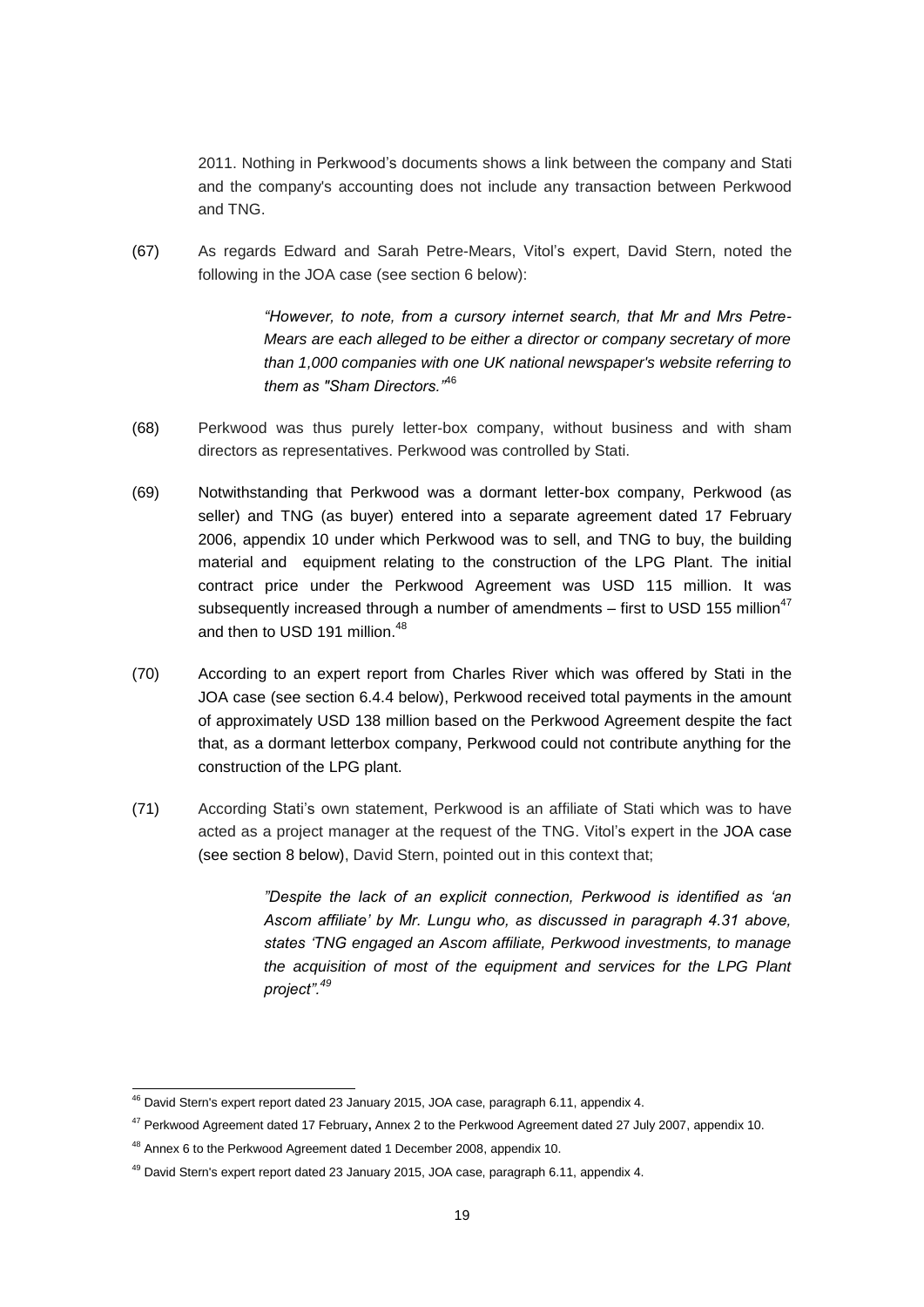(72) However, TGE, the main supplier of building material and equipment for the LPG Plant, never heard of Perkwood as is confirmed by Mr. Zaja's<sup>50</sup> witness statement<sup>51</sup>:

> *"TGE, in its capacity as the supplier of the core components of the LPG Plant, interacted with all other major suppliers of the LPG Plant at an operational level. In performing my responsibilities, I have never encountered a company named Perkwood Investment Limited (Perkwood)."*<sup>52</sup>

- (73) it should also be noted that the business plan for the LPG plant, which was offered into evidence in both the ECT case and the enforcement proceedings in London<sup>53</sup>, specifically stated the company's which were involved in the construction of the LPG plant, i.e. KASKO and the subcontractors Petrostar, Tractebel and ECT<sup>54</sup>. Perkwood was not included in the business plan.
- (74) As will be accounted in section 7.2 below, Perkwood was actually of vital importance for Stati's scheme using fictitious investment costs and payments which would be moved out of Kazakhstan and to contribute to running up the investment cost for the LPG plant *vis-à-vis* Vitol and eventually RoK.

#### 5.3 **The LPG plant has been placed in moth balls**

(75) Stati discontinued the work on the LPG plant and abandoned the plant in March 2009 which at that time was almost completed. Since then, the LPG plant has been in moth balls and no further measures have been taken regarding its completion. RoK's activities have been limited to guarding the site. This is confirmed by Taras Khalelov, RoK's witness in the ECT case, who at this time was responsible for the LPG plant.<sup>55</sup>

<sup>-</sup> $^{50}$  Franjo Zaja was an engineer at TGE and personally responsible for the construction of the LGE Plant.

<sup>&</sup>lt;sup>51</sup> First Witness Statement of Franio Zaia dated 27 August 2015, appendix 12.

 $52$  First Witness Statement of Franio Zaia dated 27 August 2015, para. 9, appendix 12. (Submitted in the English enforcement procedure)

<sup>&</sup>lt;sup>53</sup> Appendix designated SYW-3 which refers to Sarah Walker's fourth witness statement dated 13 August 2015, pages 14-21, appendix 20.

<sup>54</sup> Appendix SYW-3, pages 16-17, appendix 20.

<sup>&</sup>lt;sup>55</sup> In his witness statement, Khalelov states the following, Appendix 21: "However, as it has been abandoned by the owners, we protect the premises and equipment by employing guards. Ever since the unfinished LPG plant was abandoned, no further work has been conducted on the plant." Khalelov also testified as a witness in the case. His testimony was entirely ignored, however, by the arbitral tribunal despite the fact that the information contained in the testimony was crucial for the arbitral tribunal's adjudication. This issue is the subject of adjudication in the pending challenge case before the Svea Court of Appeal.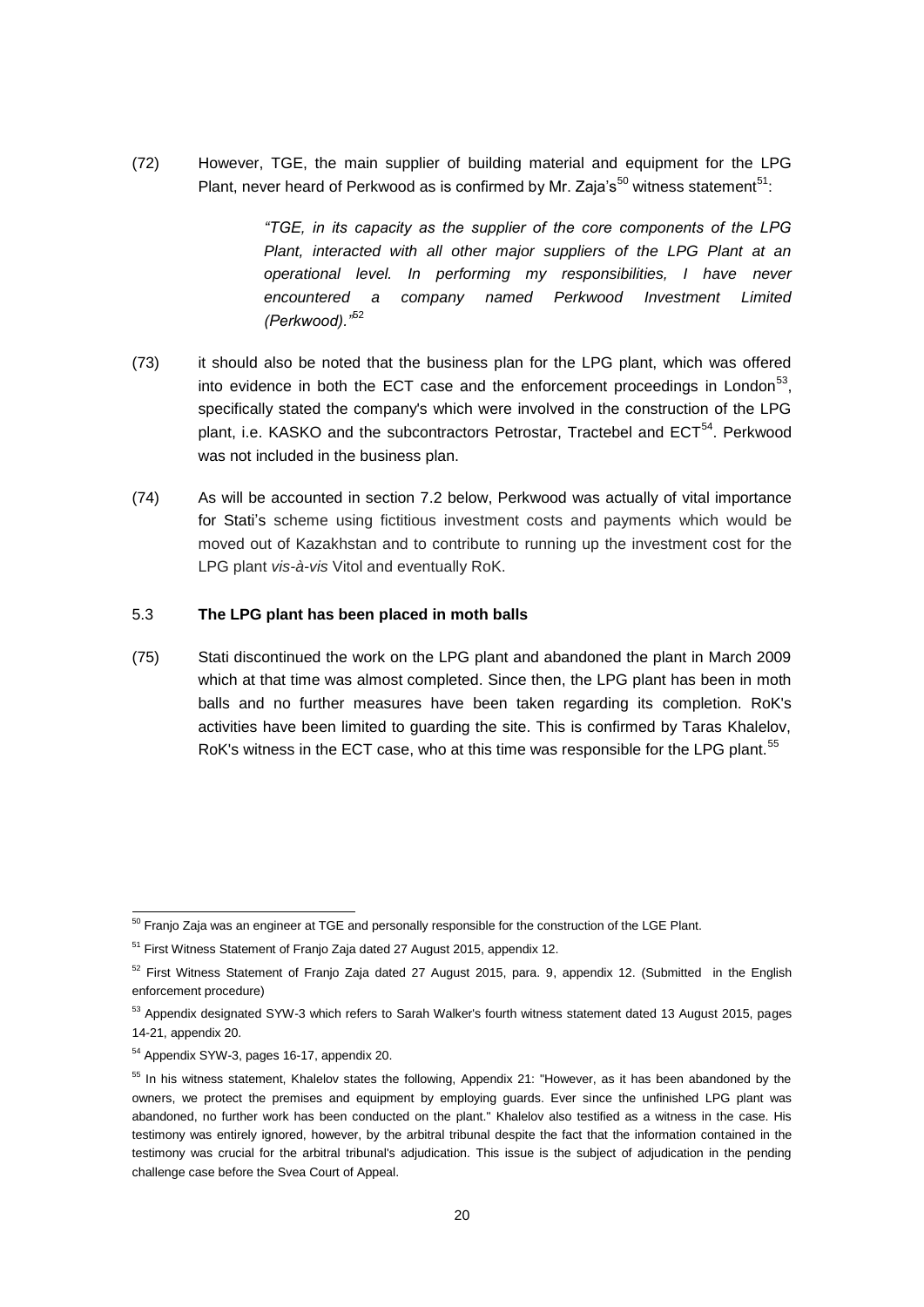## <span id="page-20-0"></span>**6 STATI'S' PARALLEL PROCEEDINGS**

### <span id="page-20-1"></span>6.1 **Introduction**

- (76) In the spring of 2015, it came to RoK's attention that Stati or Stati controlled companies were parties to no less than three different arbitration proceedings involving the LPG plant. Although parts of these proceedings concerned identical issues, and despite the fact that Stati was represented in two out of three of these arbitration proceedings (where Stati was represented at all) by the same counsel, Ken Fleuriet and Reginald Smith at the law firm King & Spalding, and that the main witnesses in all arbitrations were Anatolie Stati and Artur Lungu<sup>56</sup>, Stati withheld information on these three parallel arbitrations from RoK, the SCC, and the Arbitral Tribunal.
- (77) As soon RoK became aware of this fact, RoK requested to obtain information and documents from these three arbitrations. However, Stati opposed the disclosure of such information or documents. In order to get access to the material in the other three arbitration cases, RoK had to turn to the courts in New York, where RoK launched a discovery process in February 2015 against Vitol, in which Stati intervened. Following stubbornly resistance from Stati, it was not until 25 June 2015 and 24 July 2015 before RoK, through a court decision on 22 June 2015, gained access to the very extensive Discovery Documentation via Vitol's English lawyers Clyde & Co.

### <span id="page-20-2"></span>6.2 **Stati was involved in three arbitrations in parallel with the ECT case**

- (78) The three above-mentioned arbitration proceedings that were conducted wholly or partly in parallel with the ECT case concerned the following parties and dealt with the following questions.
	- (i) Vitol SA v. Montvale Invest Ltd (the "**Montvale-case**") in which Vitol SA and Arkham SA ("**Arkham**") brought an action on 6 October 2010 against Montvale, a company controlled by Stati, to recover sums Montvale had advanced within the scope of a contract called Crude Oil Marketing Services Agreement ("**COMSA"**). The tribunal upheld the Vitol's and Arkham's claim and ordered Montvale to pay USD 45,896,577.69 plus interest and costs in an arbitration award issued on 16 April 2012.
	- (ii) Vitol companies v. Tolkynneftegaz LLP (the "**TNG-case**") where Vitol brought suit on 15 November 2010 against TNG, which had guaranteed the sums Montvale was obligated to pay under COMSA. According to the arbitration award on 10 May 2012, the tribunal found that TNG was obligated to pay to Arkham USD 45,896,577.99 plus interest and costs.

<sup>-</sup><sup>56</sup> Artur Lunu was Executive Vice President and Chief Financial Officer at Tristan Oil and Chief Financial Officer at Ascom.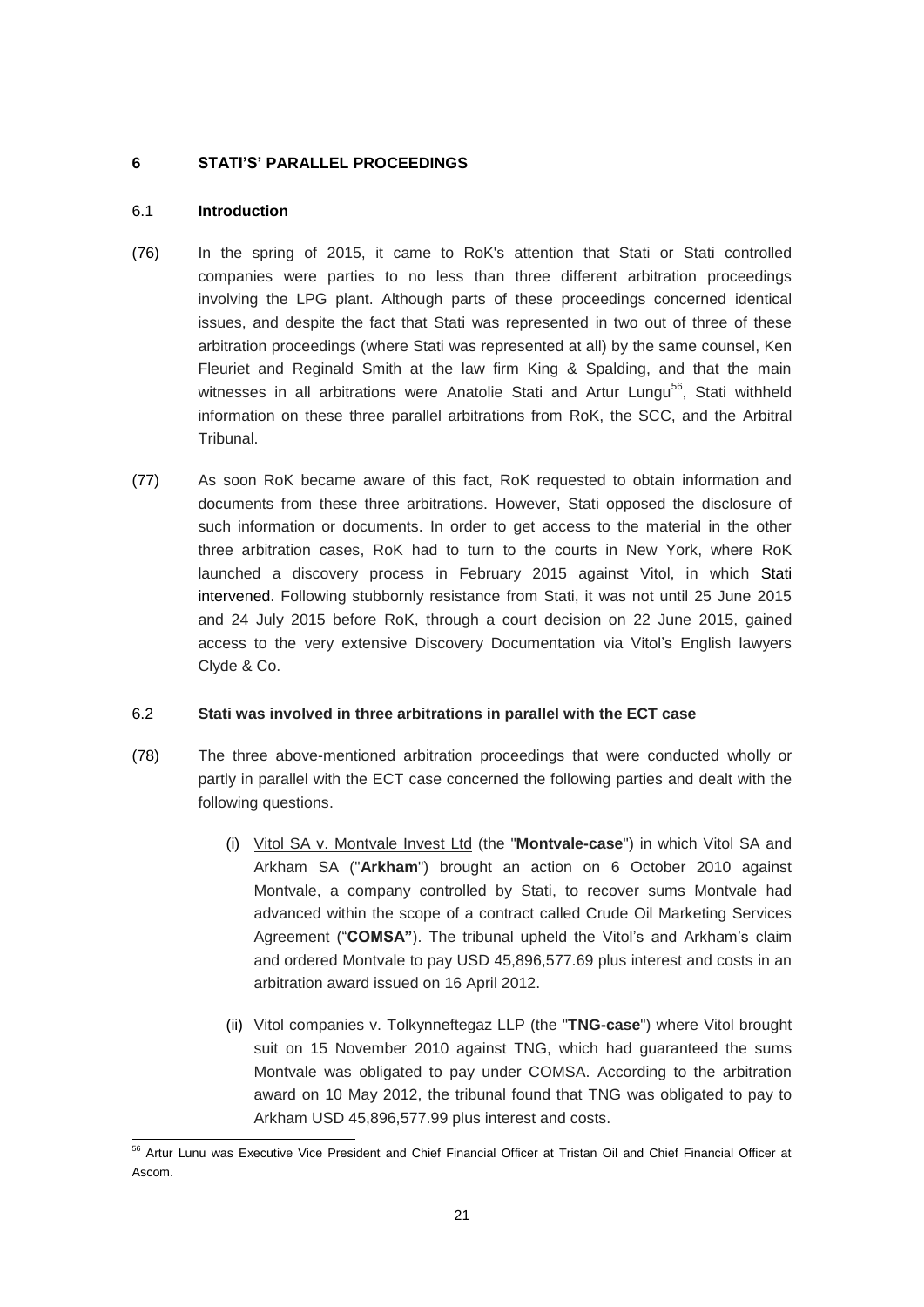- (iii) Ascom Group SA v. Vitol FSU BV (the "**JOA case**") which was commenced on 6 November 2012, in which Ascom claimed that Vitol FSU BV had violated its obligations under a cooperation agreement (Joint Operating Agreement - "**JOA**") entered into on 27 June 2006. The arbitral tribunal dismissed Ascom's claims in a partial arbitration award dated 22 April 2015 (corrected 27 May 2015). As far as RoK is aware, the JOA case is still pending.
- (79) It is also apparent from the documents from these cases, that on June 30, 2007 two agreements were executed called the *Novation Agreements* pursuant to which contractual rights and obligations under COMSA and JOA were transferred to Montvale, which is a company registered in the British Virgin Islands ("**BVI**"). Vitol approved this transfer and released Terra Raf, one of the parties in the ECT case, from further liability under these agreements.
- (80) King & Spalding represented the Stati companies in these proceedings, i.e. the Montvale-case and the JOA case. TNG did not participate in the TNG-case, either itself or through a representative.
- (81) The Discovery Documents which have now become available to RoK indicate that Stati withheld crucial information and that Stati's various positions are clearly contradictory. The claims presented in the Montvale case and the JOA case can therefore be compared with the claims Stati presented in the ECT case where the arbitration tribunal awarded Stati compensation totaling USDM 199 for the LPG plant<sup>57</sup>.

# <span id="page-21-0"></span>6.3 **Stati retained the services of different experts in the parallel arbitration proceedings**

- (82) As reported in section 3 above, Stati retained the services of different valuation experts in the parallel arbitration proceedings despite the fact that both the ECT case as well as the JOA case involved, among other things, the valuation of the LPG plant.
- (83) In the ECT case, Stati and King & Spalding failed to notify ROK or the arbitral tribunal of the existence of the parallel JOA case, and the fact that Stati had retained different experts in the respective proceedings in order to provide opinions regarding at least partially the same issues related to the LPG plant. This was true despite the fact that the ECT case was still pending at the time that Stati retained Charles River in the JOA case.
- (84) It can be mentioned that Laura Hardin, who was a co-author of the FTI reports in the ECT case, was not available for cross examination in conjunction with the quantum hearing in the ECT case which took place on 28-31 January 2013, Appendices 16-18. It was not until later that RoK learned that she had left FTI in 2012 in order instead to work for Charles River, information which however was not produced in the ECT case.

<sup>-</sup><sup>57</sup> The Arbitration Award, paragraph 1856.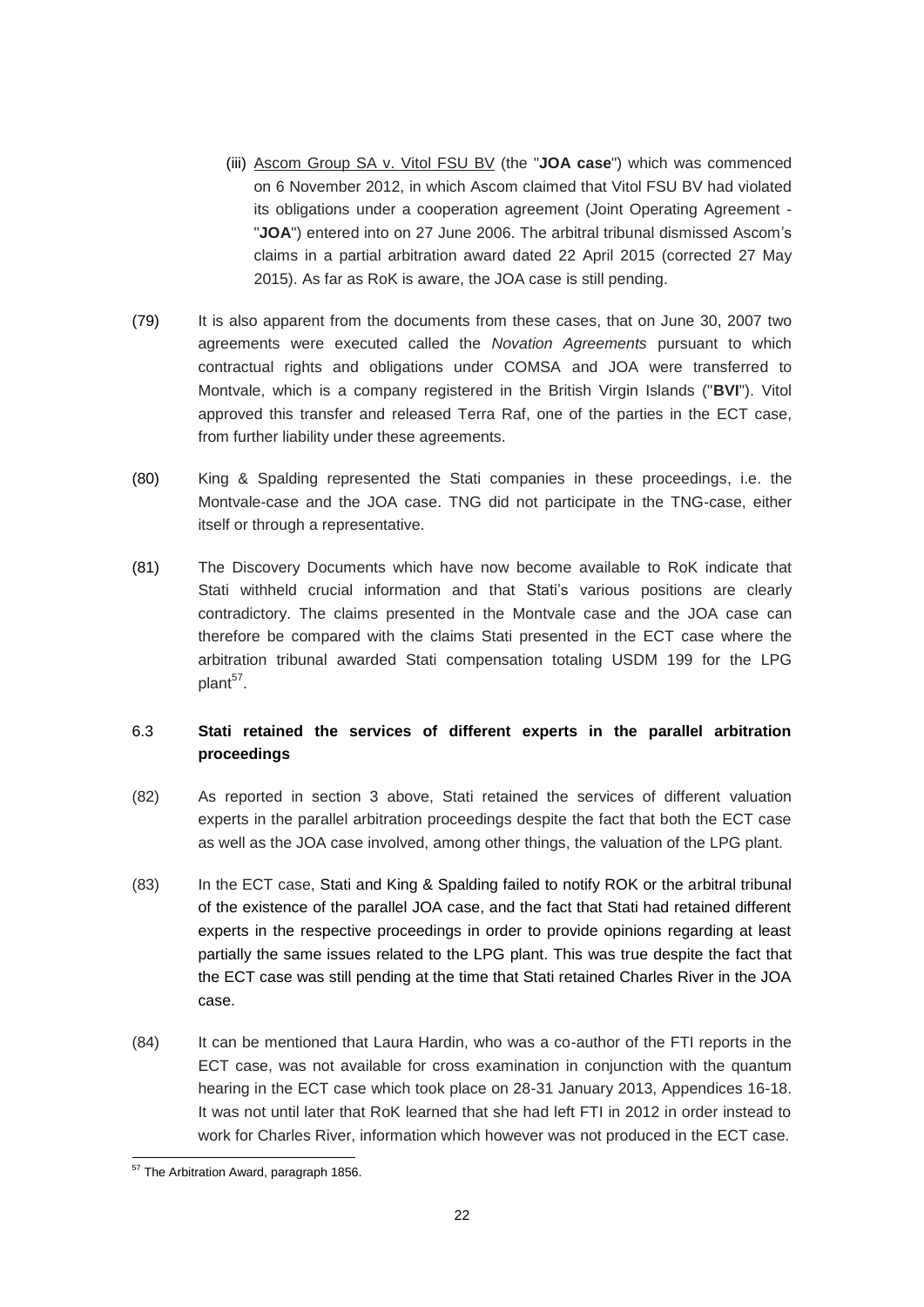(85) Most of the new information on which this claim form is based is derived from the Charles River reports. It is of particular interest to compare this information with statements made by FTI and Deloitte in the ECT case. As RoK's expert, Deloitte, now confirms, the new information which was produced through the Discovery Documents entails that the conclusions which were previously drawn in the ECT case regarding the value of the LPG plant fall in an entirely different light. It is namely clear that very large parts of the investment costs in the LPG plant alleged by Stati are in reality fictitious and the result of misleading schemes, based on the fictitious Perkwood agreement (see section 7.2.1 below).

### 6.4 **Stati's' contradictory and irreconcilable positions in the various arbitrations**

(86) The contentious issues in the ECT case regarding the LPG plant related primarily to the investment cost alleged by Stati. In this respect, the degree of completion is also of interest.

### 6.4.1 The discontinuation of the LPG plant construction project

- $(87)$  As will be discussed below, the reported investment cost  $(CAPEX)^{58}$  increased the same month as Stati discontinued the construction of the LPG plant. It appears to be uncontested that the work on the LPG plant was discontinued in March of 2009.<sup>59</sup> Stati has not been able to provide a satisfactory explanation as to why the work was discontinued.
- (88) The termination of the construction of the LPG plant was a unilateral measure adopted by Stati. The discontinuation was not discussed in advance with Vitol (the alleged 50% owner of the LPG plant), let alone was Vitol's consent to such a measure obtained.<sup>60</sup> Throughout the entire ECT case, Stati maintained that the reason for the discontinuation was a liquidity crisis resulting from RoK's alleged harassment campaign.<sup>61</sup> This contention was accepted by the Arbitral Tribunal in the ECT case.<sup>62</sup>
- (89) This is in contrast with information provided by Stati to its auditors during a site visit of the LPG Plant on 25 February 2009, i.e. one month before construction was halted.<sup>63</sup> TNG's senior management answered KPMG's inquiries during the site-visit as follows:

<sup>-</sup><sup>58</sup> CAPEX - *Capital Expenditures* can most probably be translated by *investeringar I anläggningstillgågar*.

<sup>59</sup> First Witness Statement of Arthur Lungu dated 7 May 2011, ECT arbitration, para. 27: *"Construction on the Plant was forced to a halt in May 2009, however, due to cash constraints and operational difficulties caused by Kazakhstan´s increasing harassment of KPM and TNG."*

 $60$  Witness Statement of Ian Taylor dated 22 January 2014, JOA Arbitration, para. 44, Appendix 23.

 $61$  First Witness Statement of Arthur Lungu dated 7 May 2011, ECT arbitration, para. 27; Witness Statement of Catalin Broscaru dated 11 April 2011, para. 27, Appendix 24.

<sup>&</sup>lt;sup>62</sup> The Arbitration Award, para. 1743.

 $63$  Record from KPMG's on-site visit at the LPG plant dated 25 February 2009, Appendix 25.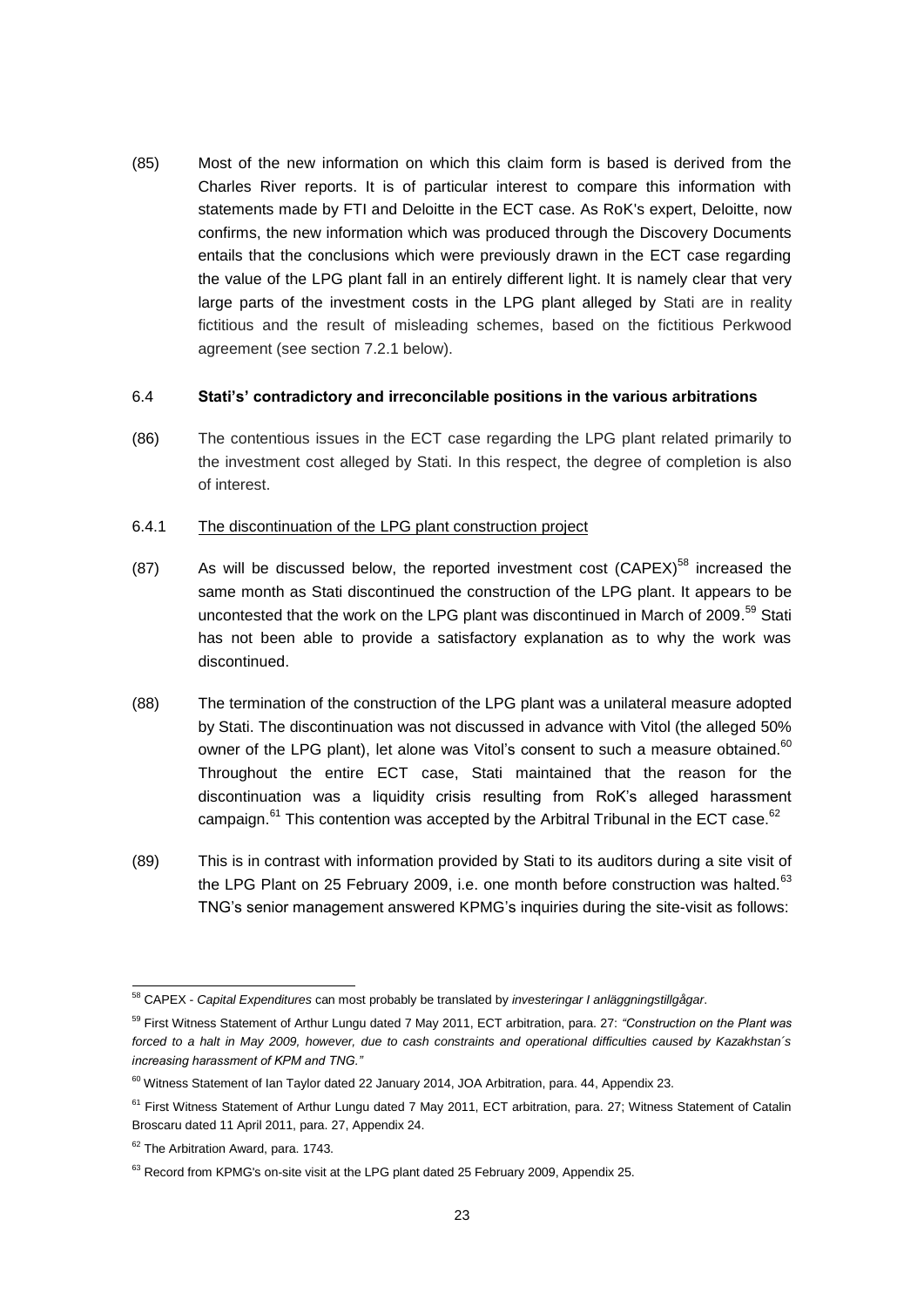"When do you propose it to put it in operation? In September 2009. *President of RK will come to official presentation commencement of LPG.* 

*Have all documents for commencement been prepared? Did you receive acknowledgment documents from government authorities? (TNG) No, not yet.* 

*What are the reasons for possible delays of commencement? (TNG) No, I don't see any significant threats. Moreover, I consider that there will be support from state bodies as LPG has substantial value for the region […]*

*How are you going to manage joint use? Currently we consider certain variants. One of the most possible is that TNG – will be operator of the LPG and KPM will be the partner…"* <sup>64</sup> [emphasis added]

(90) The inconsistencies were also addressed by the English court, High Court of Justice, Queen's Bench Division Commercial Court, in conjunction with Ascom's attempt to have a seizure decision quashed which was issued upon application by Vitol. The case was decided by Justice Cooke who, in a decision dated 29 August 2014, found the following:<sup>65</sup>

> *"The inconsistency in the position advanced is remarkable. It is noteworthy also that, in the context of the decision to stop building the LPG Plant, different explanations have been given. The first was that TNG faced financial difficulties; the second that it was intended to sell the plant; the third was that it was feared that the Kazakh state might seize it."* <sup>66</sup>

### 6.4.2 The degree of completion

(91) The erection of the LPG plant was discontinued in March 2009. The LPG plant was at that time according to Stati essentially completed; according Stati's own information the LPG plant was completed to about 90 percent (see ¶ 97 below). The question of the degree of completion, however, was an almost academic issue because the LPG plant according to RoK was financially a failed project due to, among other things, the shortage of available gas, which meant that the LPG plant could only be operated (without any real profit) for another four years. It was therefore not commercially justified to complete the construction and the plant should therefore only be ascribed a scrap value. The rate of completion was, however, essential for Stati, since the rate was decisive for their claim for full compensation for the LPG plant.

-

 $^{64}$  Record from KPMG's on-site visit at the LPG plant dated 25 February 2009, paragraphs 8-11, Appendix 25.

<sup>&</sup>lt;sup>65</sup> Royal Court of Justice Strand, case number 2014 Folio 506, Appendix 1.

<sup>66</sup> *Ibid*. paragraph 41, Appendix 11.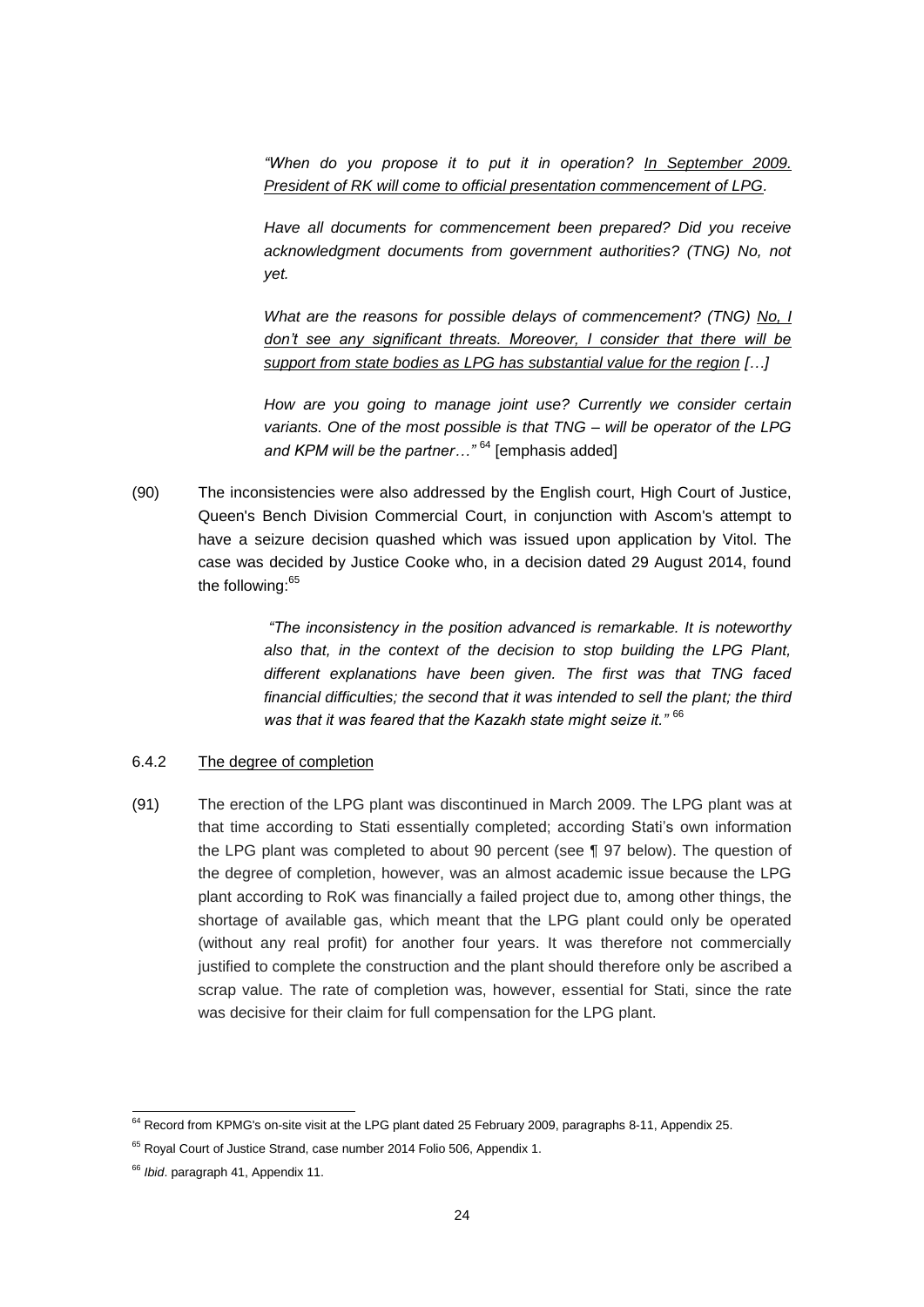#### 6.4.3 The investment cost alleged in the ECT case

(92) Stati claimed in the ECT case that RoK's actions had forced it to indefinitely suspend the completion of the almost completed LPG plant. Stati's action in the ECT case is summarized in section 64 of their Statement of Claim of 18 May 2011:

> *"Claimants invested more than USD 245 million in development and construction of the LPG Plant. Claimants were forced to halt construction of the LPG Plant in May 2009 due to cash constraints and operational difficulties caused by the State's increasing harassment measures. When the State directly expropriated Claimants' investments in July 2010, the LPG plant was over 90% complete, with the requisite materials to finish construction already on site, and Claimants had also completed the associated power and water supply systems, sewage system, reservoirs, pumping units, and intermediate and final storage facilities."*

- (93) On several occasions, Stati stated that it had invested over USD 245 million to develop and build the LPG plant. Stati invoked in this respect an expert report from FTI from which appears that the: *"[t]otal Investment that the Claimants have invested in the LPG plant is USD 245 million*."<sup>67</sup>
- (94) This assessment was based in turn on Stati's accounts and the annual report from Tristan Oil for the business year ended 31 December 2009 which was incorporated in the annual report<sup>68</sup>. This annual report states that "[a]s of December 31, 2009, the *TNG had invested approximately USD 245.0 million in the LPG plant*."<sup>69</sup>
- (95) In the notes to the financial statements for TNG for the income year ending 31 December 2009, the book value of the LPG plant is 248,084,113 USD.
- (96) Despite the book value, Stati used this adjusted value of 245 million USD as their alleged investment cost to formulate their claim for the LPG plant in the ECT case.

*"In the event the Tribunal chooses not to award the prospective value of the LPG Plant, Claimants request an award of the investment value of the LPG Plant, as adjusted by FTI to account for the approximately US \$37 million in additional expenditures by Claimants through May, 2009, in the sum of US \$245 million."*<sup>70</sup>

<sup>-</sup><sup>67</sup> FTI's *Supplemental Report* dated 28 May 2012, para. 2.40, Appendix 2.

<sup>&</sup>lt;sup>68</sup> Tristan Oil was a company registered in the British Virgin Islands where, among others, Anatolie and Artur Lungu were active and which took strategic decisions regarding KPM's and TNG's business operations.

<sup>&</sup>lt;sup>69</sup> Combined accounts for Tristan Oil, TPM and TNG for the financial year ending 31 December 2009, Appendix 26.

 $70$  Reply Memorial on Quantum, fn. 199, Appendix 27.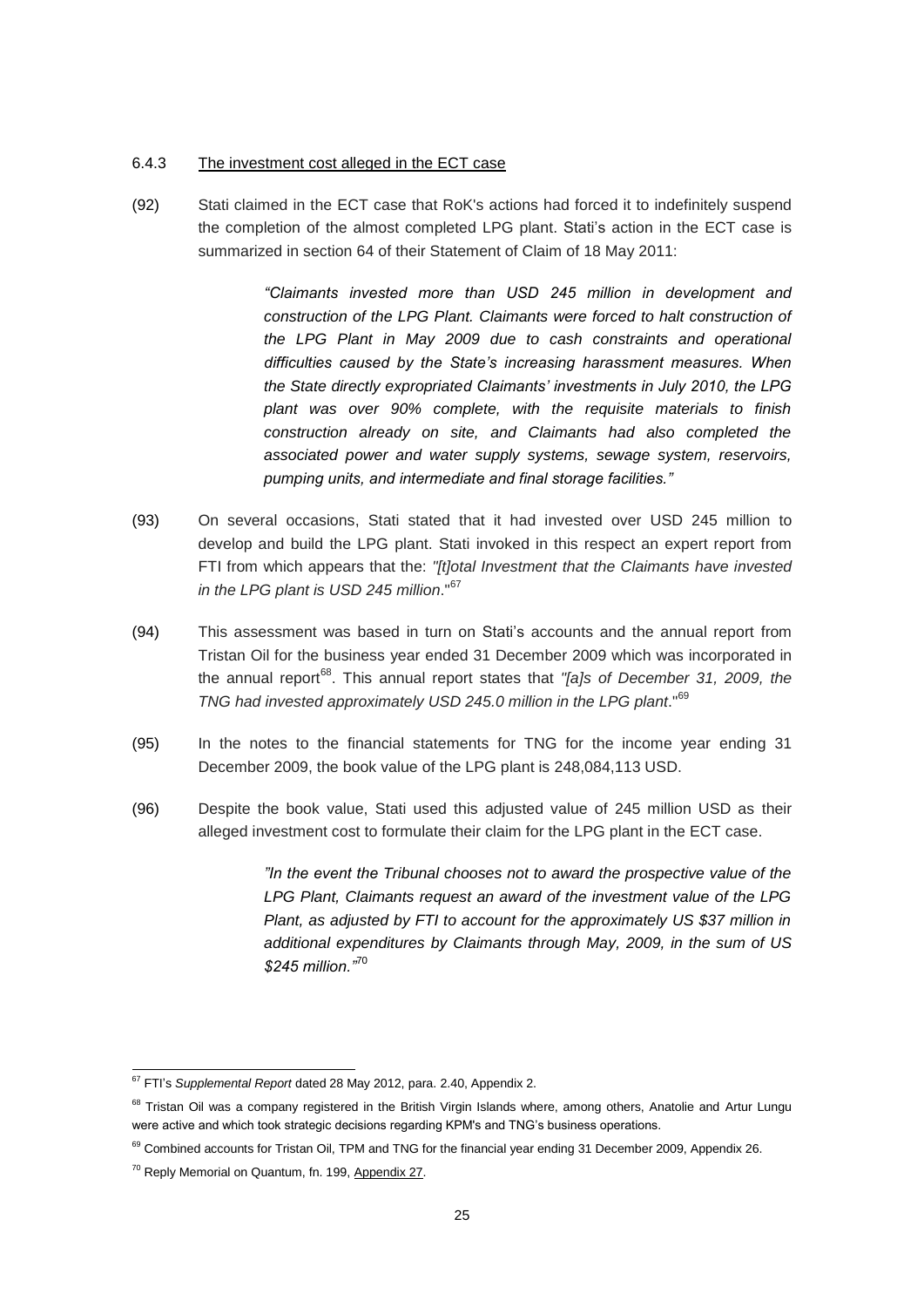(97) The same assertions were also made by Stati's witness, Artur Lungu in his written witness statements in the ECT case<sup>71</sup>. Stati also maintained in the continued proceedings that they had invested USD 245 million in the LPG plant.<sup>72</sup>

#### 6.4.4 The alleged investment cost in the JOA case

- (98) The documents from the other parallel cases show, however, that the investment costs for LPG installation were in fact considerably lower.
- (99) When the Ascom and Vitol commenced construction of the LPG plant in early 2006, the estimated investment cost was USD 105 million (CAPEX estimate)<sup>73</sup>. This amount had been approved by Invescom, Vitol's internal audit body monitoring Vitol's investments<sup>74</sup>. Since the start of the project Vitol's top management stressed the importance of the project staying within the approved budget. $75$
- (100) In November 2006, however, the estimated investment cost (CAPEX estimate) had increased to USD 127 million<sup>76</sup>. The reason for this increase was partly a local import tax, which amounted to USD 13 million. In October 2007, the estimated investment cost had again increased to USD 139.5 million $^{77}$ .
- (101) In February 2008, a revised budget for the LPG facility was presented amounting to USD 174 million<sup>78</sup>. Ian Taylor, CEO of Vitol testified in the JOA case where he stated:

-

<sup>71</sup> First Witness Statement of Arthur Lungu, para. 27 Appendix 22; *Transcript Hearing on Quantum*, day 1, Appendix 16, pages 209-210, 213, paragraphs 9-11; page 248, paragraphs 13-20.

<sup>72</sup> *Transcript Hearing on Quantum*, day 1, Appendix 16, p. 121, ¶¶ 4-5: "*The LPG plant cost is a cost as of May 2009 of \$245 million. That's the investment cost in that facility.*"; Stati's *First Post-Hearing Brief,* Appendix 28, ¶ 580; Stati's *Second*

*Post-Hearing Brief*, Appendix 29*,* ¶¶ 354, 386.

<sup>73</sup> Ascom *LPG Plant – Business Plan*, Appendix 30, s. 3.

<sup>&</sup>lt;sup>74</sup> Witness Statement of Ian Taylor dated 22 January 2014, JOA Arbitration, Appendix 23, para. 31.

<sup>&</sup>lt;sup>75</sup> Witness Statement of Raymond Martin dated 21 January 2014, JOA Arbitration, Appendix 31, para. 23.

*<sup>&</sup>quot;Also I was present at a dinner attended by Ian Taylor and Anatoli Stati (together with one of Mr Stati´s contacts in relation to L&P business opportunities in Suufh Sudan) in London in October 2005 at which Jan stressed to Mr Stati that, if he was to get Invescom approval for investment in the project, it was important that project CAPEX does not exceed US\$105 million."* 

<sup>76</sup> Protocol of *Joint Management Committee* meeting dated 29 November 2006, Exhibit C-94 till Ascom's *Memorial* dated 11 October 2013, JOA-case, Appendix 32, p. 2: *"The updated capex statement and draft operating budget statement were presented and reviewed. The major elements of the increase in the Capex to \$127 million were detailed by Ascom."*

<sup>77</sup> Protocol of *Joint Management Committee* meeting dated <sup>2</sup> October 2007, Exhibit C-99 till Ascom's *Memorial* dated 11 October 2013, JOA-case, Appendix 33: "*The updated Capex statement vas presented and reviewed. The latest Capex is \$139.5 million, including fixes and VAT."*

<sup>78</sup> Protocol of *Joint Management Committee* meeting dated 5 February 2008, Exhibit C-29 till Ascom's *Memorial* dated 11 October 2013, JOA-case, Appendix 34, pages 1-2.

*<sup>&</sup>quot;Prior to the meeting Ascom had provided a revised budget of \$174 million, which represents a \$34 million increase over the \$140 million presented at the previous JMG meeting in Moscow in October last year.[…]*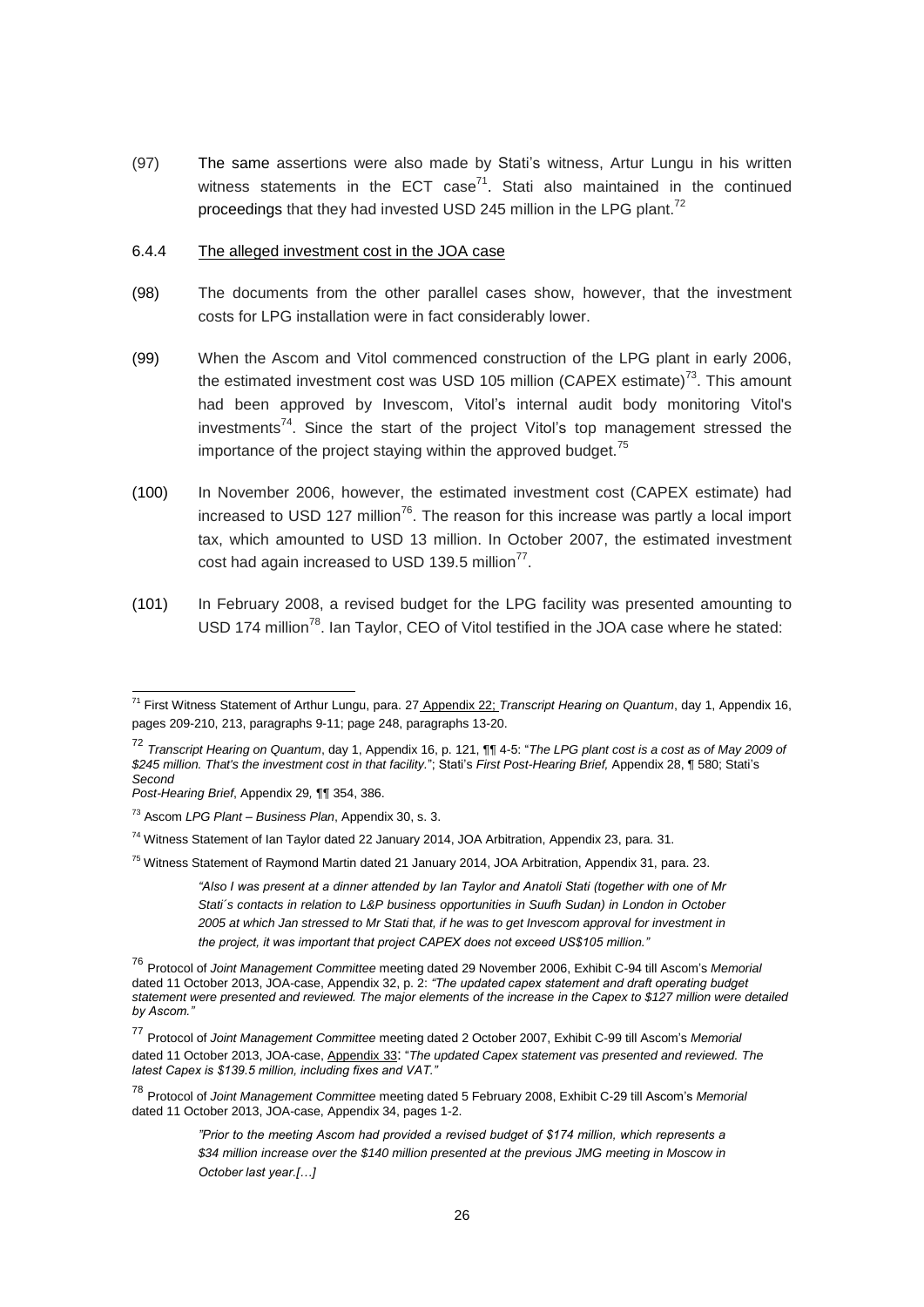*"After the JOA was signed in June 2006, I had no real involvement with the LPG Plant Project until early 2008 when I learned that Ascorn that the CAPEX budget for the project had suddenly increased to US \$174 million. […] This latest rise, however, combined with delays in completion of the project, was matter of real concern for me. I found it difficult to understand how there could be such a large and sudden jump in CAPEX at this stage of the project."*<sup>79</sup>

(102) The last increase in the estimated investment cost (CAPEX estimate) took place in March 2009. This time the amount was USD 198 million<sup>80</sup>. With reference to the discussions held at a meeting with Stati in Crete in September 2009, Ian Taylor, CEO of the Vitol Group, stated the following in his testimony in the JOA case:

> *"A further point that was discussed in Crete was a request by Mr Stati for yet more funding from Vitol. He said that the LPG plant CAPEX could well rise to US\$200 million and wanted Vitol to commit to US\$25million of additional funding. I expressed my concern that there should be yet another increase in CAPEX and said that I would need assurances that any additional money that was provided would, indeed, be spent on the LPG project […]".*<sup>81</sup>

(103) It should be noted here that the cost for construction of the LPG plant (i.e. invested funds) was estimated in March 2009 (i.e., when the construction of LPG plant ceased) to amount to USD 198 million and that the cost *might* rise to USD 200 million. As shown above, this amount was far from the investment of USD 245 million alleged in the ECT case. Moreover, as stated below in section 7, it also appears that the lower figure of USD 198 million consists to a large degree of fictional costs.

#### 6.4.5 The alleged investment cost in the Montvale-case

-

(104) The documentation pertaining to Montvale-case shows that the investments Stati made in the LPG plant are completely different from what Stati stated in the ECT case. It is particularly noteworthy that in the Montvale-case Stati's total investment (along with Vitol SA) allegedly amounted to USD 200 million. It was therefore not claimed in that case that Stati alone had invested USD 245 million, or even USD 200 million, but that the costs had been shared with Vitol.

*During the discussion it was found that the Customs duty on some equipment was at a lower rate and this resulted in a reduction of \$10 million for this element of the budget (inclusive of the related change in Import VAT). A revised budget of \$164 million has been presented since the meeting. […]""*

<sup>&</sup>lt;sup>79</sup> Witness Statement of Ian Taylor dated 22 January 2014, JOA Arbitration, paras. 33-34, Appendix 23.

<sup>80</sup> Protocol of *Joint Management Committee* meeting dated March 2009, Exhibit C-118 till Ascom's *Memorial* dated 11 October 2013, JOA-case, Appendix 35, page 1: "[…] *Current budget is \$198M (\$93M more than the approval IeveI),"*

<sup>&</sup>lt;sup>81</sup> Witness Statement of Ian Taylor dated 22 January 2014, JOA Arbitration, Appendix 23, para. 40.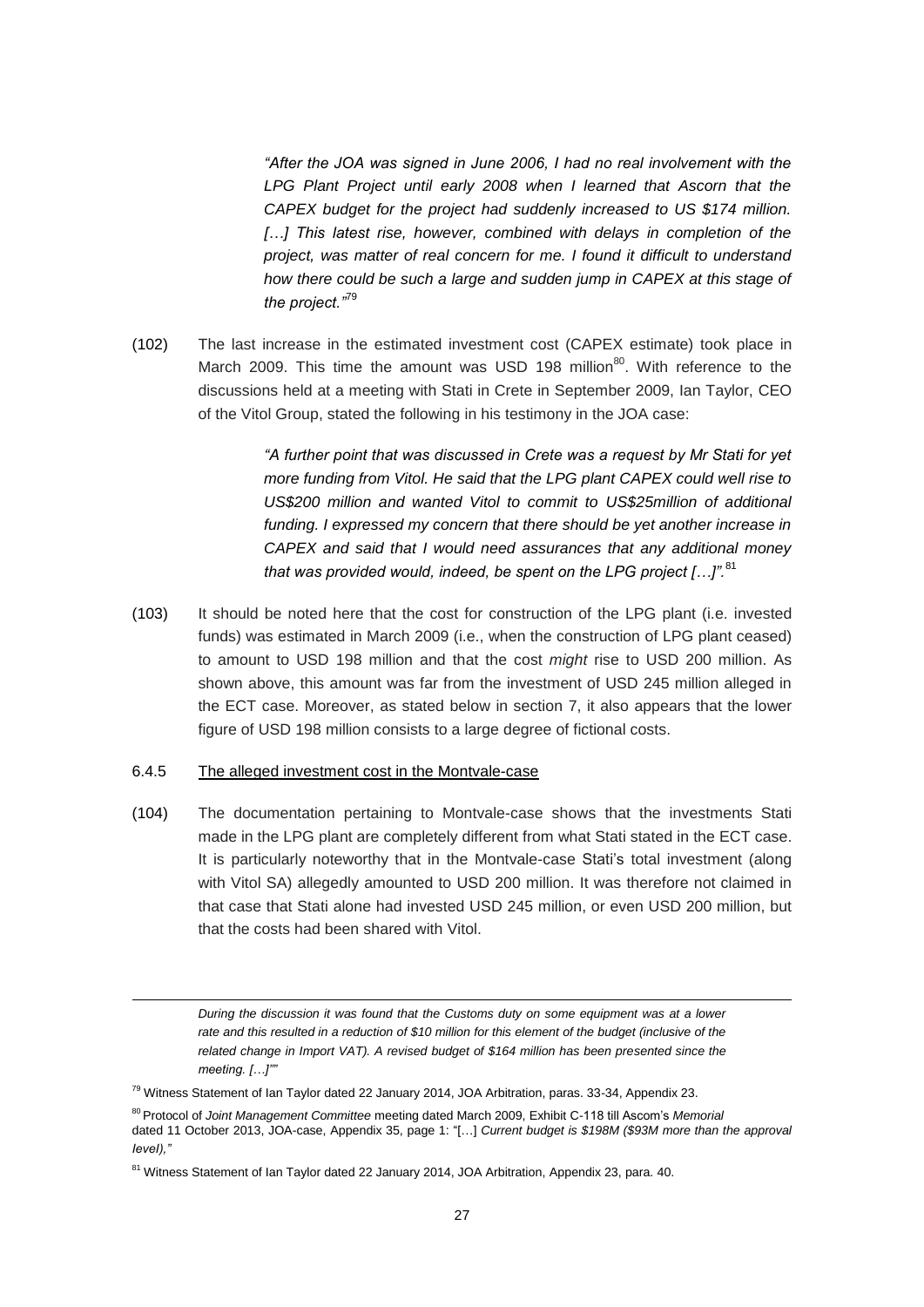(105) In the Montvale-case, Montvale stated the following in the Statement of Defence and Counter-claim of 22 July 2011 (Appendix 36) under section 21:

> *"Due to cash constraints and the harassment campaign conducted by Kazakhstan, Ascom, in agreement with Vitol, decided to halt the construction of the LPG Plant in April 2009. At that time, Ascom and Vitol had already invested approximately US\$200 million in the LPG Plant, which was almost completed. Vitol's 50% investment share amounted to US\$100 million, US\$20 million in equity and US\$80 million in debt. The outstanding prepayments under the COMSA constituted Vitol's debt share of the investment costs in the LPG Plant and amounted to approximately US\$80 million."* (our emphasis)

(106) Artur Lungu's second written testimony of 22 July 2011 in Montvale-case (Appendix 38) states:

> *"Due to cash constraints and the harassment campaign conducted by Kazakhstan, Ascom decided to halt the construction of the LPG plant in April 2009. At that time, Ascom and Vitol had already invested approximately USD 200 million in the LPG plant, which was almost completed. Therefore, Vitol's 50% investment share amounted to USD 100 million, USD 20 million in equity and USD 80 million in debt. The so-called outstanding prepayments under the COMSA constituted Vitol's debt share of the investment costs in the LPG plant and amounted to approximately USD 80 million."* (our emphasis)

(107) Montvale's *Post Hearing Brief* of 2 December 2011 states (Appendix 39):

*"7.6 The LPG Plant was expropriated by the Kazakh Government prior to its completion, with the parties having jointly funded approximately US\$200 million in construction costs through the combination of equity and debt contributions discussed above."* (our emphasis)

- (108) As to the shared investment with Vitol, it should be noted in this context that Stati stated on the contrary in the ECT case that "*Vitol never owned an equitable interest in the LPG plant but rather promised to provide (but never provided) half of the financing for the construction of the LPG Plant [...]* ", which statement thus runs contrary to what Stati stated in the Montvale case. The most noteworthy with this is that, by letting Montvale contest Vitol's demands for re-payment of the part of the construction costs that had been paid in advance to the LPG plant while at the same time claiming full compensation for this construction cost in the ECT case, Stati would have been compensated twice for half of the alleged investment cost in the event of success in both cases.
- (109) In addition, Stati completely failed to report in the ECT case that Terra Raf transferred all rights and obligations under the JOA agreements to Montvale, something that was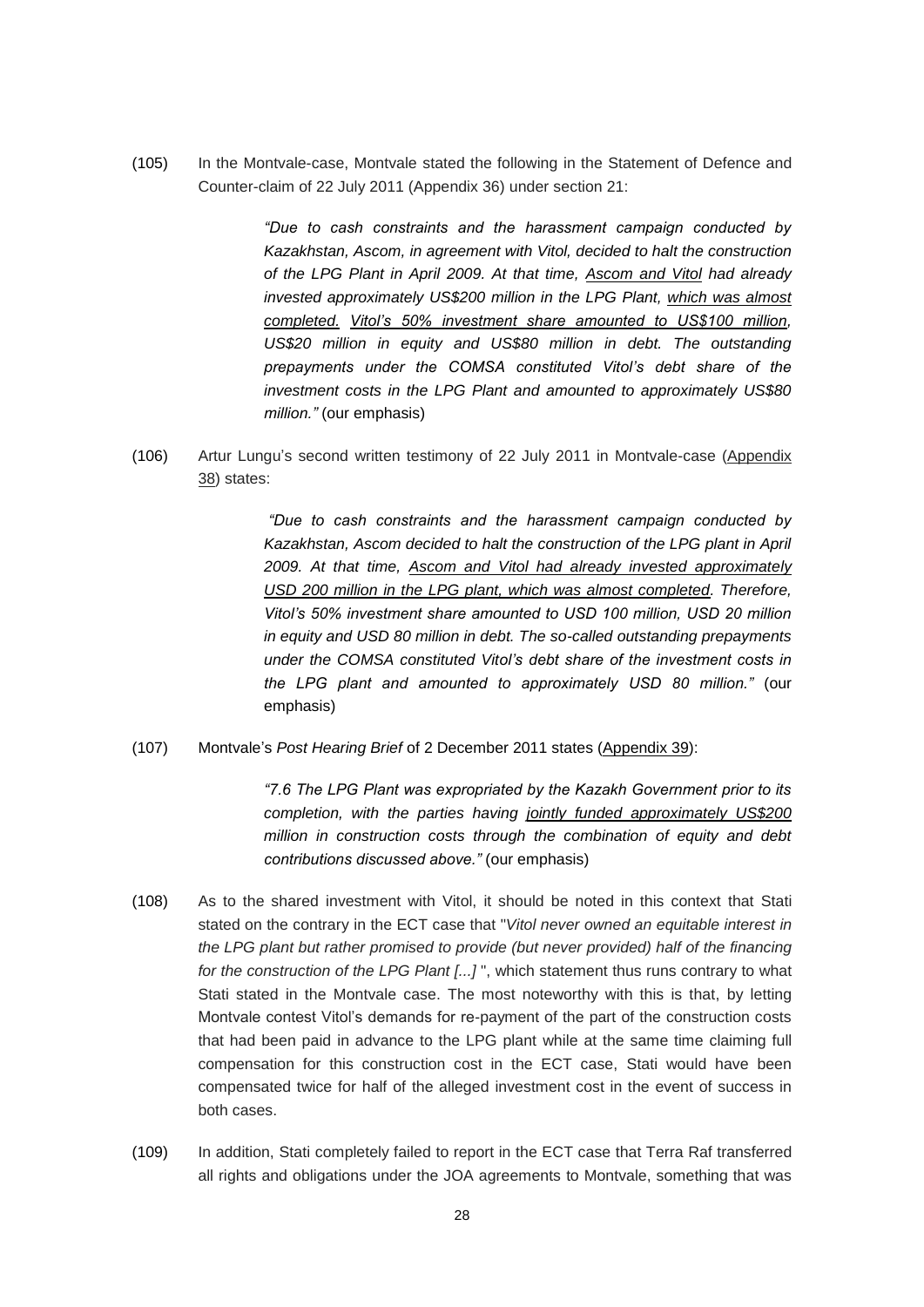a central issue in the Montvale case. This information would reasonably have had an impact on the issue of Terra Raf's role as investors under the ECT, especially in the light of the fact that Montvale was a BVI company which did not enjoy the protection of the ECT.

#### 6.4.6 Summary of contradictory statements regarding the investment costs

- (110) Stati 's claims regarding the value of the LPG Plant are thus contradictory. During the ECT case, Stati's valuation expert (FTI) came to the conclustion that the "*[v]alue of Claimants' total investment to the current date for the LPG Plant is \$245.0 million*".<sup>82</sup> These experts were retained by Stati's counsel King & Spalding which presumably provided all of the information for the valuation.<sup>83</sup> Only a few months later, the very same counsel, *i.e.* Mr. Kenneth Fleuriet and Reginald Smith, instructed different experts to value the same LPG Plant in the JOA Arbitration. $84$  This time as well, the experts were presumably provided with all of the information by Stati's counsel, but this time the result was that the investment costs amounted to USD 200 million.<sup>85</sup>
- (111) In summary, it can therefore be concluded that the USD 245 million which Stati claimed in the ECT case that it alone had invested in the LPG plant amounted to less than USD 200 million in both the JOA case and the Montvale case. It has also turned out that the alleged investment cost in large parts consists of feigned costs (see further under section 7 below). In the Montevale case Stati also confirmed that the investment in the LPG plant was a cost shared with Vitol, which had previously been denied by Stati in the ECT case.<sup>86</sup> These completely contradictory statements were submitted by largely the same persons in all of the above-mentioned cases.

# <span id="page-28-0"></span>**7 STATI'S SCHEME WITH FICTITOUS INVESTMENT COSTS AND PAYMENTS WHICH WERE TO BE TRANSFERED OUT OF KAZAKHSTAN**

### <span id="page-28-1"></span>7.1 **Introduction**

(112) Trying to sort out Stati's dealings after the fact as proved to be a tricky task. Very large sums have been raised in different contexts and formed the basis for various claims by Stati. The diverse and conflicting information Stati provided in the parallel arbitration procedures described in section 6 above does not make the task easier.

-

<sup>82</sup> Expert Supplemental Report of Howard Rosen and Laura R. Hardin (FTI) *Expert Supplemental Report*, 28 May 2012, Appendix 2, para. 9.3 (ii).

<sup>83</sup> Ibid. paragraphs 1.1 and 1.14.

<sup>84</sup> Expert Report of Charles River Associates dated 11 October 2013, Appendix 3, para. 1.4.1.

<sup>85</sup> The Charles Rivers Report states as follows in para 3.7.3: "*Copies of the 46 contracts, together with a summary of the key details and terms and conditions of each contract prepared by King & Spalding* […]" [emphasis added]

<sup>&</sup>lt;sup>86</sup> Due to the manner in which Stati presented its claim in the parallel arbitration proceedings there was a possibility for Stat to be compensated twice for the investment costs regarding the LPG plant.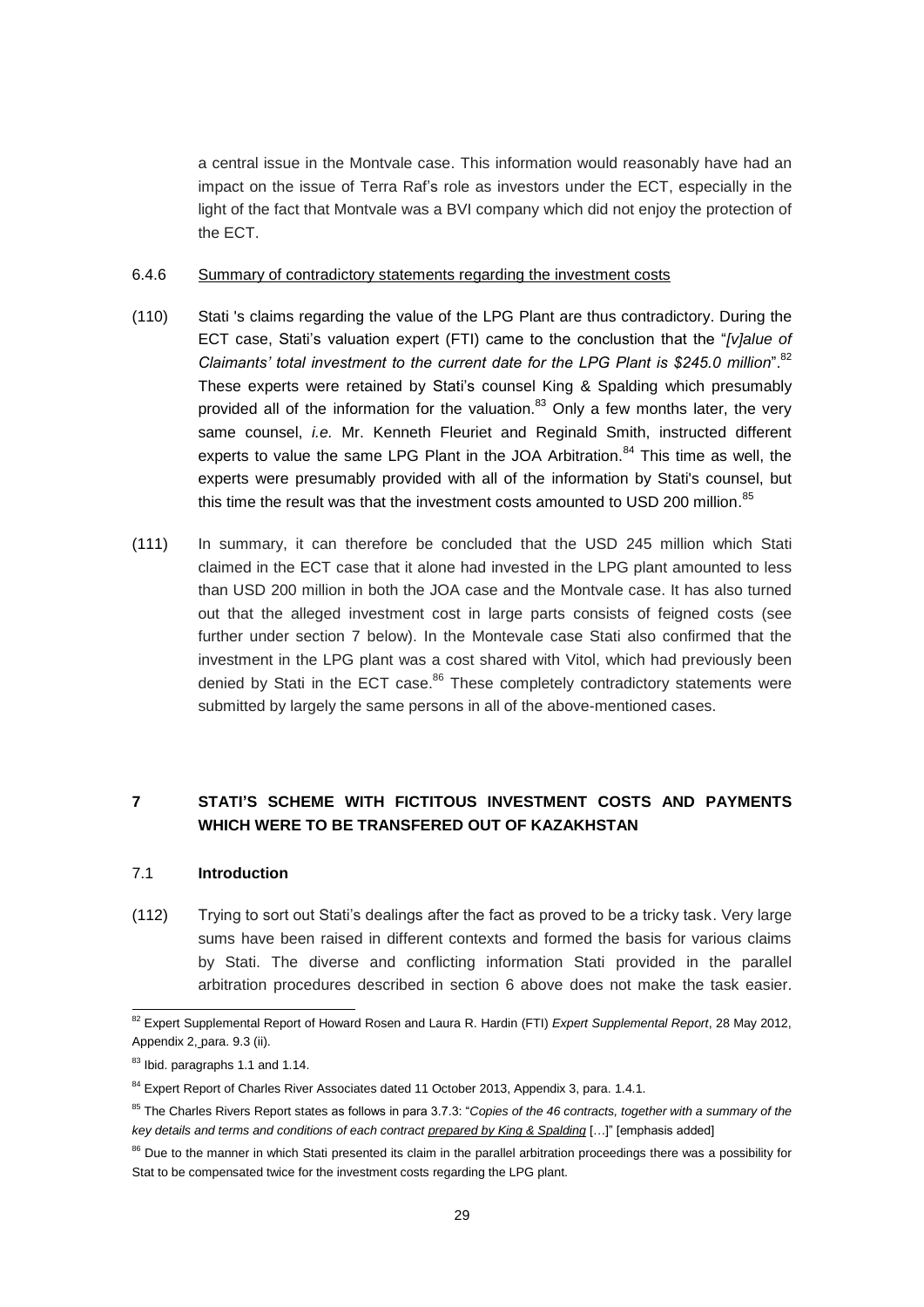The application of simple mathematics to arrive at exactly how Stati calculated the amount of USD 245 million which was alleged in the ECT case to constitute the investment cost for the LPG plant is not possible. RoK will report below, however, that very large amounts that formed the basis for this valuation were completely fictitious and based on fictitious contractual obligations.

- (113) In the ECT case, Stati provided no specification or breakdown of the USD 245 million which was claimed to be the amount Stati had invested in the LPG plant. RoK became suspicious about these costs after having been given access to the Discovery Documents. An expert report of 11 October 2013 which Stati offered in the JOA case, by the expert Maja Glowka from Charles River Associates, shed some light on the investment. However, her conclusions are not compatible with Stati's claims in the ECT case.
- (114) According to Charles Rivers' report, of the total investment amount for the LPG plant, which is estimated at USD 248,084,112 as of 31 December 2009, USD 72,003,345 related to purchased and delivered building material and equipment not yet installed in the plant. In addition, USD 52,987,273 related to building material and equipment that had not yet been delivered to the facility and USD 43,852,108 related to a management fee charged by Perkwood which supposedly had acted as Project Manager on behalf of TNG (but which in fact was a letter-box entity controlled by Anotolie Stati himself. In addition, Perkwood received payment in the amount of approximately USD 93 million for building material and equipment which was identical to the components which had already been delivered by TGE for approximately USD 34.5 million.
- (115) Stati's information in the ECT case that the LPG plant was almost completed and that it had resulted in investment costs of USD 245 million was therefore grossly misleading sense large parts of this cost related to, among other things, construction material and equipment which (i) was identical to the equipment and materials which had already been delivered by third parties; (ii) had not been installed; or (iii) was claimed to have been purchased but which had not even been delivered. In addition, nearly USD 44 million was a *Management Fee* to a letterbox company, Perkwood (see section 7.2 below).
- (116) Stati's system with a non-transparent corporate structure and arbitrary transfers of assets had previously been scrutinized by the English court in connection with Ascom's effort to revoke an attachment order issued on an application by Vitol. The case was decided by the High Court of Justice, Queen's Bench Division, Commercial Court, in its judgment delivered by Justice Cooke on 29 August, 2014<sup>87</sup>. According to that judgment, Justice Cooke, stated the following:

"*The Group's combined financial statements for 2009 indicate that payment terms between members of the group can be amended at will by Mr Stati.* 

<sup>-</sup><sup>87</sup> Royal Court of Justice Strand, case no. 2014 Folio 506, Appendix 11.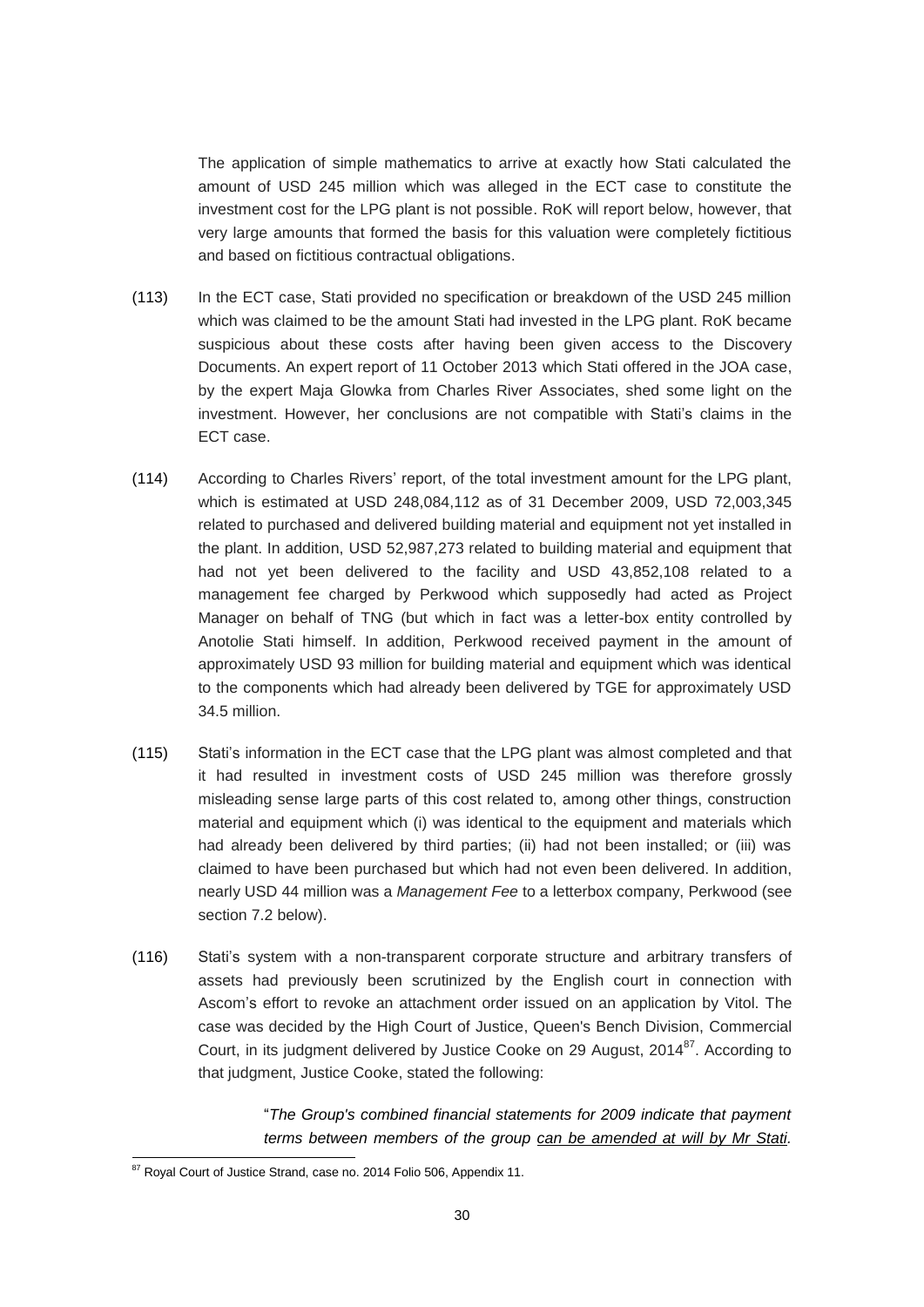*Note 30 to those statement also illustrates how assets and liabilities are moved around the Group.*"<sup>88</sup> (our emphasis)

- (117) RoK will explain below how Stati systematically organized its operation in order to inflate the investment costs for the LPG plant for the purpose of channeling funds out of Kazakhstan. The scheme also resulted in inflating Stati's claims in the various arbitrations Stati has initiated against Vitol and RoK, thereby seeking to be awarded larger amounts than Stati was entitled to.
- (118) In the process of analyzing the extensive documentation RoK retained Deloitte which recently issued an expert report (the "Deloitte report")<sup>89</sup>. Deloitte's findings are summarized in the report as follows:

*"Under the assumption that the above new documents are accurate (which we have not been in a position to verify), it can be concluded that a significant portion of the expenses claimants allegedly made for the purpose of the construction of the LPG plant appear to lack a real basis and have been made without recognizable cause or justification.*

*In accounting terms, it can be concluded that the reported construction costs of the LPG plant (approx. USD 245 as at 31 December 2009 according to the combined financial statements of Tristan, KPM and TNG or Tristan Oil or approx. USD 248 million of according to the individual financial statements of TNG, respectively) were significantly overstated."<sup>90</sup> (emphasis added)*

### <span id="page-30-0"></span>7.2 **Perkwood played a key-role in Stati's scheme**

(119) As will be shown below, Perkwood acted neither as project manager nor as a supplier of goods in activities related to the LPG plant project. Instead, Perkwood played a key role in Stati's misleading activities to inflate the alleged investment costs.

# 7.2.1 Perkwood's agreement with TNG

(120) Among the documents obtained by RoK through the Discovery Documents was a Perkwood contract which is a sales contract (Sale and Purchase Agreement) entered into between Perkwood and TNG on 17 February 2006. Section 1.1 of Perkwood Agreement reads as follows:

# *"1. SUBJECT AND TOTAL VALUE OF THE AGREEMENT*

*1.1. The Seller sells and the Buyer buys the technological machine complex*

<sup>-</sup><sup>88</sup> *Ibid*. paragraph 38.

<sup>89</sup> Appendix 5.

 $90$  See the Deloitte report, Appendix 5, paragraph 11.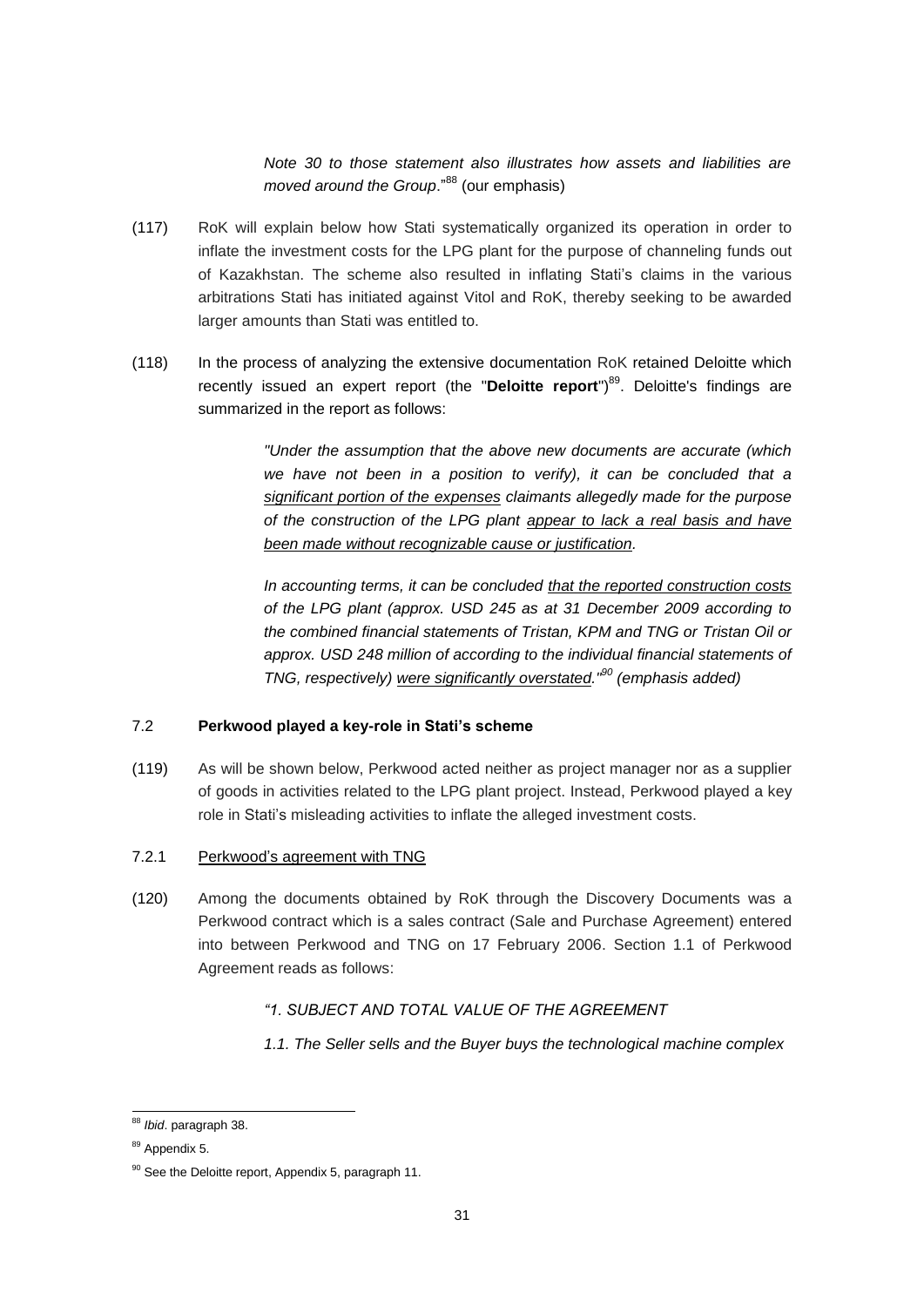*"Liquefied petroleum gas unit" hereafter referred to as the "Goods", in sets according to the Annexes hereto ("Annexes").[…] 1.4. The total value hereof consists of the cost of the supplied Goods referred to in the Annexes hereto and makes approximately 115 000 000.00 (one hundred and fifteen million) U.S. dollars."*<sup>91</sup>

- (121) However, the original contract value of USD 115 million increased through several amendments to the Perkwood Agreement.
- (122) On 27 July 2007, the contract value was increased to USDM 155 through Supplementary Agreement 2 (*Annex 2*), Appendix 10, relating to goods delivered. Less than six months later, on 1 December 2008, the contract value increased to USD 185 million through Supplementary Agreement 6 (*Annex 6*), Appendix 10, in respect of goods supplied.
- (123) There are specifications and pricing for supplies in sixteen annexes to the Perkwood Agreement, Appendix 10. The total amount indicated in these appendices is USD 191 million.
- (124) The sixteen annexes, Appendix 10, show that most of the contract value, approximately USD 119 million, relates to 2006. Large orders with a value of over USD 46 million are also alleged to have been made shortly before the construction of the LPG plant was discontinued in March 2009, i.e. at a point in time at which the LPG plant was largely completed; see table below.

| <b>Appendix</b> | <b>Date</b>       | <b>Amount (USD)</b> |
|-----------------|-------------------|---------------------|
| 1               | 17 February 2006  | 14 476 272          |
| $\mathbf{2}$    | 27 March 2006     | 93 095 908          |
| 3               | 4 September 2006  | 11 262 570 00       |
| 4               | 1 September 2007  | 695 391             |
| 5               | 14 September 2007 | 9 0 0 0             |
| 6               | 1 October 2007    | 8 550 920           |
| $\overline{7}$  | 15 October 2007   | 6 226 166           |
| 8               | 30 November 2007  | 5 807 556           |
| 9               | 21 February 2008  | 1 953 302           |
| 10              | 11 April 2008     | 818 404             |
| 11              | 2 June 2008       | 1 675 585           |

<sup>-</sup><sup>91</sup> The Perkwood agreement dated 17 February 2006, Appendix 10.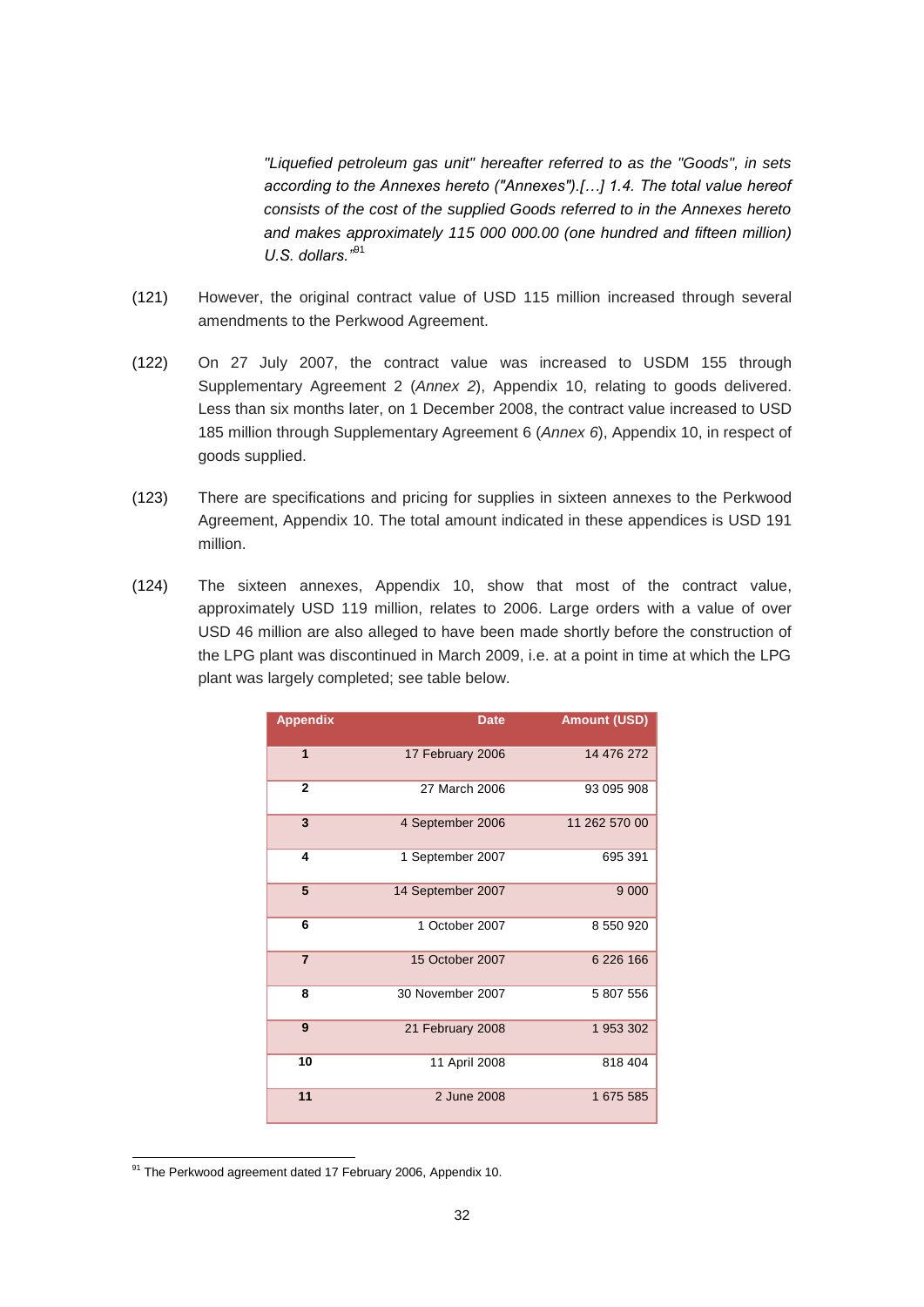| 12 | 12 August 2008         | 866 385    |
|----|------------------------|------------|
| 13 | 17 November 2008       | 3 322 655  |
| 14 | 2 December 2008        | 30 899 952 |
| 15 | <b>12 January 2009</b> | 15 103 148 |
| 16 | 18 May 2009            | 288 792    |

- (125) According to the expert report from Charles River, Appendix 3 (prepared by Maja Glowska), which Stati offered into evidence in the JOA case, Perkwood received compensation from TNG based on the Perkwood agreement totaling approximately USD 138 million.
- (126) According to the annual report for Tristan Oil for the 2009 fiscal year, Appendix 40, Perkwood received advance prepayments from TNG amounting to USD 36,800,212. However, the delivery related to the advance payments was canceled due to the discontinuation of the construction of the LPG plant, whereby Perkwood agreed to repay the advance payment (the repayment claim was subsequently transferred to Tristan Oil).
- (127) Moreover, there is correspondence between Artur Lungu, acting on behalf of Tristan Oil, and the CEO of TNG, Mr. Calencea, concerning the repayment of TNG's advanced payments to Perkwood of approximately USD 37 million.
- 7.2.2 Perkwood played a key-role in the JOA case but the company was hidden in the ECT case.
- (128) Perkwood played a central in the JOA case, where it was described as either the main supplier of building material and equipment to the LPG plant or as a project manager for the entire project. None of these roles, however, were real. As a non-operational (and dormant) letter-box-company, Perkwood had nothing to contribute to the LPG plant project. Notwithstanding this, Perkwood received the equivalent of approximately USD 138 million from TNG under the pretense that the payment was in exchange for services and supplies in connection with the construction of the LPG plant.
- (129) Perkwood's role as project manager and main supplier in the LPG plant project is demonstrated, among other things, by Artur Lungu's first witness statement dated October 11, 2013, paragraph 60.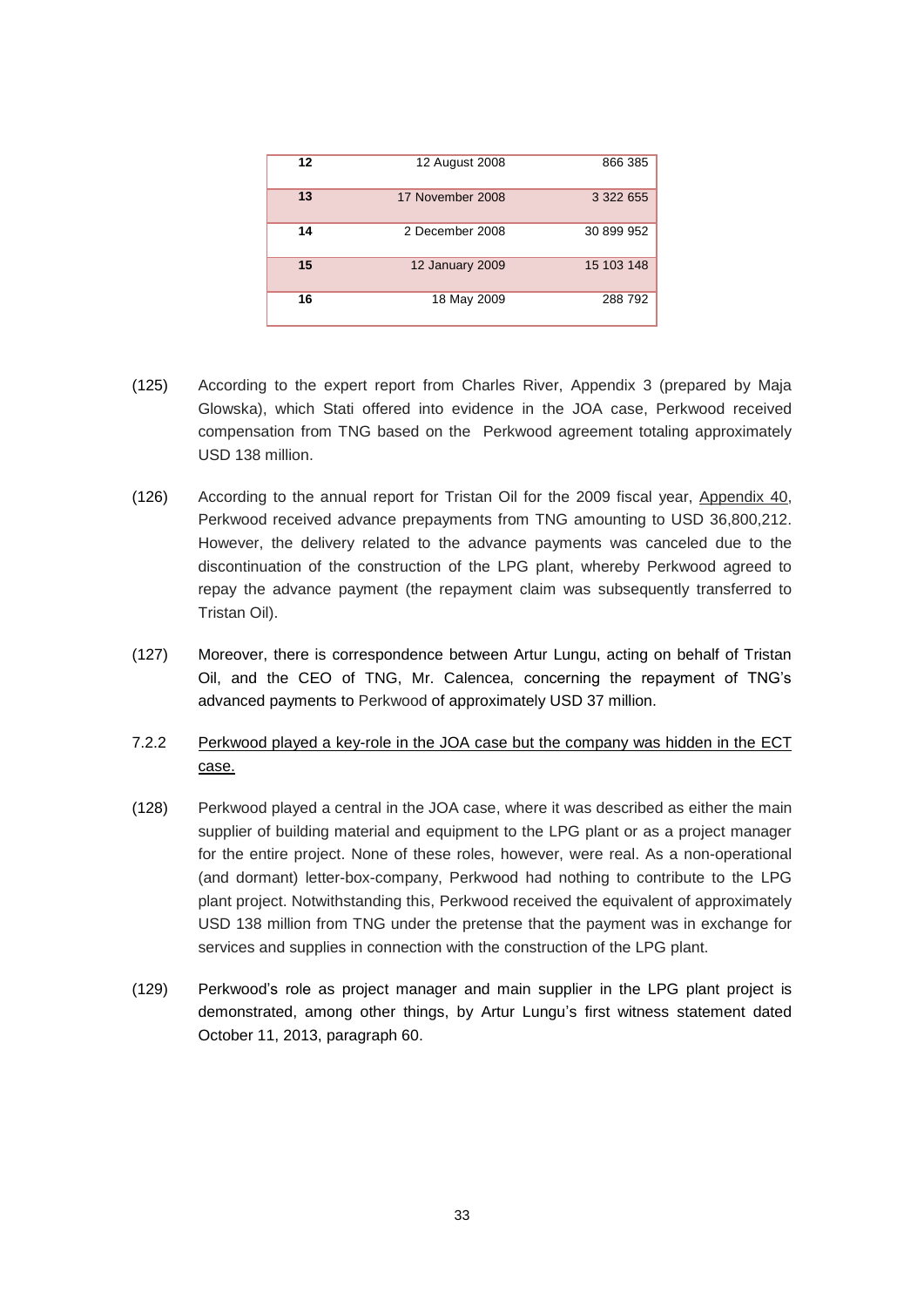*"First, TNG engaged an Ascom affiliate, Perkwood Investments, to manage the acquisition of most of the equipment and services for the LPG Plant Project."<sup>92</sup>*

(130) In her report, Maja Glowska, Ascom's expert at Charles River, added the following:

*"I understand that Perkwood Investment Limited ("Perkwood") acted as project manager on behalf of TNG and in that capacity entered into contracts with third parties to supply certain key pieces of technological equipment for the LPG plant project."<sup>93</sup>*

- (131) However, this claim has no support in the Perkwood agreement but rather is Stati's own claim.
- (132) In the ECT case, Perkwood appears only in one instance; in Tristan Oil's annual report for 2009. Even in Tristan Oil's annual report, Perkwood is erroneously stated as a third-party instead of a related party (see also section 8 above). Stati otherwise remained silent during the entire ECT case regarding Perkwood's existence and its central role in the LPG plant project. Consequently, neither RoK nor the arbitral tribunal had any knowledge of this.
- (133) It is apparent from the above that a dormant letterbox company with professional sham directors, who were described in the JOA case as both project manager and main supplier and the recipient of huge sums, was not even mentioned in the ECT case. Despite the fact that the construction of the LPG plant, invested funds, and the parties involved were thoroughly addressed in the ECT case, Stati failed to mention the central role Perkwood was claimed to have played. This means that the Arbitration Award in the ECT case is based on fundamental errors and defects which Stati knowingly caused.

### <span id="page-33-0"></span>7.3 **Large parts of the alleged investment costs in the ECT case are fictitious**

(134) The Discovery Documents, particularly the Perkwood Agreement with its supplemental agreements and annexes, caused RoK to continue its review of Stati's allegations in the ECT case. Among other things, a comparison was made between the Perkwood Agreement and TGE agreement.<sup>94</sup> RoK will report below the alleged investment costs based upon the documentation obtained through the Discovery Documents.

1

 $92$  Second Witness Statement of Arthur Lungu, dated 11 October 2013, JOA case, Appendix 37, paragraph 60.

<sup>93</sup> Expert Report of Charles River Associates dated 11 October 2013, Appendix 3, para. 3.5.1.

<sup>&</sup>lt;sup>94</sup> The TGE agreement was initially entered into between Ascom and another company, on the one part, and Tractebel Gas Engineering GmbH ("**Tractebel**"), on the other part, on 31 January 2006. Through a novation, TGE subsequently took over the agreement from Tractebel.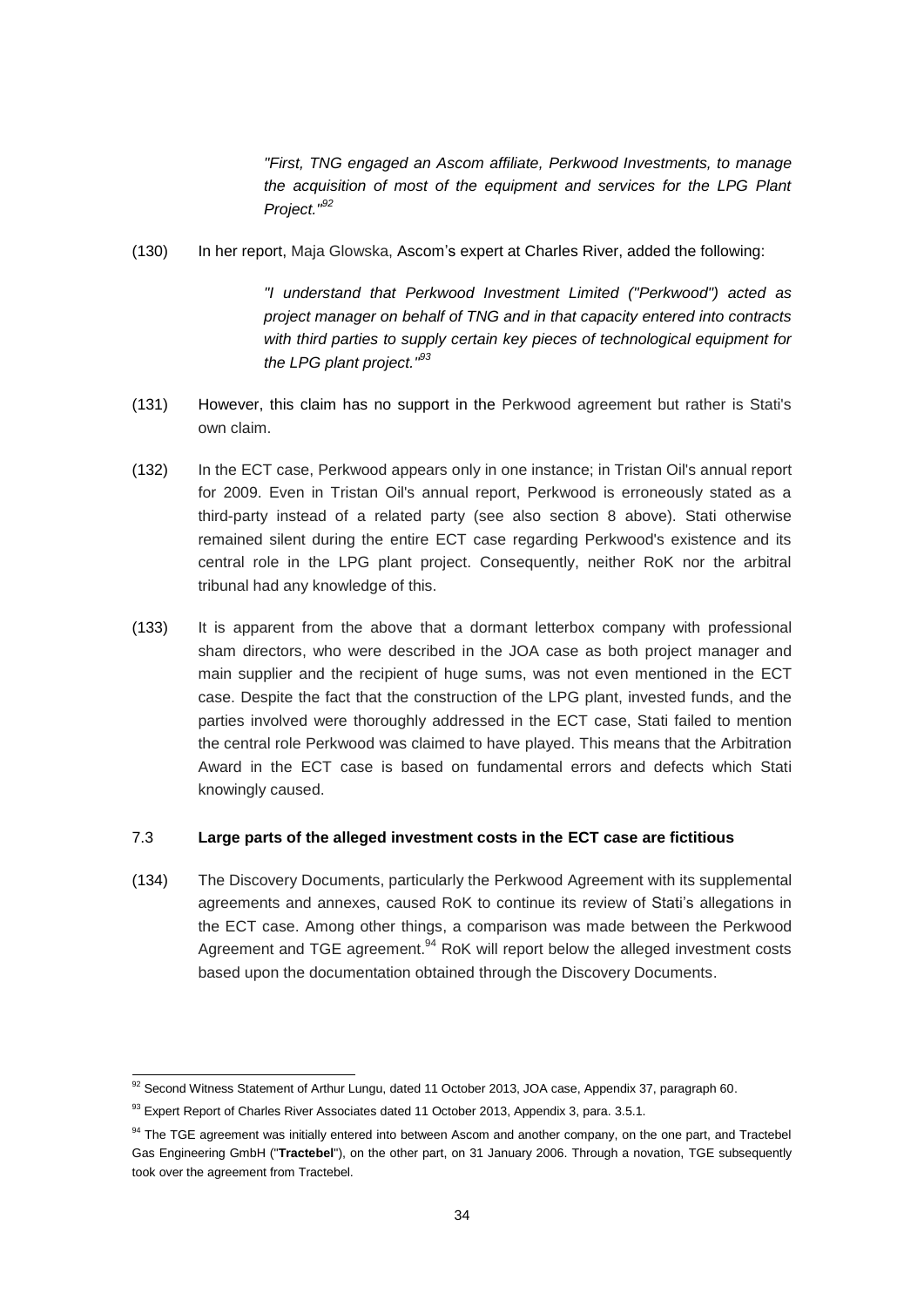- (135) As stated above, in the ECT case documents were offered into evidence which specify the company's which were involved in the construction of the LPG plant. Alongside TGE, all of these companies were owned and/or controlled by Stati.
- (136) TGE was the actual main the supplier of the construction material and equipment to the LPG plant. TGE also delivered construction material and equipment two other Stati companies (Ascom and Azalia) according to the TGE agreement at a price of USD 34.5 million.
- (137) According to the Perkwood agreement, as the main supplier, Perkwood was also to deliver construction material and equipment to the LPG plant. The responsible engineer at TGE, Franjo Zaja, confirms however in his witness statement dated 27 August 2015 that the components set forth in Annexes 2, 14 and 16 to the Perkwood agreement are identical components already delivered by TGE.<sup>95</sup> The total value of these annexes to the Perkwood agreement is approximately USD 124 million, while the value of identical construction material and equipment according to the TGE agreement was approximately USD 34.5 million.
- (138) Perkwood was used in order to increase the value of the investment in the LPG plant through fictitious services and fictitious instruction material and equipment. In this way, Stati came to create an impression that large amounts had been invested or would be invested in the construction of the LPG plant while at the same time these sums were being used to drain funds from TNG in order to be moved out of Kazakhstan.
- (139) The misleading scheme began as early as February 2006 and continued in various stages until May 2009. The Perkwood scheme covered the following parts:
	- (i) Fictitious purchasing costs Annexes 2, 14, 16 to the Perkwood agreement correspond to the scope of the TGE agreement. The components which are set forth in these supplemental agreements had already been delivered by TGE at a price of approximately USD 34.5 million, while the price for the same components in the supplemental agreements amounted to approximately USD 124 million.
	- (ii) Fictitious component costs the fictitious component costs (for construction material and equipment) were the result of the fact that Stati reported costs in an amount of approximately USD 72 million regarding construction material and equipment which, in reality, did not exist. Despite the fact that these components did not exist, Stati added these fictitious expenses to the investment costs for which Stati claimed compensation.
	- (iii) Fictitious interest costs the fictitious interest costs are the natural consequence of Stati's actions. Stati claims to have paid approximately USD 60 million in interest costs for the financing of the LPG plant. Just as the costs

<sup>-</sup> $95$  First Witness Statement of Franjo Zaja dated 27 August 2015, Appendix 12, para. 10.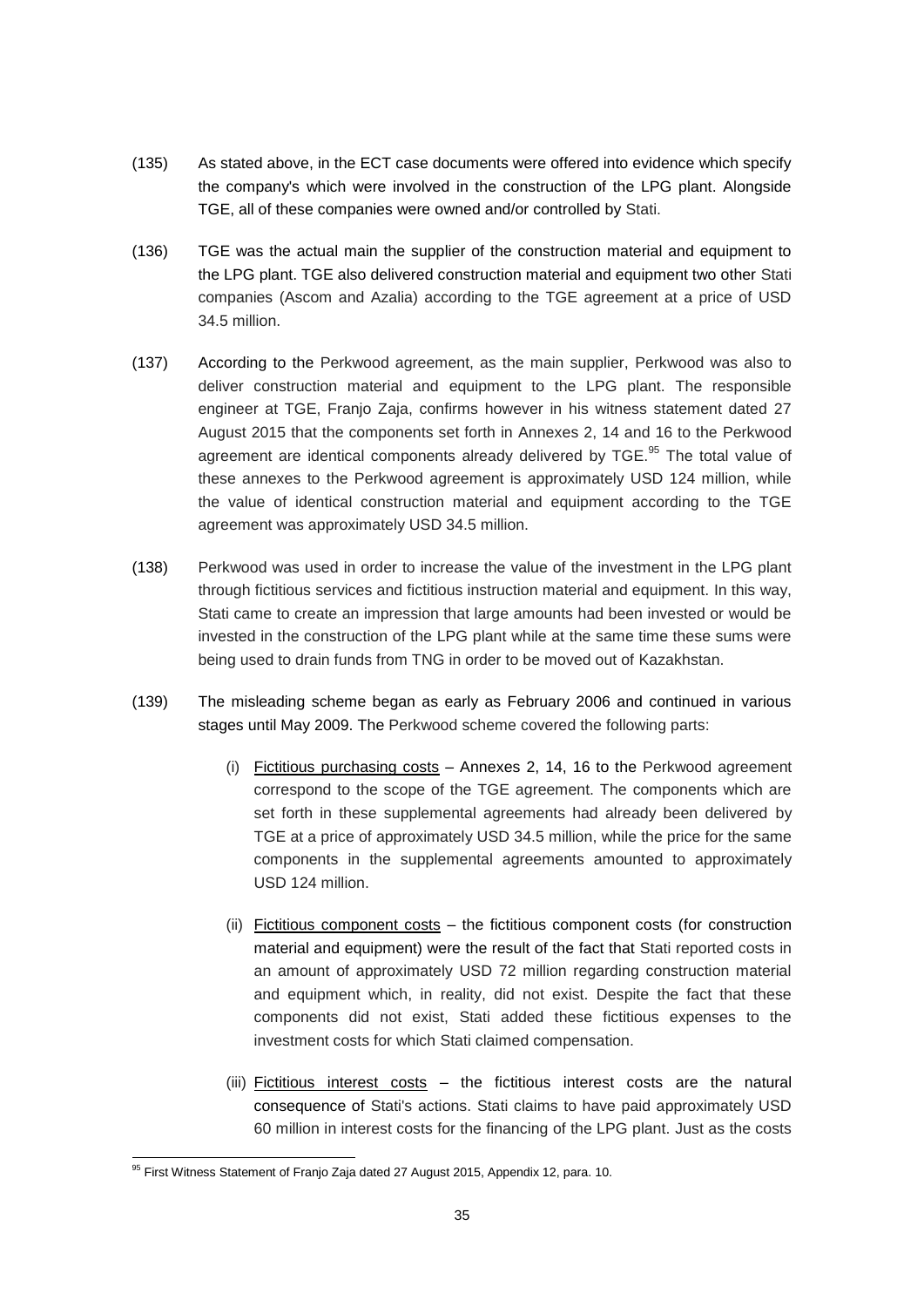for the construction material and equipment for the LPG plant were inflated through Stati's fictitious scheme, the interest costs were also inflated and lacked any basis.

(iv) Fictitious management fee – this part is related to Perkwood. During the ECT case, Stati failed to disclose that its alleged investment costs in the LPG plant included a Management Fee which amounted to approximately USD 44 million, which had been paid to Perkwood without any contractual grounds and entirely without any corresponding value in the form of services provided.

The same conclusion was drawn by the English court, the High Court of Justice, in conjunction with the attachment proceedings in which Justice Cook pointed out the lack of any grounds whatsoever for such payment.<sup>96</sup>

- (v) Advance on non-delivered components Stati's scheme is also apparent through orders for construction material and equipment in the amount of approximately USD 53 million at a point in time at which the LPG plant was largely completed. On the basis of these orders, Perkwood received advanced payments in the amount of approximately USD 37 million which have never been repaid despite the fact that the cancellations were made as early as February 2010.
- (140) The investment costs incurred by TNG as a consequence of the LPG plant project were thus largely fictitious. Stati's misleading scheme was then taken to the next level in the ECT case where Stati sought damages for the abandoned LPG plant based mostly, among other things, on fictitious investment costs.

#### 7.3.1 Fictitious purchasing costs

1

(141) The fictitious purchasing costs must be understood against the background of the contractual arrangements concerning the construction of the LPG Plant (compare section 5.2 above). RoK has only been able to uncover this background through cooperation from TGE, the supplier of the core construction material and equipment for the LPG Plant. Franjo Zaja, who was TGE's engineer in charge of the project, states the following in his witness statement of 27 August 2015 submitted to the English court which was addressing Stati's application for enforcement of the arbitration award in the ECT case:

> *"I was personally involved in the performance of the LPG Plant Contract, in my capacity as senior site electrical and instrumentation engineer."*<sup>97</sup>

 $96$  See section 3 above. Justice Cooke's decision of 29 August 2014 (see footnote 10 above) and the testimony under oath of Artur Lungu and the Charles River report confirm that this Management Fee was entirely fictitious.

<sup>&</sup>lt;sup>97</sup> First Witness Statement of Franjo Zaja dated 27 August 2015, Appendix 12, para. 3.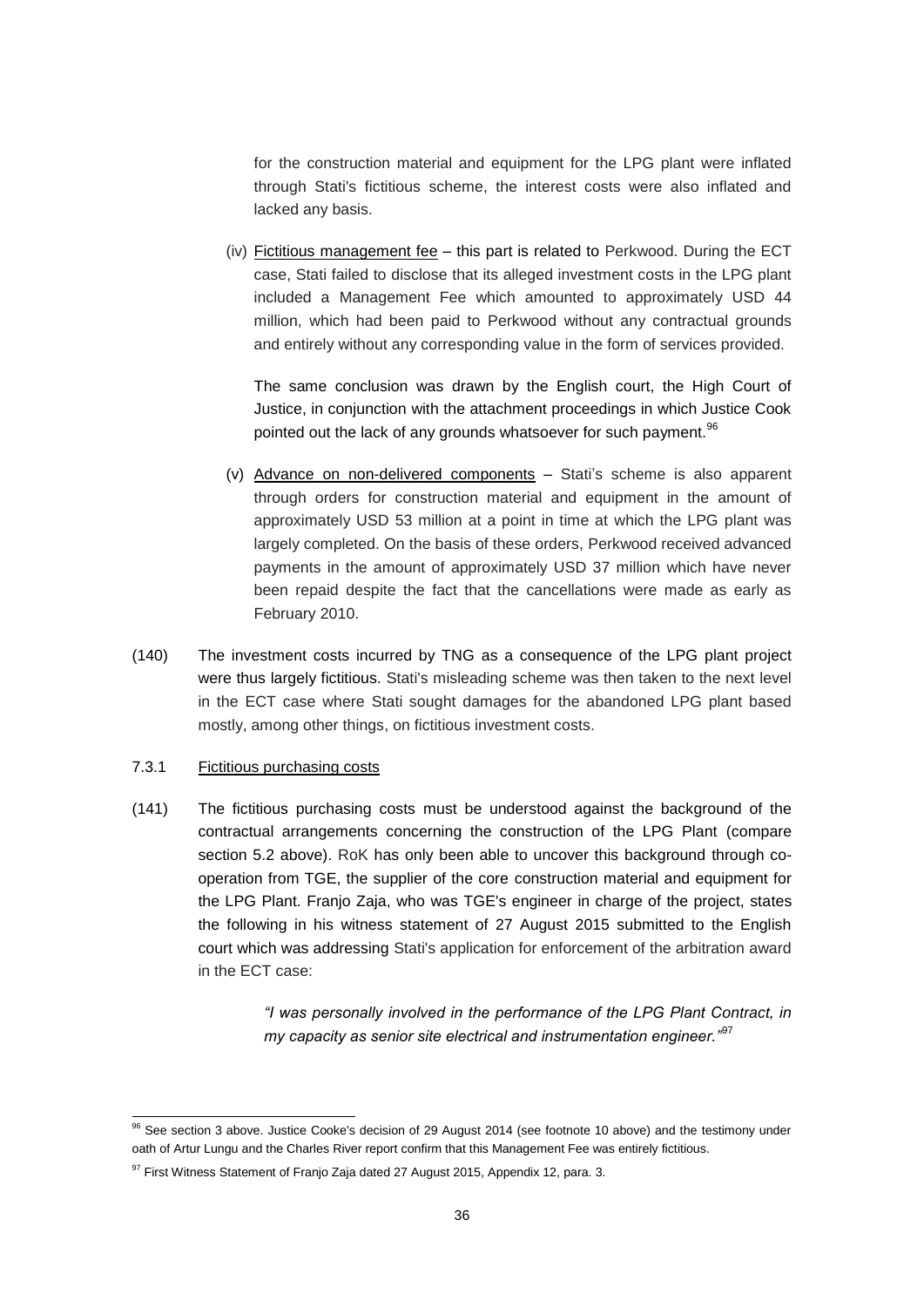- (142) The scheme with the fictitious purchasing costs was simple. TNG paid large sums of money to Perkwood, purportedly for the purchase of construction material and equipment under the Perkwood Agreement. However, this construction material and equipment had in fact already been purchased on behalf of TNG (by Ascom and Azalia) from TGE, under the TGE contract. The result was that TNG was alleged to have paid vast sums to Perkwood on a wholly fictitious basis or rather a sham agreement.
- (143) This scheme is apparent through a review of the following documents:
	- (i) Through Annex 2 to the Perkwood Agreement dated 27 March 2006, TNG agreed to purchase construction material and equipment from Perkwood for approximately USD 93 million. However, it is clear that the construction material and equipment is identical to the construction material and equipment which had already been supplied by TGE under the TGE Contract (and, in TGE's case, at the much lower price of USD 34.5 million).

*"Annex 2, dated 27 March 2006, is identical to the TGE Scope of Delivery. The components it lists were fully delivered by TGE at a price of EUR 28,380,000.00 (USD 34,447,644.00). I cannot explain the price of USD 93,095,908.99 indicated in Annex 2 of the Perkwood Agreement."*<sup>98</sup>

Through this scheme, Stati created the misleading impression that approximately USD 127 million had been invested in components which had already been built into, or which would be built into, the LPG plant. In fact, this sum was only about USD 34 million. The amount paid which exceeds the actual investment cost was fictitious.

(ii) Through Annex 14 of the Perkwood Agreement dated 2 December 2008, TNG agreed to purchase further materials from Perkwood for USD 31 million. However, as Franjo Zaja explains, Annex 14 is quite simply a redrafting of Annex 2 and that it covers exactly the same construction material and equipment which had been previously supplied by TGE for USD 34.5 million.

> *"Annex 14, dated 2 December 2008, also refers to components included within the TGE Scope of Delivery and which had been delivered by TGE by October 2008 at a price of USD 34,447,644.00.The goods named under No. 1 to 3 (heat exchangers of stainless steel cold area, as turbo compressors Solar and turboexpander Mafi-Trench) of Annex 14 are parts/components of the goods named in Annex 2 under No. 2 (LPG recovery unit) and 3 (Sales gas compression unit). No. 1 and 3 of Annex 14 are components within No. 2 of Annex 2. No. 2 of Annex 14 is a component within No. 3 of Annex 2. I*

<sup>-</sup> $98$  First Witness Statement of Franjo Zaja dated 27 August 2915, Appendix 12, para. 10.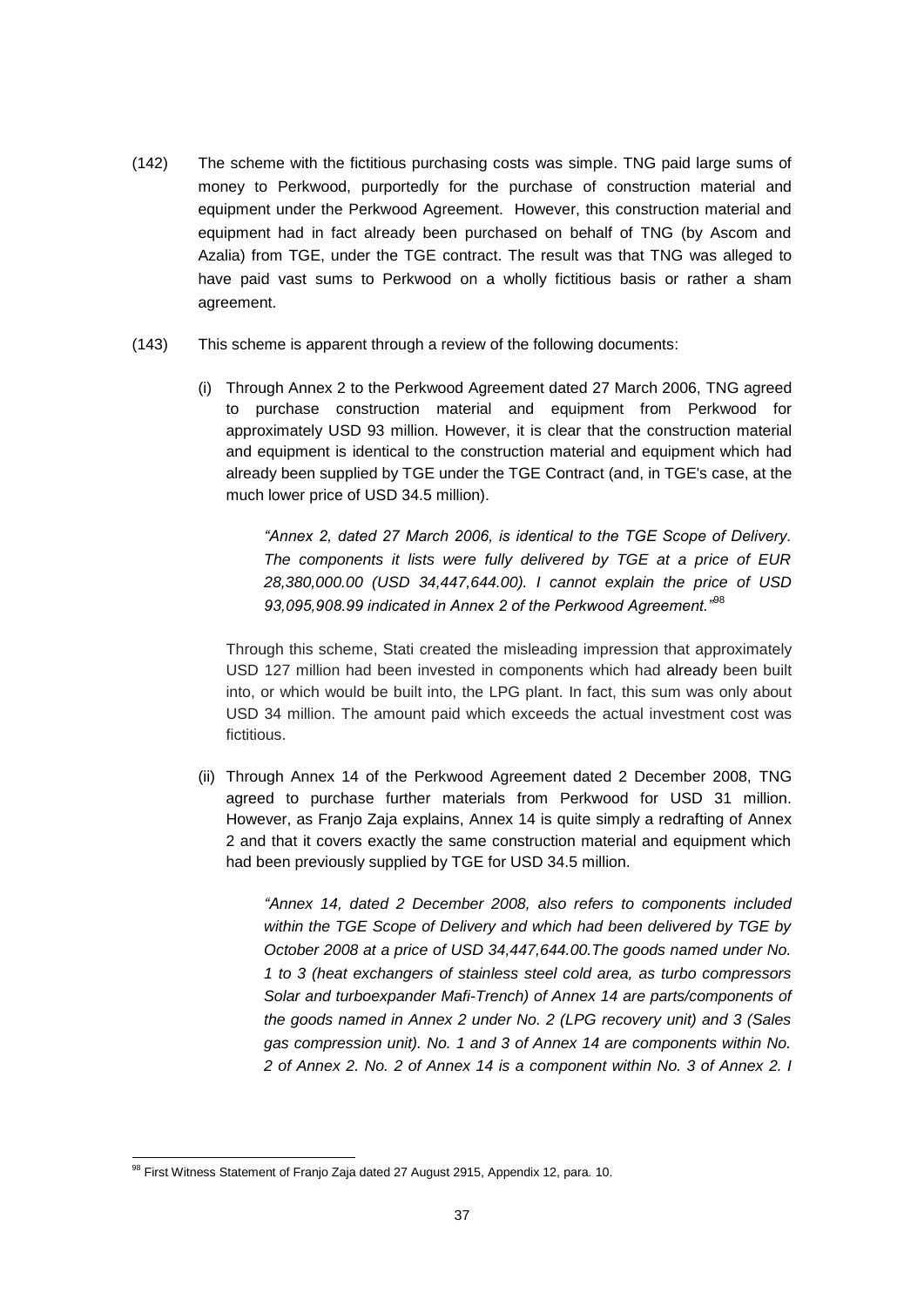*cannot explain the price of this Annex, or why such an order should have been placed in December 2008."<sup>99</sup>*

Annex 14 therefore also relates to the same construction material and equipment that had not only already been supplied by TGE under the TGE Contract, but which had also been purportedly supplied by Perkwood under Annex 2 to the Perkwood Agreement. That fact that both Annex 2 and Annex 14 contain construction material and equipment which is identical to the construction material and equipment already supplied by TGE is proven by the lists of lading, packing lists and invoices from TGE and its subcontractors relating to the specified items in Annexes 2 and 14.

Furthermore, Annex 14 triggered substantial advance payments in the amount of close to USD 37 million. This amount was paid by TNG to Perkwood for deliveries which were never received or even needed for the LPG plant.

- (iii) Through Annex 16 to the Perkwood Agreement dated 18 May 2009, TNG again appears to have agreed to purchase construction material and equipment from Perkwood which is identical to the TGE's earlier deliveries. Annex 16 indicates a price of USD 288,792.00. Most of the construction material and equipment had been fully delivered and installed by TGE in December 2008. This is proven by TGE's invoice and its packing list both dated 5 December 2008 which referred to construction material and equipment as specified in Annex 16. There is no explanation either for the price or why such order was been placed in May 2009 (at a time at which the work on the LPG plant had been discontinued).
- (144) At the time of the conclusion of both Annex 14 and Annex 16, the LPG plant was thus largely completed, and the building material and equipment covered by these annexes was already built into the facility.

*"As of October 2008 the* TGE Scope of delivery had been fully completed by the TGE and the components were built in. *As informed by the letter from Ascom to TGE dated 12 March 2009 (Attachment 2), the construction was stopped. At that time, the main equipment had been delivered and built in. The LPG Plant was Approximately 80-90% complete." <sup>100</sup> (emphasis added)*

(145) The conclusion is thus that the TNG, according to the scheme involving the fictitious purchasing costs, seems to have paid about USD 125 million to Perkwood based on fictitious, or in any case entirely superfluous, purchases of construction materials and equipment which TNG (through Ascom and Azalia) had already purchased from TGE at the price of only approximately USD 34.5 million. The misleading and erroneous payments to Perkwood are even more remarkable given the fact that Perkwood was a

<sup>1</sup> <sup>99</sup> First Witness Statement of Franjo Zaja dated 27 August 2915, Appendix 12, para. 10.

<sup>&</sup>lt;sup>100</sup> TGE's written confirmation dated 21 August 2015, appendix 41.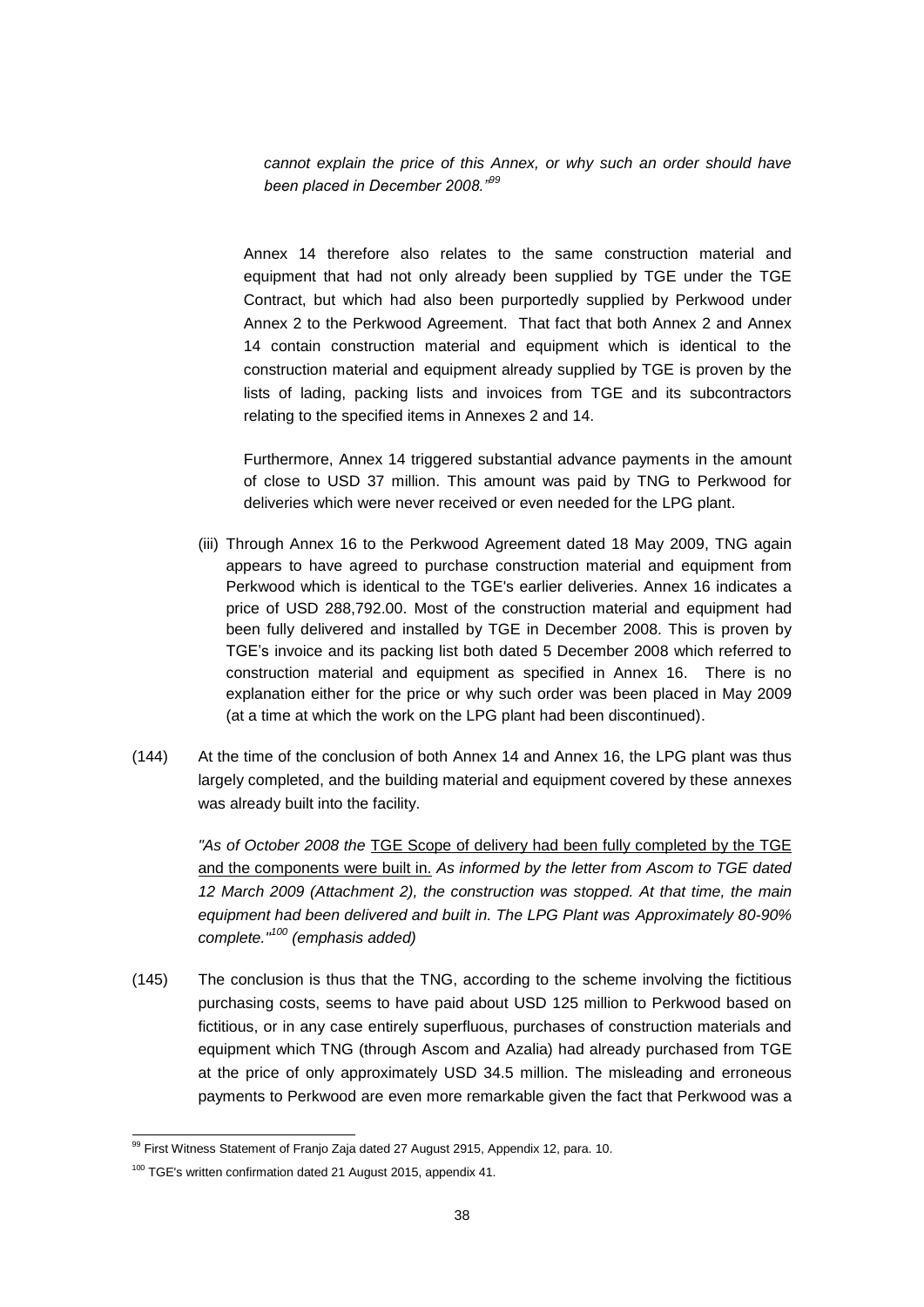dormant letterbox company that had no possibility of delivering the purchased building materials and equipment. Annexes 2, 14 and 16 to Perkwood Agreement must therefore be regarded as purely sham documents.

(146) Scheme involving fictitious costs was established from the very beginning of construction of the LPG Plant. The actual TGE Contract was signed on 31 January 2006, while the sham agreement with Perkwood was signed on 17 February 2006 and Annex 2 of the Perkwood Agreement as early as 27 March 2006. Consequently, it is clear that, from the very beginning, Stati intended to use the LPG Plant as a vehicle for generating payments which could then be transferred out of Kazakhstan under the pretense of payments made for the construction of the LPG plant.

#### 7.3.2 The fictitious components costs

- (147) In addition to the fictitious purchasing costs, Stati deliberately misled the arbitral tribunal as well as the RoK in the ECT case regarding Stati's actual expenses for construction material and equipment for construction of the LPG plant. This scheme involving the misleading costs was revealed through the Charles River expert report in a cost-breakdown<sup>101</sup>. Through this, RoK learned that the figure of USD 248 million<sup>102</sup> encompassed an amount in excess of USD 72 million for construction material and equipment was claimed to have been delivered, but not built into the LPG plant. The fraudulent scheme worked as follows:
- (148) The Charles River Expert Report explains that there were two accounts used in the financial accounts, one for construction material and equipment delivered but not yet built into the plant and one for construction material and equipment which had been built into the plant:

"all transactions in relation to the LPG Plant are recorded under two general *ledger asset account codes as follows:*

- *(a) '2931 Construction in progress' and*
- *(b) '2932 Equipment for construction'*

# *[…]*

*The majority of transactions relating to the LPG Plant involving purchases of equipment (including associated customs charges and transport costs) were initially posted to the '2932 Equipment for construction' account, and subsequently transferred to the '2931 Construction in progress account when incorporated into the plant.*" 103

 $\frac{1}{101}$ 

<sup>&</sup>lt;sup>102</sup> Tristan Oil Financial Report for the Year Ended 31 December 2009, page F-154.

<sup>&</sup>lt;sup>103</sup> Expert Report of Charles Rivers Associated, dated 11 October 2013, JOA case, Appendix 3, paragraph 3.3.5.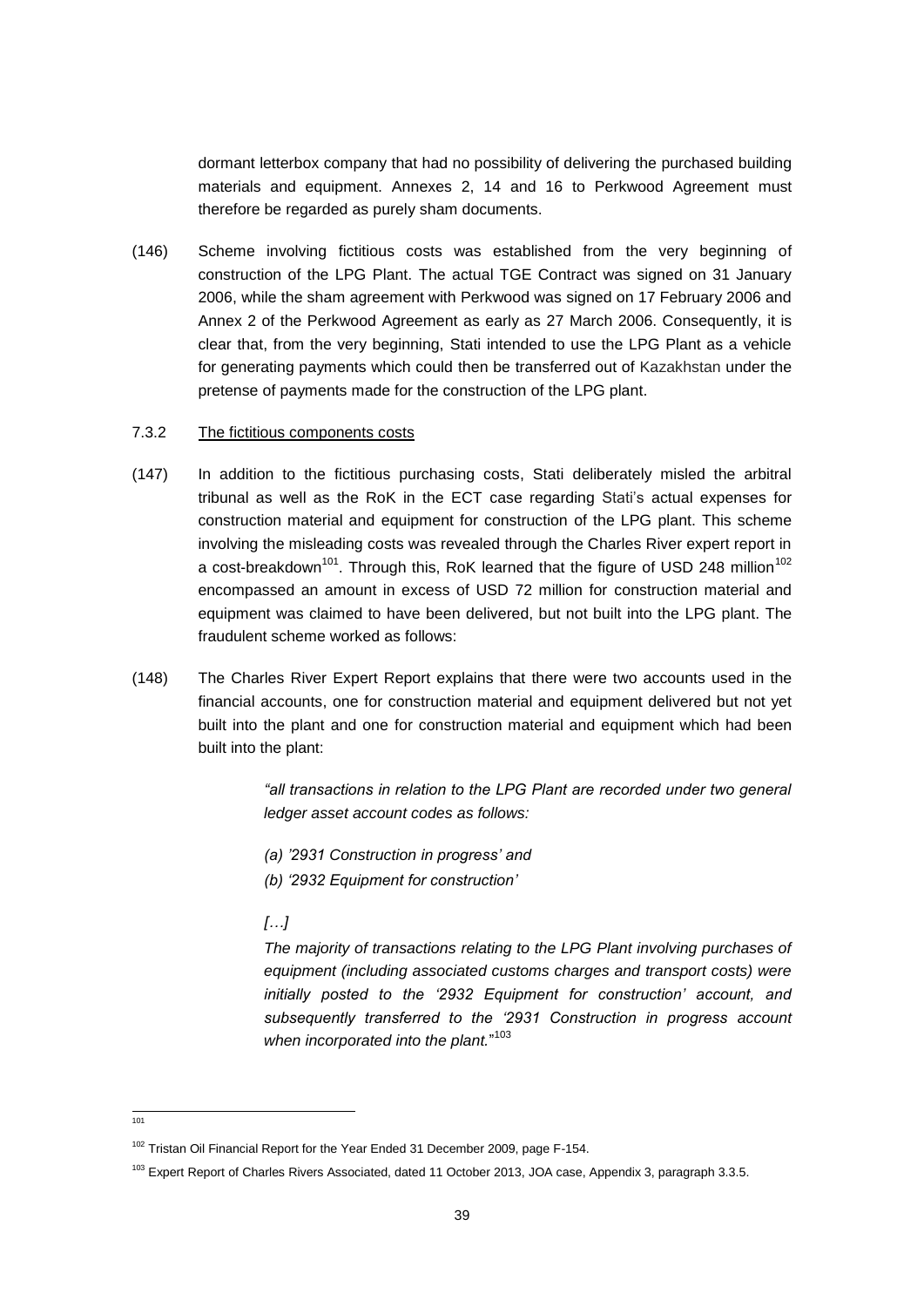- (149) In the JOA case, Stati's reports showed that, as at 31 December 2009, under the '*2932 Equipment for construction*' account Stati had reported USD 72,003,345 (i.e. delivered construction material and equipment which had not been installed into the plant). Under the '*2931 Construction in progress*' account, Stati had reported USD 118,881,394 (excluding interest).
- (150) The construction material and equipment at a value of USD 72 million corresponds to a large portion of the investment costs for the LPG plant. In addition, this amount is twice as large as TGE's corresponding delivery undertaking (*Scope of delivery*). Given that TGE had fully delivered most of the construction material and equipment for the plant, there is no reasonable explanation as to why construction material and equipment at this value would have been lacking at the plant. Furthermore, such an explanation is incompatible with Stati's approach that the LPG plant was almost completed in the beginning of 2009. This allegation cannot be true for the following reasons:
- (151) Firstly, according to Stati's submissions in the ECT case, the LPG Plant was near completion in early 2009. This is also confirmed by Franjo Zaja.<sup>104</sup> It is thus not likely that construction material and equipment for USD 72 million would have been needed to finalize the LPG Plant.
- (152) Secondly, the sum of approximately USD 72 million must be put in perspective. TGE delivered the LPG Plant's main construction material and equipment for approximately USD 34 million. Stati's accounts suggest therefore that TNG, at a very late stage in the project, had underutilized goods in stock for construction material and equipment in an amount which was twice as large as the amount for construction material and equipment which had already been installed into the LPG plant.
- (153) Thirdly, USD 72 million worth of construction material and equipment would need to be stored somewhere. It is difficult to imagine that such a large amount of construction material and equipment could have been stored without very large warehouses on site. No such warehouse existed at the construction site as confirmed by Franjo Zaja:

"*In February 2010 I made a site visit to the LPG Plant and prepared a report, in which I noted that no* major *equipment was stored on site; that the LPG Plant was mostly completed; and that no major components were missing."<sup>105</sup>*

(154) The only conclusion that can be drawn from this is that this construction material and equipment was never ordered and/or delivered to the site. This would mean that TNG's financial statements on 31 December 2008 contain materially inaccurate and misleading information.

<sup>1</sup> <sup>104</sup> First Witness Statement of Franjo Zaja dated 27 August 2015, Appendix 12, para. 7.

<sup>&</sup>lt;sup>105</sup> First Witness Statement of Franjo Zaja dated 27 August 2015, Appendix 12, para. 8.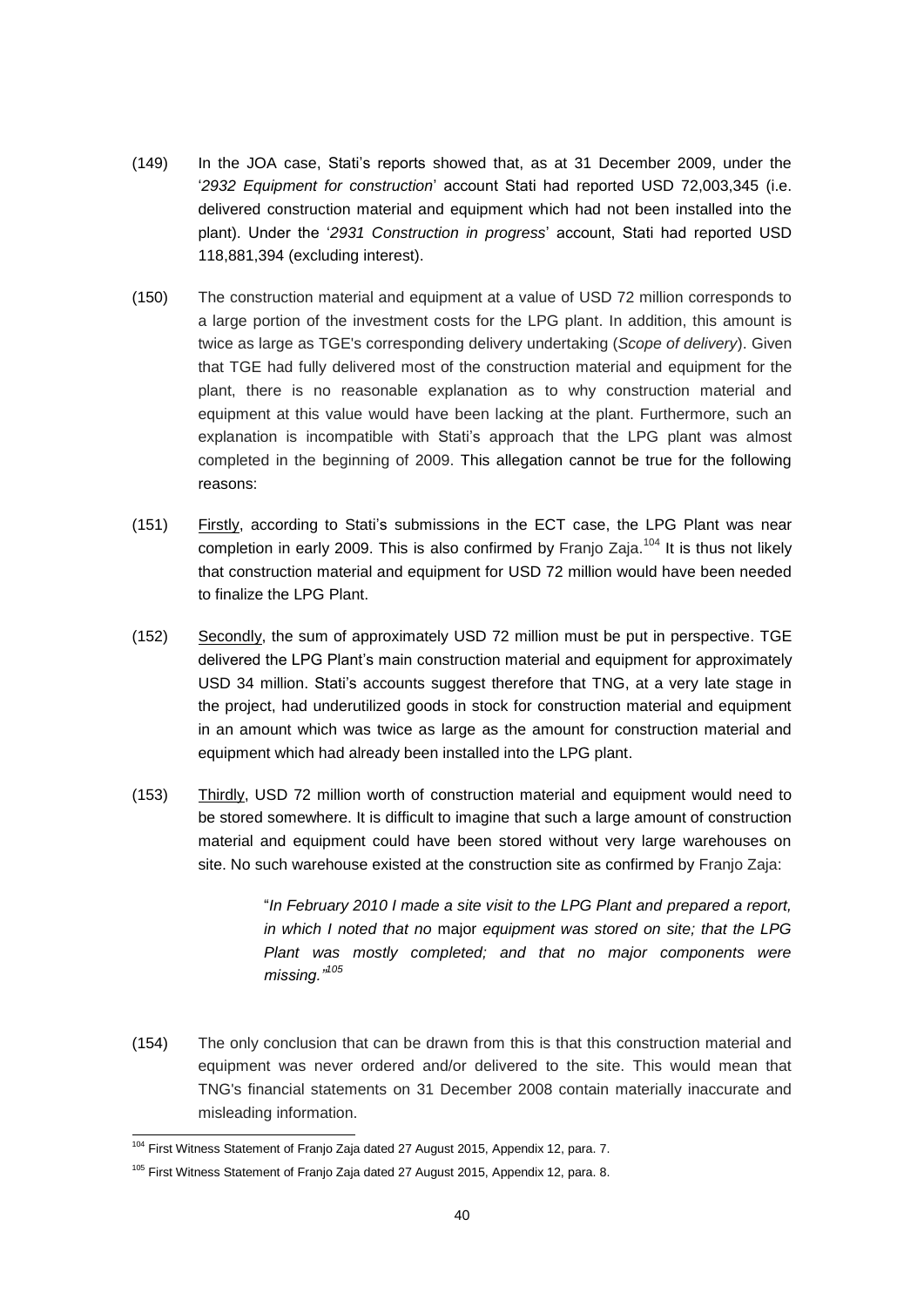#### 7.3.3 The fictitious interest expenses

- $(155)$  TNG's annual report<sup>106</sup> shows that the TNG had booked interest expenses based on loans raised to finance expenses for construction materials and equipment as well as services related to the LPG plant.
- (156) The Discovery Documents show the breakdown of these expenses. According to the Charles River expert report, TNG's investment costs for the LPG-facility on December 31, 2009 amounted to approximately USD 248 million<sup>107</sup>. The Discovery Documents show that the total investment cost includes alleged interest expenses on the order of USD 60 million.
- (157) The scheme involving the fictitious interest expenses is the natural consequence of Stati's actions. Just as the construction cost of the LPG plant was inflated through Stati's fictitious scheme, the interest expenses were also inflated and lack any basis.
- (158) In this case, Stati claims to have had costs amounting to approximately USD 188 million for construction materials and equipment and services related to the LPG plant. In addition to this, Stati claims to have paid approximately USD 60 million in interest expenses. According to Stati, this resulted in a total investment cost of approximately USD 248 million. Put another way, the interest expenses amount to 32 percent of the cost of the construction materials and equipment  $(60/188 = 32%)$  or 24 percent of the total investment cost (60/248 = 24%) $^{108}$ .
- 7.3.4 The fictitious Management Fee Fraud
- (159) The fictitious Management Fee scheme was even more flagrant than the scheme involving the fictitious purchasing costs. A sum of USD 44 million was paid by TNG to Perkwood as a so-called "*Management Fee*". The source of this information was once again the testimony of Ascom's CFO Artur Lungu in the JOA case:

*"Perkwood charged TNG for the equipment and services under an agreement that included Perkwood's management fee. […]*

*Those fees […] must be deducted from TNG's total capital expenses reflected in its financial systems and statements, total USD 43,852,108."*<sup>109</sup>

(160) Artur Lungu claimed that "*the Perkwood Management Fees were included as mark*ups on equipment delivered to TNG<sup>"110</sup>, that is a markup on construction material and

1

<sup>&</sup>lt;sup>106</sup> Annual report for TNG for the operating year ending 31 December 2009, Appendix 42, footnote 3 (k), page F-144.

<sup>&</sup>lt;sup>107</sup> Expert Report of Charles River Associates, Appendix 3, para. 3.5.12, page 11; table 4, page 10.

<sup>&</sup>lt;sup>108</sup> The Deloitte report, Appendix 5, paragraphs 52-56.

<sup>109</sup> Witness Statement of Artur Lungu dated 11 October 2013, JOA case, Appendix 22, para. 61.

<sup>110</sup> *Ibid*, para. 62.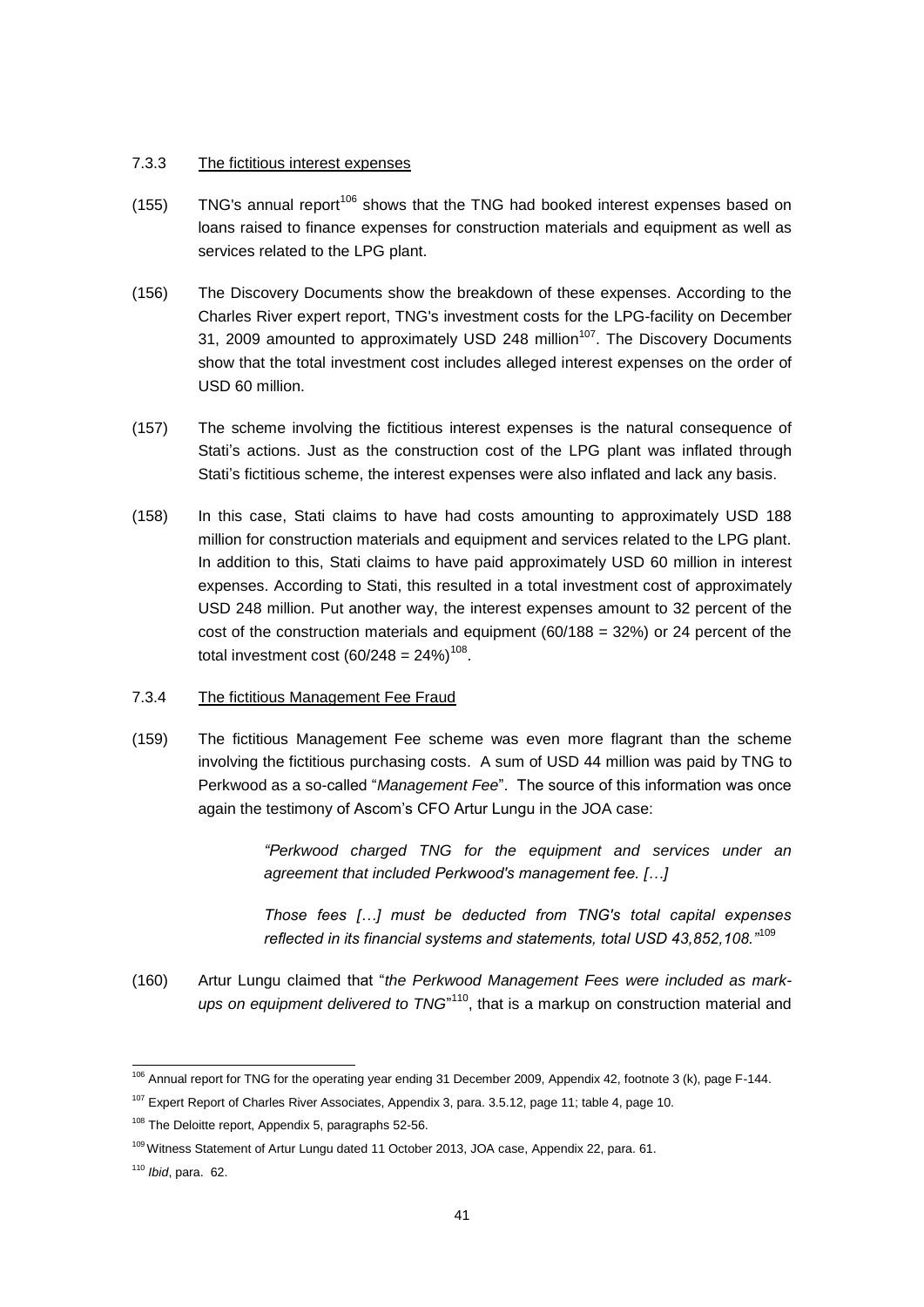equipment and the equipment which was alleged to have been delivered by Perkwood to TNG.

(161) This claimed *Management Fee* of some USD 44 million is wholly devoid of any corroborating evidence or explanation. It does not have any basis in the Perkwood Agreement. Instead, the agreement claims to be a pure sale and purchase agreement. The recitals in the Perkwood agreement (section 1.1) state that *"[T]he seller [Perkwood] sells and the buyer [TNG] buys the technological machine complex "liquefied petroleum gas unit" hereafter referred to as the "Goods", in sets according to the Annexes hereto*".<sup>111</sup> , As David Stern, Vitol's expert in the JOA case, explains, there is no documentary evidence or legitimate basis for the demand for a *Management Fee*:

> *"Aside from Mr Lungu's representation that this fee amounts to US\$43,852,108, there appears to be no documentary evidence to support the value of such costs incurred by TNG. [...] In the case of both figures, Ms Glowka appears to have relied wholly upon the representations made by Mr Lungu, since no documentary evidence has been provided in support of these values."*<sup>112</sup>

(162) Furthermore, Franjo Zaja, TGE's engineer in charge on the project, states that he has never encountered nor ever heard of any company by the name of Perkwood.

> *"TGE, in its capacity as the supplier of the core components of the LPG Plant, interacted with all other major suppliers of the LPG Plant at an operational level. In performing my responsibilities, I have never encountered a company named Perkwood Investment Limited (Perkwood)."*<sup>113</sup>

- (163) The mere fact of TGE's ignorance of Perkwood shows that Perkwood did not perform any services as project manager and there was therefore no factual or legal basis for the payment of a corresponding *Management Fee*.
- (164) The simple truth is that the so-called "*Management Fee*" paid discretionarily to Perkwood led to the alleged investment cost for TNG regarding the LPG plant drastically and artificially increasing. It is obvious that this *Management Fee* consisted of a markup on construction material and equipment (which had already been delivered by another company) for services from a dormant company without any business activity which was operated by sham directors and which had never been performed. In addition, this *Management Fee* was paid entirely without any contractual basis.

1

<sup>&</sup>lt;sup>111</sup> The Perkwood agreement dated 17 February 2006, appendix 10.

<sup>&</sup>lt;sup>112</sup> Expert Report of David Stern dated 23 January 2014, JOA case, Appendix 4, para. 4.52.

<sup>&</sup>lt;sup>113</sup> First Witness Statement of Franjo Zaja dated 27 August 2015, Appendix 12, para. 9.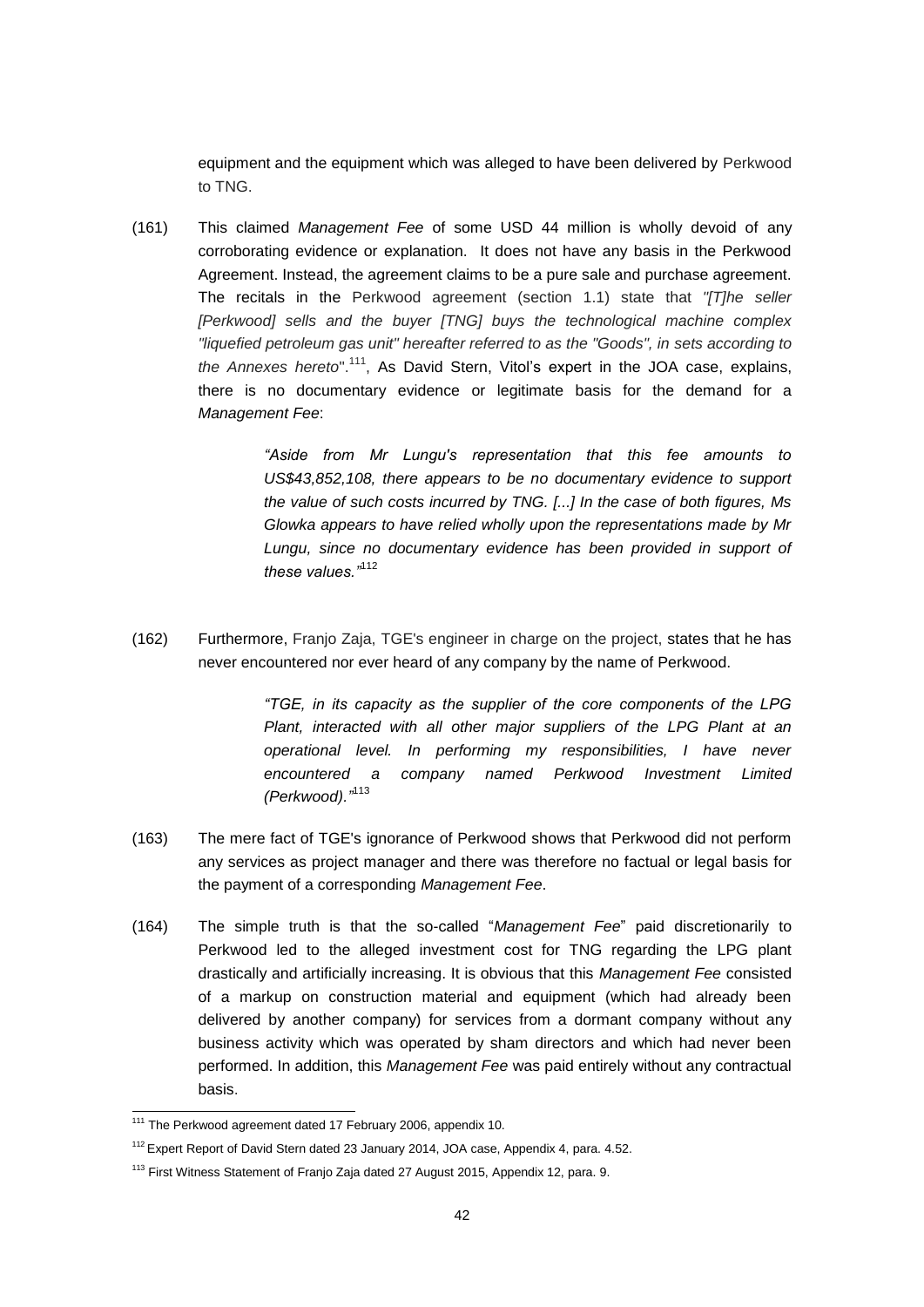(165) This was also the conclusion reached by Mr Justice Cooke in the English court:

*"Ascom has asserted that it paid a management fee of over \$33 million to an English company called Perkwood. An agreement has been disclosed which makes no mention of any management fee nor of any formula for calculating it. It appears from other evidence that there was a mark up on prices for equipment supplied to the LPG Plant. It appears therefore that this "fee" was simply paid at will."*<sup>114</sup>

(166) Justice Cooke summarised his conclusions in relation to the "*Management Fee*" in the following terms:

> *"The financial records of the following companies are inaccurate and misleading:*

*Although Perkwood was said to have charged a management [fee] of over \$43 million, it filed dormant company accounts throughout the relevant period. …*

*TNG's audited accounts for the years 2007-2009 do not disclose the fact that Perkwood was a related party.*

(i) *No mention of the Perkwood management fee is to be found in the ECT Award [i.e. the Award]."*<sup>115</sup>

(ii)

1

#### 7.3.5 Advance on non-delivered components

- (167) Stati's misleading scheme is further revealed in the fact that TNG ordered construction material and equipment valued at approximately USD 53 million which was never delivered.
- (168) As is apparent from the Charles River expert report, the total value of the Perkwood agreement was USD 191,018,100.<sup>116</sup> TNG is claimed to have received construction material and equipment from Perkwood for only USD 129,871,904.<sup>117</sup> In addition to this, there are deliveries in the amount of USD 7,004,529 which were booked on account "1311 Inventory account"<sup>118</sup> which resulted in fees amounting to a total of USD 138,030,827.<sup>119</sup> in this context, Charles River notes the following:

<sup>&</sup>lt;sup>114</sup> Mr. Justice Cooke, in the High Court of Justice, Queens Bench Division Commercial Court, Royal Court of Justice Strand, London, WC2A 2LL, Case No 2014 FOLIO 506 (Freezing Order), dated 29 August 2014, Appendix 11, para. 39. <sup>115</sup> *Ibid*, para. 42.

<sup>&</sup>lt;sup>116</sup> Expert Report of Charles River Associates dated 11 October 2013, Appendix 3, para. 3.5.2.

<sup>&</sup>lt;sup>117</sup> Expert Report of Charles River Associates dated 11 October 2013, Appendix 3, para. 3.5.2.

<sup>&</sup>lt;sup>118</sup> Expert Report of Charles River Associates dated 11 October 2013, Appendix 3, para. 3.5.4.

<sup>&</sup>lt;sup>119</sup> Expert Report of Charles River Associates dated 11 October 2013, Appendix 3, para. 3.5.4.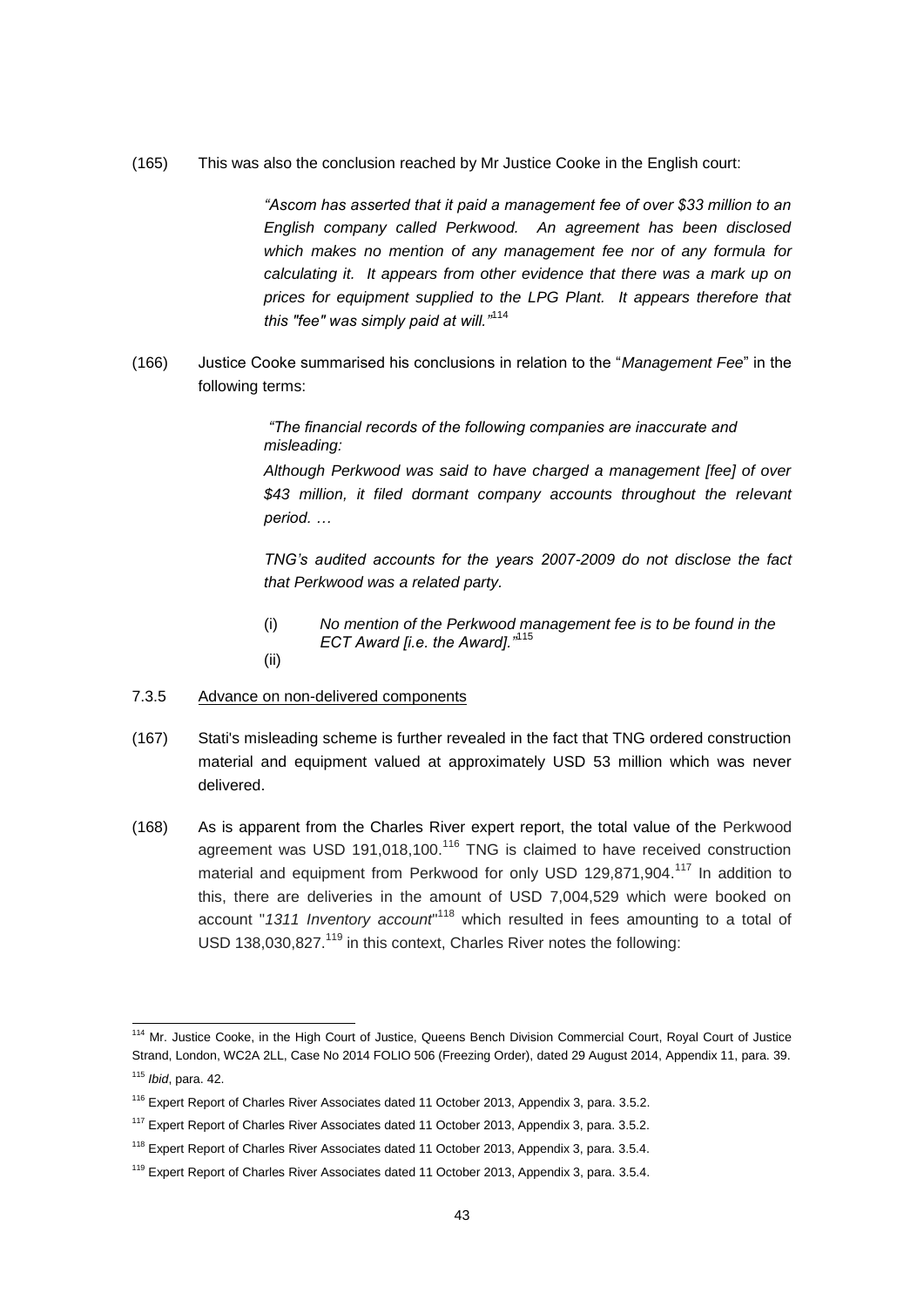*"I understand that the shortfall of USD 52,987,273 between the contract value of USD 191,018,100 and the total cost of items delivered […] relates to items specified in the contract or supplementary agreements which were not delivered." 120*

(169) David Stern's expert report casts more light on these transactions:

*"Ms Glowka [Charles Rivers] explains that based upon her review of the available documents, the costs that were recorded in the 1C accounting software database in favour of Perkwood fall short of the agreed total contract value of approximately US\$191 million, by approximately US\$53 million. She further notes that she understands that the shortfall relates to items specified in the contract or supplementary agreements which were not delivered.*

*This suggestion appears to be consistent with certain agreements and correspondence that I observed within the documents pertaining to Perkwood that were provided as Exhibit 3.9.27 to the Glowka report." 121*

- (170) Firstly, the orders are odd in light of the fact that TGE had already delivered construction materials and equipment to the LPG plant for approximately USD 34.5 million. These components had been built into the plant as early as October 2008.<sup>122</sup> In addition, it is apparent from the documents to which David Stern's expert report refers that Perkwood received large advance payments for these orders. Despite the fact that the underlying orders were canceled, Perkwood never repaid these advances which amounted to approximately USD 37 million.
- (171) On 1 February 2010, Perkwood and TNG agreed to cancel the orders in exchange for repayment of the advances. This is apparent from Annex 11 to the Perkwood agreement which reads as follows:

*"As the Buyer made prepayments presently, but the Seller had not supplied Goods under Agreement totaling 36 800 211. 56 (thirty-six million eight hundred thousand two hundred and eleven. 56) US dollars,* 

*[…]*

1

*2. The Seller agrees with the Buyer's [sic] refuse to deliver Goods and is obliged, within 30 calendar days upon signature hereof, to repay advance payments made by the Buyer amounting to 36 800 211. 56* 

 $120$  Expert Report of Charles River Associates dated 11 October 2013, Appendix 3, para. 3.5.4.

<sup>&</sup>lt;sup>121</sup> David Stern's expert report, appendix 4, paragraph 4.29.

<sup>&</sup>lt;sup>122</sup> First Witness Statement of Franjo Zaja dated 27 August 2015, Appendix 12, para. 7.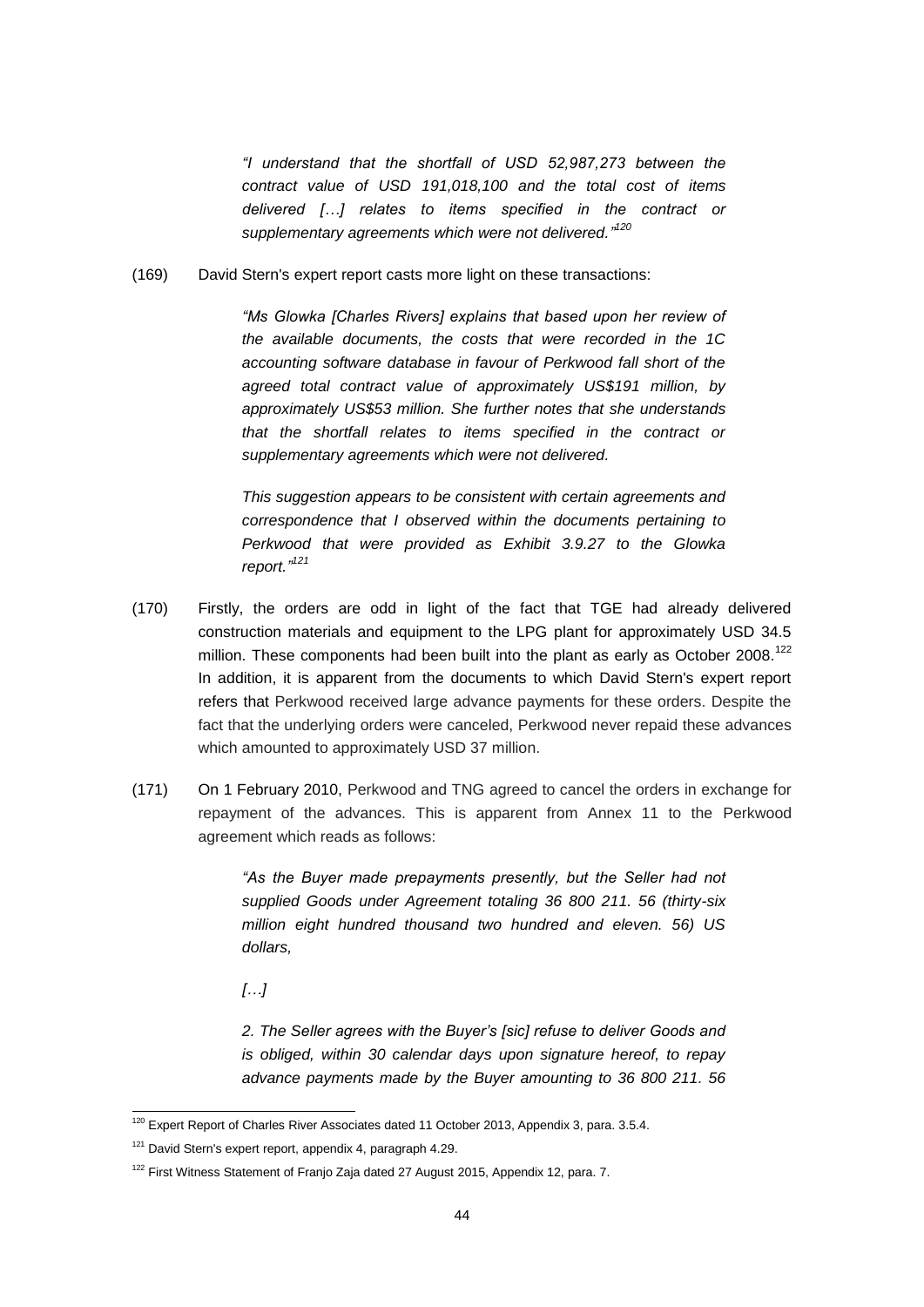*(thirty-six million eight hundred thousand two hundred and eleven. 56) US dollars."<sup>123</sup>*

- (172) On 9 February 2010, TNG and Tristan Oil entered into an agreement pursuant to which TNG's outstanding claims against Perkwood regarding advance payments were assigned to Tristan Oil.<sup>124</sup> TNG duly notified Perkwood regarding the assignment of the claim to Tristan Oil.<sup>125</sup>
- (173) however, it is apparent from KPMG's work product that Perkwood never repaid the advanced sums to Tristan Oil. The following is stated in KPMG's notes from a telephone conference held on 13 may 2010 with Stati:

*"Advances paid to Perwood [sic] were transferred to Tristan. Per transfer agreement with Perwood [sic] the reason is the delay in delivery by Perwood [sic]. During 2009 audit we received different representation – initiative by management to postpone the delivery. Has anything been changed since that time? Additionally Perwood [sic] should have returned the amount (USD 36 million) to Tristan within 30 days however at 31 March 2010 the amount is still outstanding. Any issue with impairment, if not, then why?"<sup>126</sup>*

(174) Since the LPG plant was largely completed and the construction material and equipment was, in principle, already installed in the plant, there was no reason to order further components.<sup>127</sup>

#### <span id="page-44-0"></span>7.4 **Summary and Conclusions**

- (175) The deliberate misrepresentation Stati created through the scheme using fictitious purchasing costs, fictitious component costs, fictitious interest costs, a fictitious *Management Fee*, and advances on non-delivered components resulted in alleged actual investment costs incurred by TNG for the LPG facility amounting to extremely large amounts which represent a significant portion of the total investment costs.
- (176) In conjunction with the attachment decision against Stati which was obtained by Vitol in the English High Court of Justice, Justice Cooke noted the hardly flattering picture of Stati's scheme and also criticized the manner in which Stati and its counsel testified in courts of law and before arbitral tribunals:

*"I am satisfied on the basis of all the material put before me that Mr Stati [i.e. Anatolie Stati] not only has a propensity to move assets around his group* 

<sup>1</sup> <sup>123</sup> Annex 11 dated 1 February 2010, Appendix 10.

<sup>124</sup> *Agreement on assignment of claim* dated 9 February 2010, Appendix 10.

<sup>&</sup>lt;sup>125</sup> Perkwood's confirmation letter to TNG dated 15 February 2010, Appendix 10.

<sup>&</sup>lt;sup>126</sup> KPMG, Minutes of Conference Call, 13 May 2010, Appendix 43, page 2.

<sup>&</sup>lt;sup>127</sup> The Deloitte report, Appendix 5, paragraph 66-68.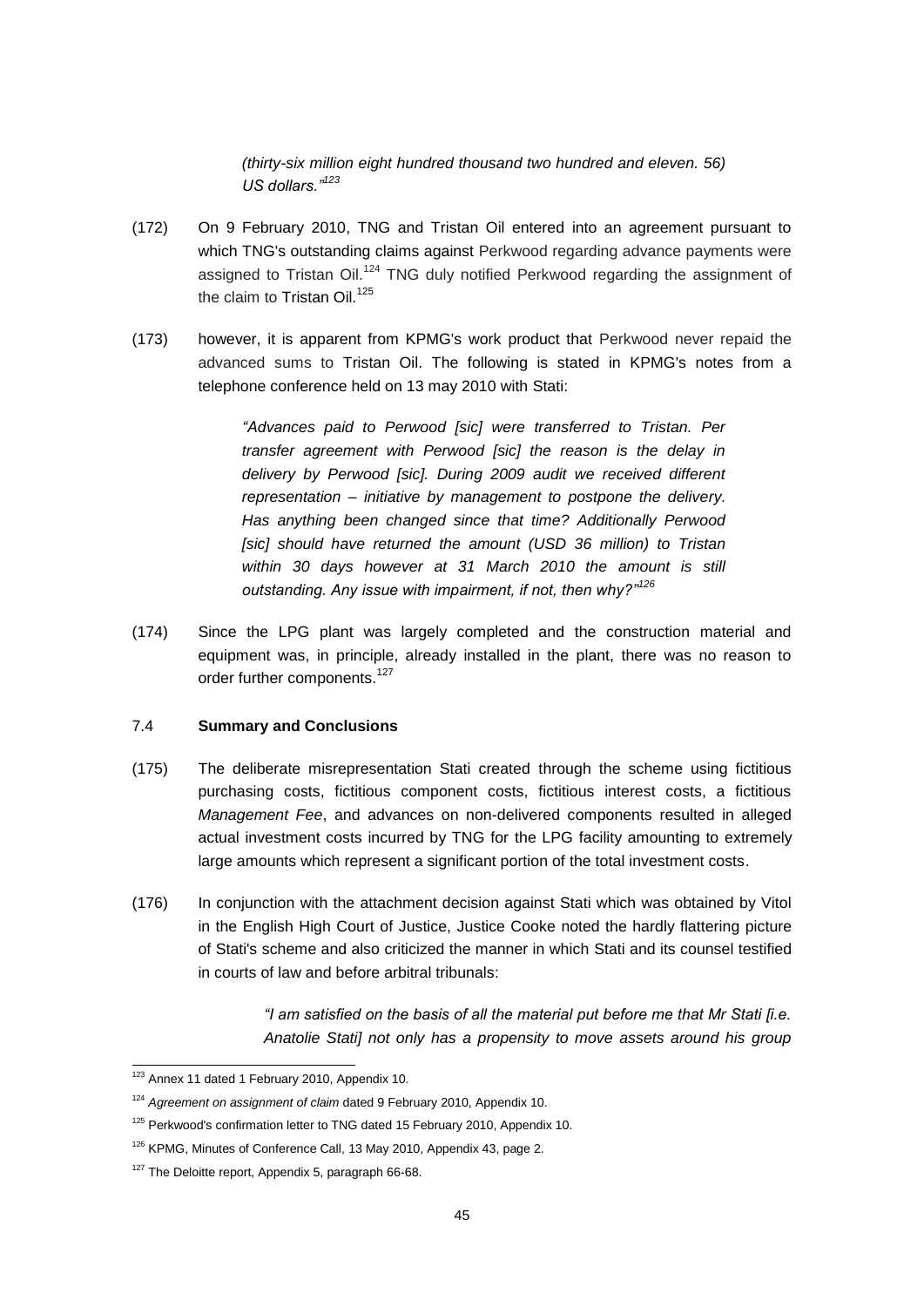*companies as he thinks fit but he and Ascom has a propensity to give*  information to the tribunal or the court about its assets according to what he *or it thinks suits its interests at the time. Mr Fleuriet [of King & Spalding] is a lawyer who has sworn affidavits on the basis of instructions given to him. His evidence is most unsatisfactory, particularly where it contradicts that given by Mr Lungu or Mr Stati who could be taken to have firsthand knowledge of the group assets position and the way in which the group operated. Mr Stati's own evidence is also unsatisfactory. He exhibited Ascom's unaudited accounts for the past 3 years and stated that it did not prepare management accounts at all…*

*In these circumstances, Vitol's fears about Ascom's financial position, as expressed in its application for security for costs and its fears of dissipation*  in the context of the current application are well founded. Exactly what *Ascom's asset position is remains unclear but the inconsistent information that has been given, when combined with the way in which Mr Stati conducts his business through his companies establishes, in my judgment, a real risk that an award against Ascom could go unsatisfied by reason of unjustifiable disposals of assets or that assets could be dealt with in such a way as to make enforcement more difficult. I cannot accept Mr Fleuriet's assertions that nothing has been done by Ascom save in the ordinary course of business. In Ascom's Reply Submissions in the Fourth Reference, in response to a complaint that sums paid under the TNG COMSA were not used for the construction of the LPG Plant, Ascom said that 'dollars within the Ascom group were fungible' which is merely another way of saying that assets are moved around the group as Mr Stati saw fit. Given his approach to Montvale's liabilities in the First Reference, the risk of movement of assets rendering an award against Ascom unenforceable is all too clear."*<sup>128</sup> (emphasis added)

- (177) Justice Cooke's statements identify the actual basis in Stati's misleading scheme which largely involved the arbitrary moving of assets and capital between various Stati companies as well as increasing the investment costs through fictitious cost items which would be charged in the future to the LPG plant. This scheme, which was launched as early as 2006 and which was then applied in various stages until May 2009, was then maintained in the ECT case and continued to be operated as far as the proceedings now pending.
- (178) If TNG's actual investment costs for the LPG plant had been reflected in the annual accounts and in the *Information Memorandum*, it is obvious that KPMG's valuation of

1

<sup>&</sup>lt;sup>128</sup> Mr Justice Cooke, in the High Court of Justice, Queens Bench Division Commercial Court, Royal Court of Justice Strand, London, WC2A 2LL, Case No 2014 FOLIO 506 (Freezing Order), dated 29 August 2014, Appendix 11, paras. 43-44.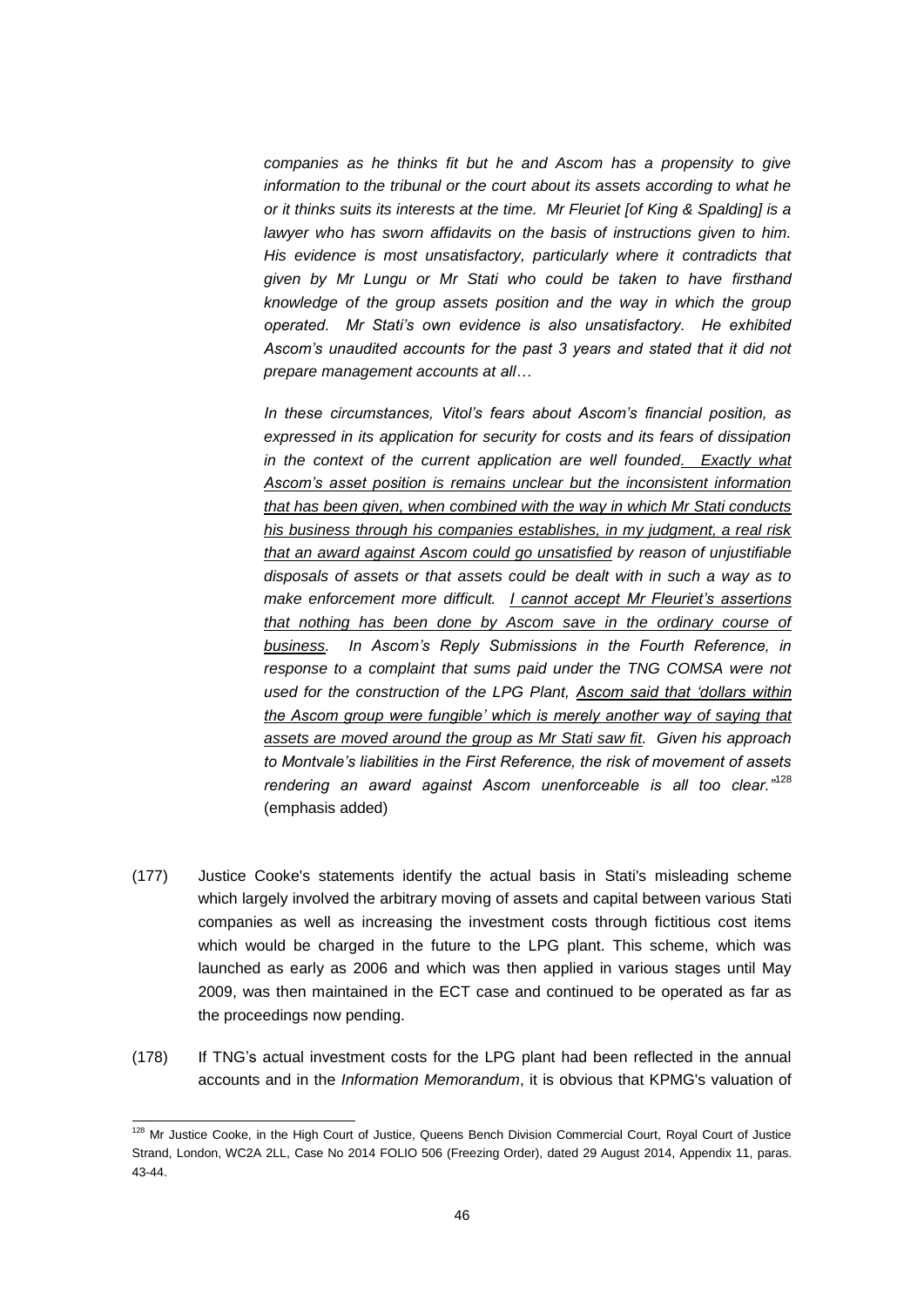the plant (at the time at which the Indicative Offer was provided) would have been significantly lower, which would have had a direct impact on the Arbitration Award. Or, in light of the fact that the investment cost of USD 245 million alleged by Stati was fictitious, the arbitral tribunal would not have awarded Stati any damages at all due to the scope of Stati's misleading scheme.

(179) Consequently, the Arbitration Award, in any event with respect to the LPG plant, was based on erroneous and misleading information which led to an erroneous result.

# <span id="page-46-0"></span>**8 PERKWOOD WAS NOT DISCLOSED AS A RELATED PARTY**

### <span id="page-46-1"></span>8.1 **Introduction**

(180) While Perkwood was not even mentioned in the ECT case, the company's role became central in the JOA case in connection with the construction of an LPG plant.

> *"First, TNG engaged an Ascom affiliate, Perkwood Investments, to manage the acquisition of most of the equipment and Services for the LPG Plant Project. Perkwood charged TNG for the equipment and services under an agreement that included Perkwood's management fee."<sup>129</sup>*

(181) Perkwood's role is surprising since it was not mentioned in the parallel arbitration proceedings with Stati companies, legal counsel King & Spalding, and the witnesses Artur Lungu and Anatolie Stati. It is also noteworthy that Stati had not informed their accountants that Perkwood was a related party. This has led to serious shortcomings in all the financial statements which were prepared in accordance with International Financial Reporting Standards ("**IFRS**") and in turn the documents based on these financial statements.

### <span id="page-46-2"></span>8.2 **The importance of reporting related parties**

(182) Where related companies are involved the concealment of related party entails an undue impact on the reported values. Vitol's expert in the JOA case, David Stern, describes this in his expert report as follows.

> "*Within IFRS, the relevant standard which addresses the reporting requirements associated with related party transactions is International Accounting Standard 24 ("IAS24"). This accounting standard requires each reporting entity to disclose transactions with its related parties, on the basis that a "related party relationship could have an effect on the profit or loss and financial position of an entity [where, by way of example] transactions*

<sup>-</sup><sup>129</sup> Witness Statement of Artur Lungu dated 11 October 2013, JOA case, Appendix 37, paragraph 61.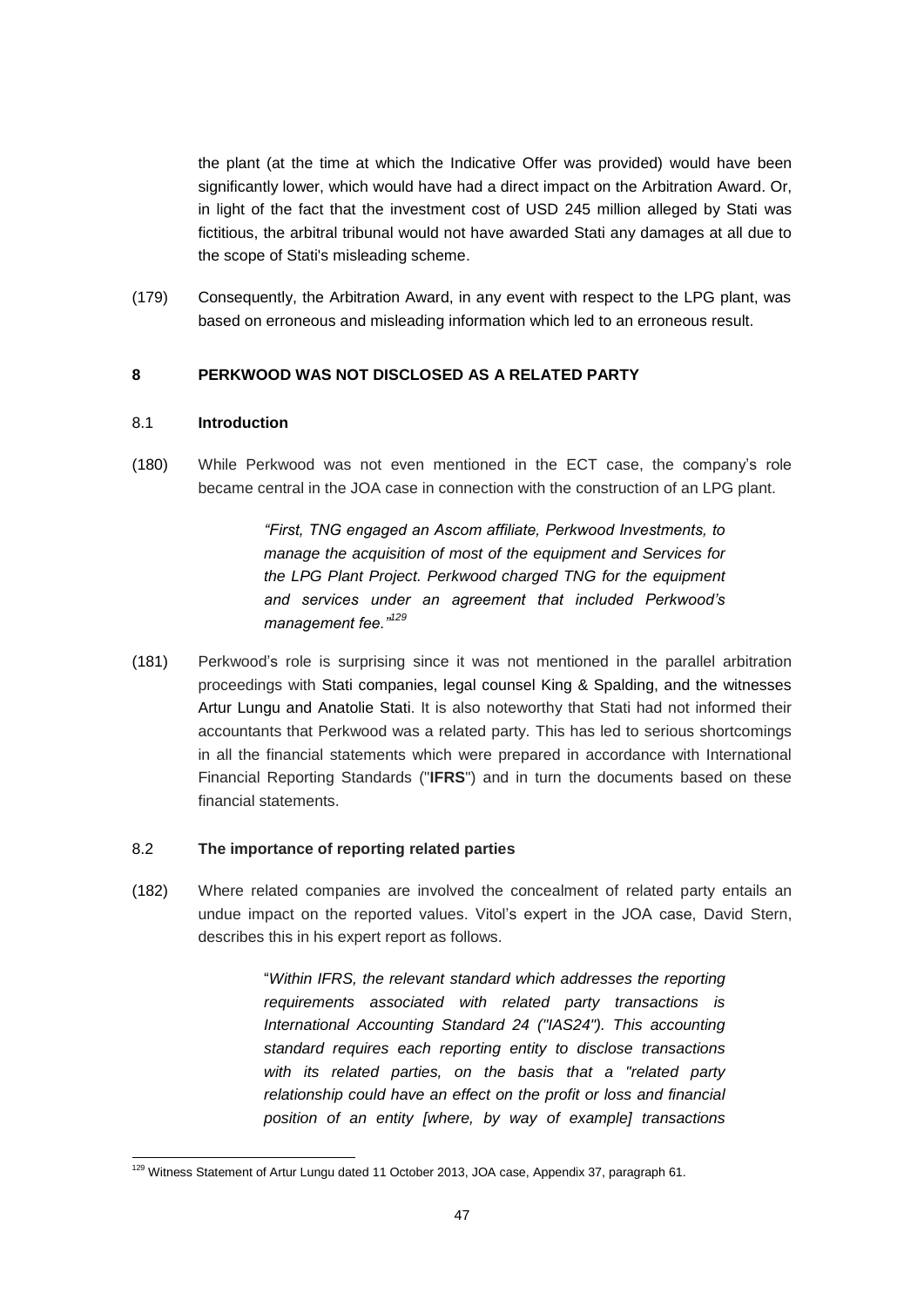# *between related parties may not be made at the same amounts as between unrelated parties.*" *130*

(183) When the applicable legal framework for accounting imposes such conditions in accordance with ISA 550 "RELATED PARTIES", the auditor has a duty, among other things, to conduct an audit to identify, assess and respond to the risk of serious misrepresentation arising from a company's failure to adequately explain or account relationships to related parties, transactions, or balances in accordance with the requirements imposed by the regulations.

#### <span id="page-47-0"></span>8.3 **Stati failed to inform KPMG of Perkwood's status as a related company**

- (184) Stati provided KPMG with organizational charts containing related parties. Perkwood was not included in these charts. Based on Perkwood's central role in the construction of LPG plant, there is no reasonable explanation for not providing such important information to KPMG. In fact, the importance and the large number of cases, as described above, where the transactions were not concluded on an arm's length basis and based on valid contracts, would have been discovered by KPMG if they had been fully informed. That Perkwood was merely a letter box company is particularly important in this context.
- (185) This assumption is supported by David Stern's expert report where he states the following.

*"By way of observation, it seems unlikely, in my experience that such a disclosure requirement would be inadvertently omitted within audited financial statements for three consecutive years (especially given the magnitude of the transactions between TNG and Perkwood) and it is possible that the nature of the relationship was, for whatever reason, not disclosed to KPMG, the auditors."*<sup>131</sup>

- (186) The JOA Agreement also contains a provision on transactions between related companies.<sup>132</sup>
- (187) It is particularly important in this context that the *Information Memorandum* provides for specific requirements;

<sup>-</sup><sup>130</sup> Expert Report of David Stern dated 23 January 2014, JOA case, Appendix 4, p. 49.

<sup>&</sup>lt;sup>131</sup> David Stern Expert Report dated 23 January 2014, JOA Arbitration, para. 6.17.

<sup>132</sup> *Joint Operation Agreement* (JOA) dated 7 June 2006, Exhibit C-15 in the JOA case, Appendix 1, p. 2:

*<sup>&</sup>quot;CLAUSE 1 - DEFINITIONS AND INTERPRETATION […]"Affiliates" means any subsidiary or group company of a Party and any other company which such Party is able to influence in material degree financial and operating or business decision making through investment, personnel, finance, technology, trading or other relationship. For the avoidance of doubt, ASCOM, TNG, KPM and TERRA are Affiliates."*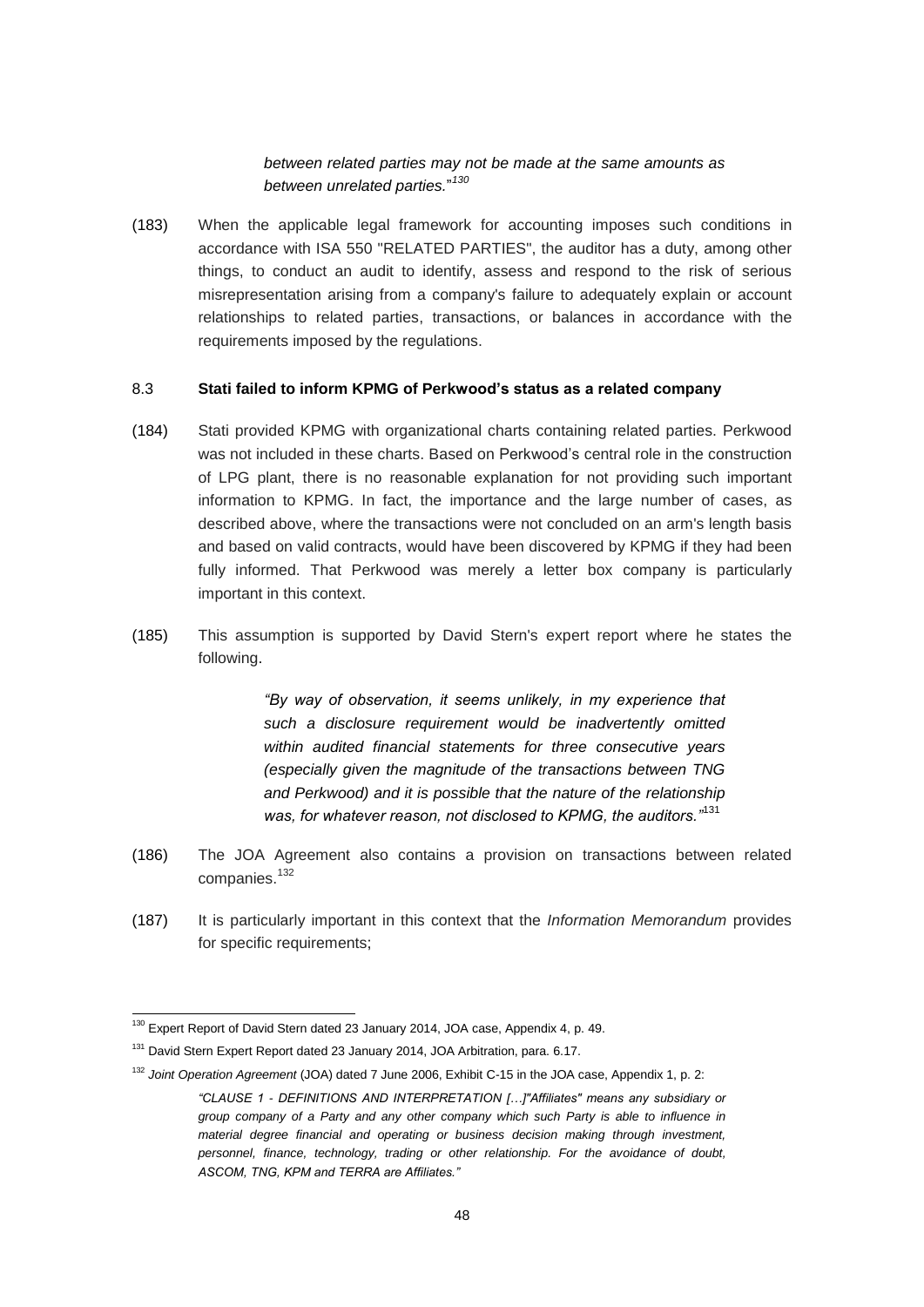*"If Tristan Oil, KPM or TNG enter into any transaction with affiliates, they are required:*

*– If aggregate consideration is in excess of US\$1.0 million, the transaction must be on an arm's length basis; and*

*– If aggregate consideration is in excess of US\$3.0 million, to obtain a resolution of the Board certified by a majority of the disinterested members and at least one Independent Director; and*

*– If aggregate consideration is in excess of US\$10.0 million, to provide an independent fairness opinion".* <sup>133</sup> (our emphasis)

- (188) No independent fairness opinion was submitted in this case.
- (189) Stati did not report that Perkwood was a related company, either in TNG's quarterly and annual reports for 2007, 2008 and 2009, or in KPMG's due diligence report, or in the Information Memorandum. The lack of such information is evidence against Stati's claim that all financial statements were prepared in accordance with the accounting standards defined in IFRS.<sup>134</sup>
- (190) The lack of reference to the fact that a related company was the alleged main supplier of construction materials and equipment to the LPG plant affects the soundness of the sums alleged to have been invested in the plant and which were reproduced in the statements. David Stern's expert report explains this as follows.

*"In circumstances such as these, where related parties have assumed the role of key suppliers to TNG in the construction of the LPG plant, it is all the more important that the costs recorded within TNG's accounting system database are:*

*a. Verified to underlying third-party source documents (in order to confirm the accuracy and validity of the costs said to have been incurred); and*

*b. Checked to ensure that they have been adequately settled, either by TNG*<sup>135</sup> *or another member of the network of Ascom affiliated companies (in order to confirm that the costs have been validly incurred)."*<sup>136</sup> 

-

<sup>&</sup>lt;sup>133</sup> Information Memorandum regarding Project Zenith dated August 2008, SCC case Appendix 8, p. 66.

<sup>134</sup> Information Memorandum regarding Project Zenith dated August 2008, SCC case Appendix 8, p.15: *"The Companies have financial statements prepared per IFRS on a combined basis (including KPM, TNG and Tristan Oil)."*

<sup>&</sup>lt;sup>135</sup> The company that owned the LPG Plant.

<sup>&</sup>lt;sup>136</sup> Export Report of David Stern dated 23 January 2014, JOA Arbitration, Appendix 4, para. 4.36, p. 26.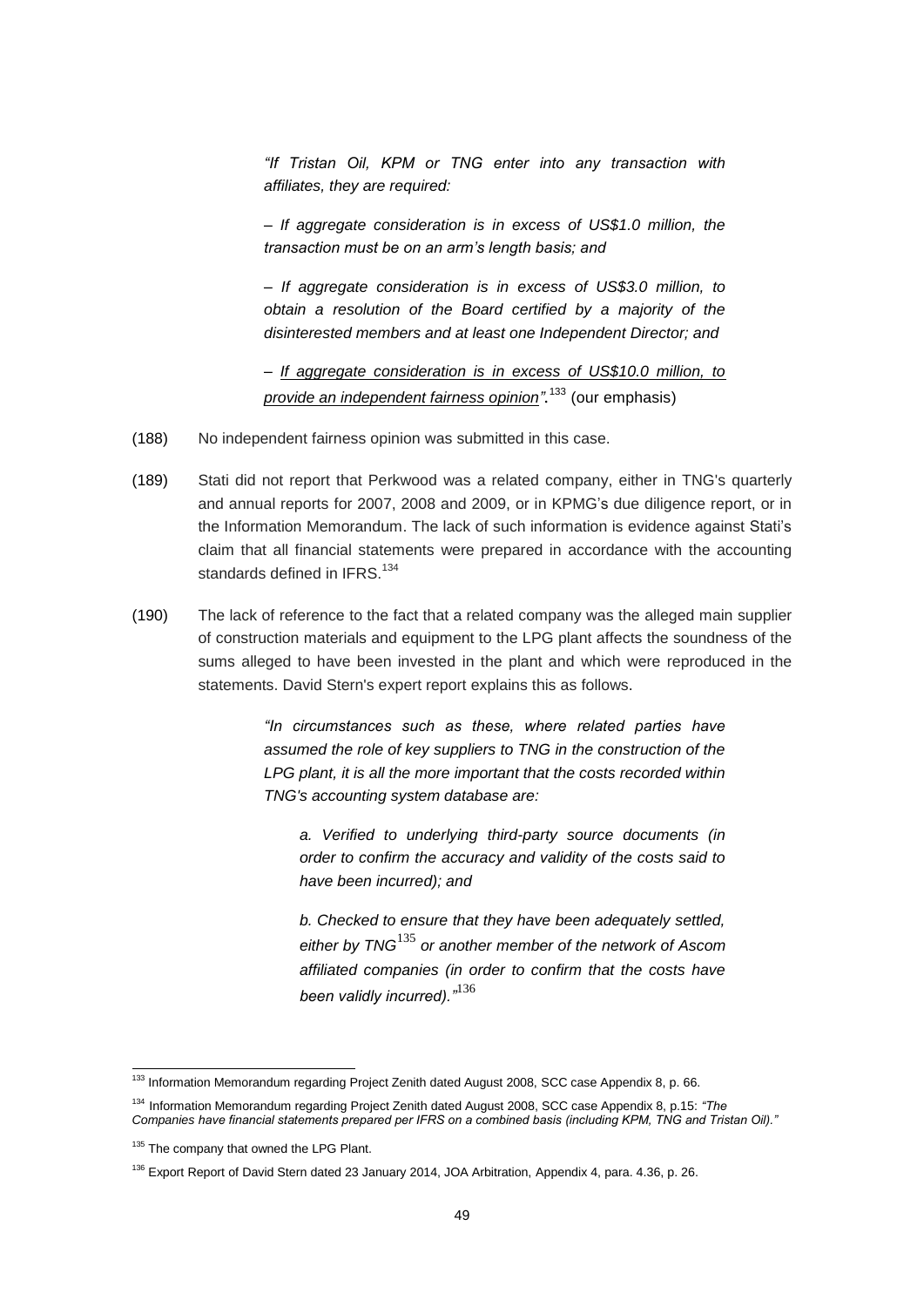- (191) It is thus clear that Stati, by not reporting Perkwood's close relationship with Stati, intentionally produced manipulated financial statements. Ultimately, this affected all of the values of the investments that were based on those statements.
- (192) Justice Cooke<sup>137</sup> also noted these deficiencies as serious and fatal to the reliability of the accounts:

# *"The financial records of the following companies are inaccurate and misleading:*

iii) TNG's audited accounts for the years 2007-2009 do not *disclose the fact that Perkwood was a related party."* (vår understrykning)

# <span id="page-49-0"></span>**9 THE AWARD WAS BASED ON INTENTIONALLY ERRONEOUS AND MISLEADING INFORMATION**

## <span id="page-49-1"></span>9.1 **Introduction**

- (193) In light of the foregoing, and as described more below, the Arbitration Award in the ECT case is based on knowingly false and misleading information provided by Stati. This had a direct impact on the arbitral tribunal's assessment of the value of the LPG plant and consequently the damages attributable to this which were awarded to Stati. What is worse, however, is that Stati's actions have deprived RoK of the possibility of defending itself against Stati's action in an adequate way and has meant that the integrity of the arbitration proceedings has been fundamentally undermined (see also section 9.6 below).
- (194) The chain of causation can be summarized as follows:
	- (i) Stati claim that the investment costs in the LPG plant amounted to USD 245 million;
	- (ii) RoK claim FEL PG plant was a failed project which should be ascribed scrap value;
	- (iii) the Arbitral Tribunal did not accept either of the parties' valuations, instead calculating the damages for the LPG plant with reference to the Indicative Offer provided by KMG on 25 September 2008 (see section 9.3 below);

<sup>-</sup> $137$  See paragraph (116) above.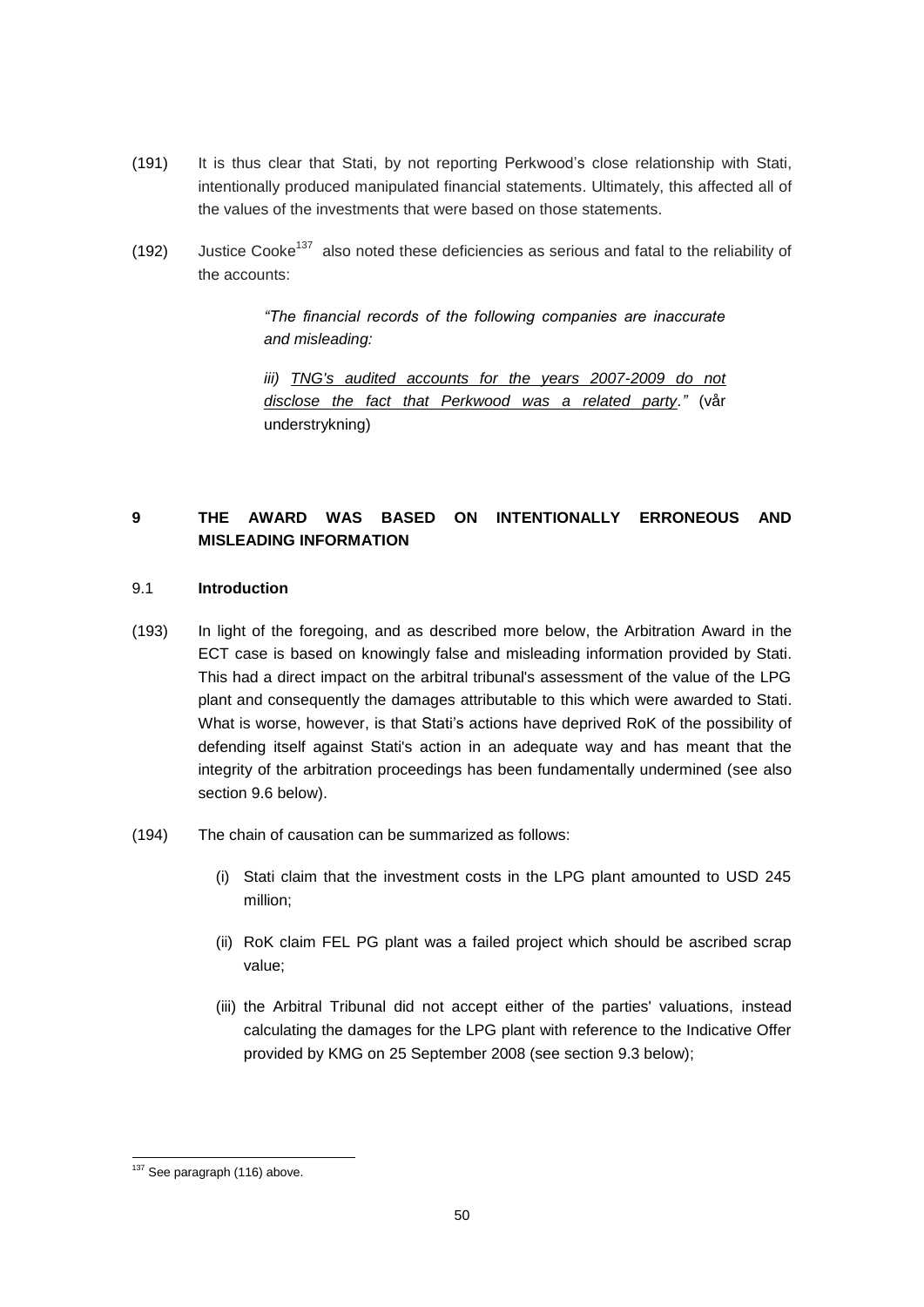- (iv) the terms of the Indicative Offer (appendix 7) were expressly based on the terms of the Information Memorandum prepared by Renaissance Capital in August 2008 (see section 9.4 below);
- (v) the Information Memorandum, appendix A, in turn was expressly based on information including (audited and unaudited) balance sheets and financial statements for KPM and TNG ("**Financial Statements**") and KPMG's due diligence report; and
- (vi) the Financial Statements now prove to have been based on deliberately false and misleading information provided by Stati to its auditors for, among others, KPM and TNG.

## <span id="page-50-0"></span>9.2 **The Arbitration Award**

- (195) Stati's claim in the ECT case was based on RoK's having committed a *"[…] string of measures of coordinated harassment by various institutions".* The tribunal accepted this.<sup>138</sup> However, if the information reported in this claim form had been known to RoK and the arbitral tribunal during the ECT case, this would have cast a different light on RoK's actions and increased the arbitral tribunal's understanding for RoK's actions against Stati.
- (196) The parties presented different valuations regarding the value of the LPG plant.
- (197) RoK's experts ascribed the LPG plant a negative value, based in part on the assumption that the LPG plant, even it were to be completed, could only be operated for another four years before it would have to be shut down due to a lack of safe access to gas for the coming years. RoK also argued that the LPG plant was a failed project the costs of which far exceeded the planned budget. In particular, it was emphasized that the LPG plant, at the time of the valuation (i.e. in 2012), had been mothballed for three years. Given that the LPG facility had been abandoned for several years in the middle of the Kazakhstan steppes and given the almost nonexistent supply of natural resources in the area, RoK did not believe it was commercially justified to complete the LPG plant. According to RoK, the plant should only be ascribed scrap value.<sup>139</sup> It should also be borne in mind that this evaluation was made in 2012, which should be compared with KMG's indicative offer of USD 199 million, which was submitted in 2008, i.e. four years earlier when the plant was still under construction.
- (198) For its part, Stati argued that the LPG plant should be completed and valued as a going concern. Stati ultimately sought compensation for alleged investment costs of

1

<sup>&</sup>lt;sup>138</sup> The Arbitration Award, paragraph 1095.

<sup>139</sup> RoK's Statement of Defence, Appendix 44, *para* 53.1 ff.; In part RoK's *Rejoinder on Quantum,* Appendix 45, *para* 139 ff.; RoK's first *Post-Hearing Brief,* Appendix 46, *para* 814 ff.; RoK's second *Post-Hearing Brief*, Appendix 47, *para*  652 ff.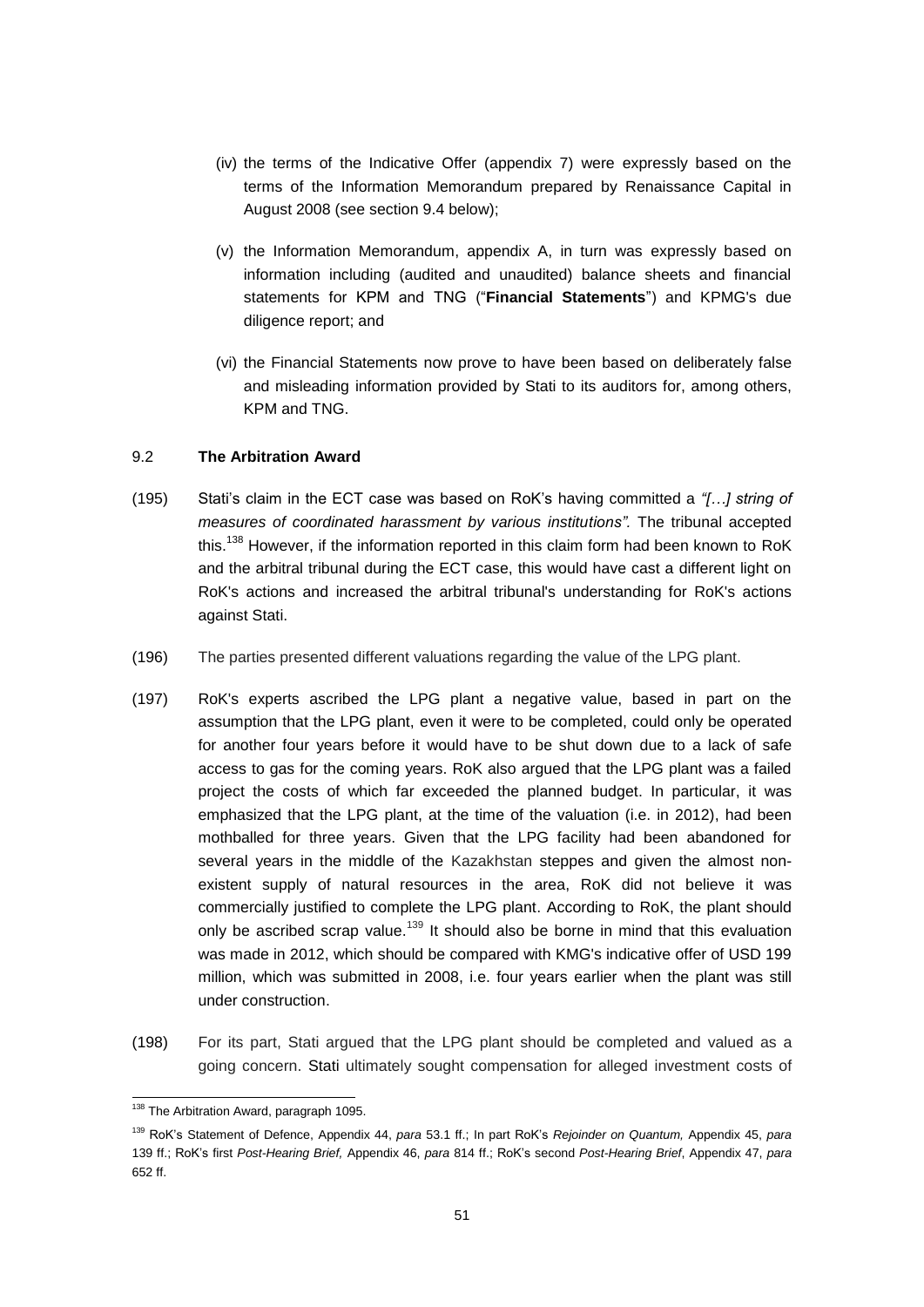USD 245 million and part of the so-called prospective value of 329 million  $\text{USD}^{140}$ , provided that sufficient gas would be available, and specifically the gas from the Contract 302 area.<sup>141</sup>

(199) The Arbitral Tribunal in the ECT case awarded Stati 199 million dollars in damages for the LPG plant. The tribunal stated its reasons for its decision regarding the value of the LPG plant on one single page of the Arbitral Award<sup>142</sup>. The tribunal thus completely ignored the parties' extensive arguments, submissions, and expert opinions and referred instead to the Stati's attempt in 2008 to sell its assets and KMG's non-binding Indicative Offer (see section 9.3 below). The tribunal emphasized the following.

> "*On the other hand, the Tribunal considers it to be of particular relevance that an offer was made for the LPG Plant by state–owned KMG at that time for USD 199 million. The Tribunal considers that to be the relatively best source of information for the valuation of the LPG Plant among the various sources of information submitted by the Parties regarding the valuation for the LPG Plant during the relevant period of the valuation date accepted by the Tribunal.*

> *Therefore, this is the amount of damages the Tribunal accepts in this context.*" 143

(200) It can thus be concluded already in that regard that (i) the Information Memorandum and KPMG's due diligence report, which were based on information from Stati, constituted the basis of KMG's Indicative Bid for the LPG plant; and (ii) KMG's Indicative Offer was the only basis for the tribunal ascribing the LPG plant a particular value and also the amount. However, as shown below, it turned out that the information Stati provided contained significant errors and deficiencies.

### <span id="page-51-0"></span>9.3 **The Indicative Offer**

-

(201) The Indicative Offer originated from Stati's attempts to sell KPM and TNG in the summer of 2008. This project, entitled "Project Zenith", was organised on Stati's behalf by Renaissance Capital, which contacted 129 potential buyers and received eight responses. The companies that responded (including KMG) were provided with

<sup>&</sup>lt;sup>140</sup> These claims varied significantly in different phases of the arbitration proceedings; the investment value was first estimated at USD 208.5 million, the assumed value was later estimated at USD 408 million but recalculated subsequently to USD 329 million.

<sup>&</sup>lt;sup>141</sup> The Agreement 302 area is described in section 3.2 above. The likelihood of significant amounts of gases in this area was contested, but even Stati realized that the likelihood was less than 10%, without even having taken into consideration whether it was economically feasible to extract any gas.

<sup>142</sup> The Arbitration Award, page 381, *et seq*.

<sup>143</sup> The Arbitration Award, paragraphs 1747 *et seq*.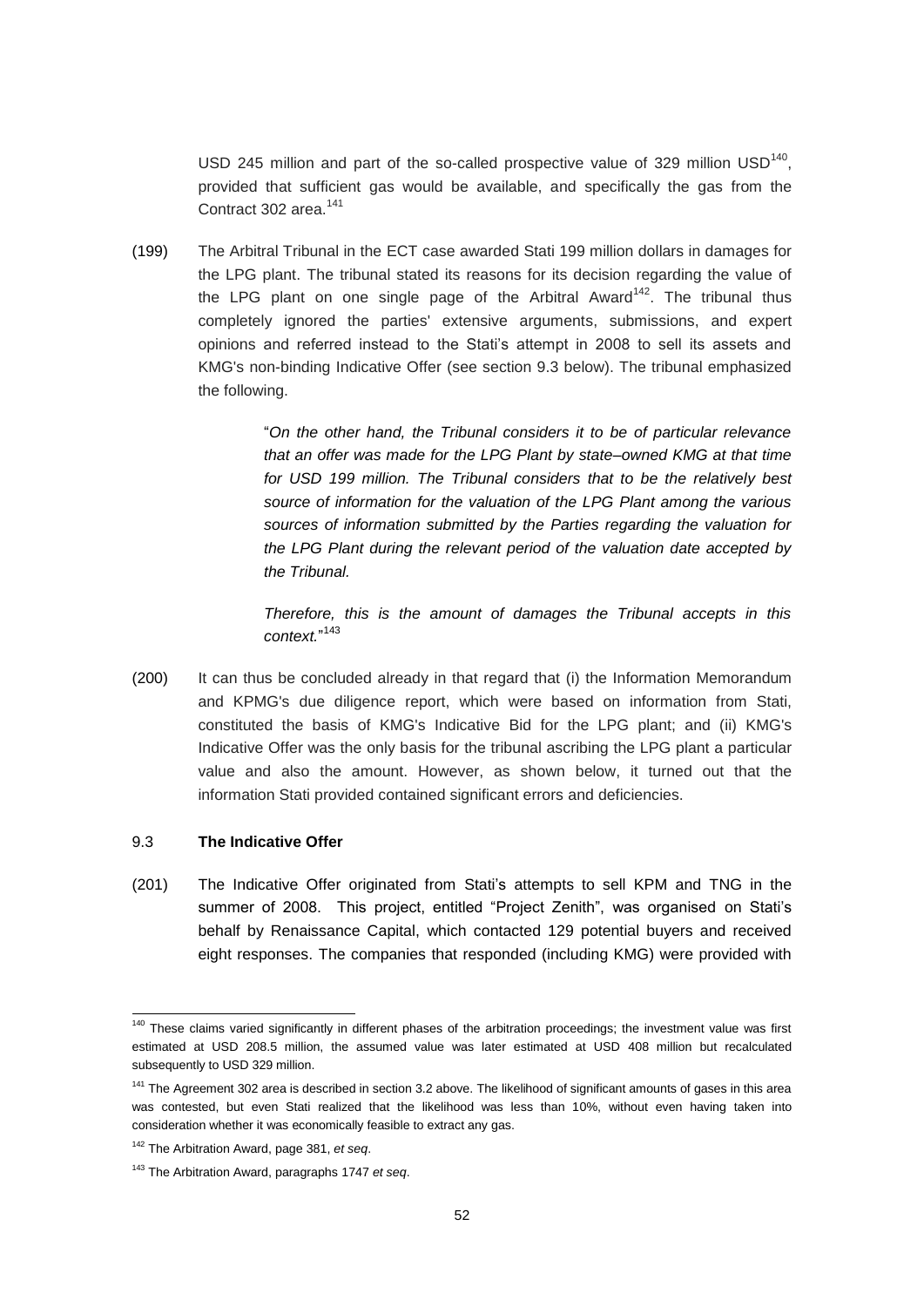certain information to enable them to price their offers. This information included the Information Memorandum (see section 9.4 below).

- (202) It is apparent from the discovery documents that the indicative offer was based on knowingly erroneous and misleading financial information which significantly affected the offer. The indicative offer was, among other things, based on the investment costs which Stati argued in the ECT case and which now, through the discovery documents, proved to be a part of a misleading scheme and largely fictitious.
- (203) The indicative offer was based on the following:
	- (i) The Information Memorandum144 which contained important information regarding the LPG plant and which set forth the sums which Stati claim to have invested in the plant;

*"The LPG Plant is expected to be commissioned in the second quarter of 2009 with total CAPEX requirement of US\$ 233 million. As of 1 July 2008, TNG had spent approximately US\$ 193 million on the LPG plant."<sup>145</sup>*

- (ii) Historical design costs which Stati had provided.<sup>146</sup>
- (204) As stated by the Tribunal, KMG's Indicative Offer (which was preliminary) stated that it estimated "the value of the LPG Plant at USD 199 million".<sup>147</sup> KMG confirmed that, in making this estimate, it had relied on the contents of the Information Memorandum:

*"In formulating our Indicative Offer, we have relied upon the information contained in the* Information *Memorandum and certain other publicly available information. Our valuation depends upon this information and assumptions being substantiated in the next round through due diligence materials and meetings."*<sup>148</sup> (emphasis added)

(205) Additionally, in explaining its methodology for valuing the LPG Plant in particular, KMG also took into consideration historical costs of construction:

> *"The value of the LPG plant was calculated as an arithmetical average between the matrix of the comparative methods value and cost method value. EV/EBITDA multiple of 5.5x was used as a base for comparative*

<sup>1</sup> <sup>144</sup> This is expressly apparent from KMG's Indicative Offer, Appendix 7, page 3.

<sup>&</sup>lt;sup>145</sup> Information Memorandum, Appendix 8, page 54.

<sup>&</sup>lt;sup>146</sup> This is expressly apparent from KMG's Indicative Offer, Appendix 7, page 3.

<sup>147</sup> Indicative Offer dated 26 September 2008, Appendix 7, p.3.

<sup>148</sup> *Ibid*.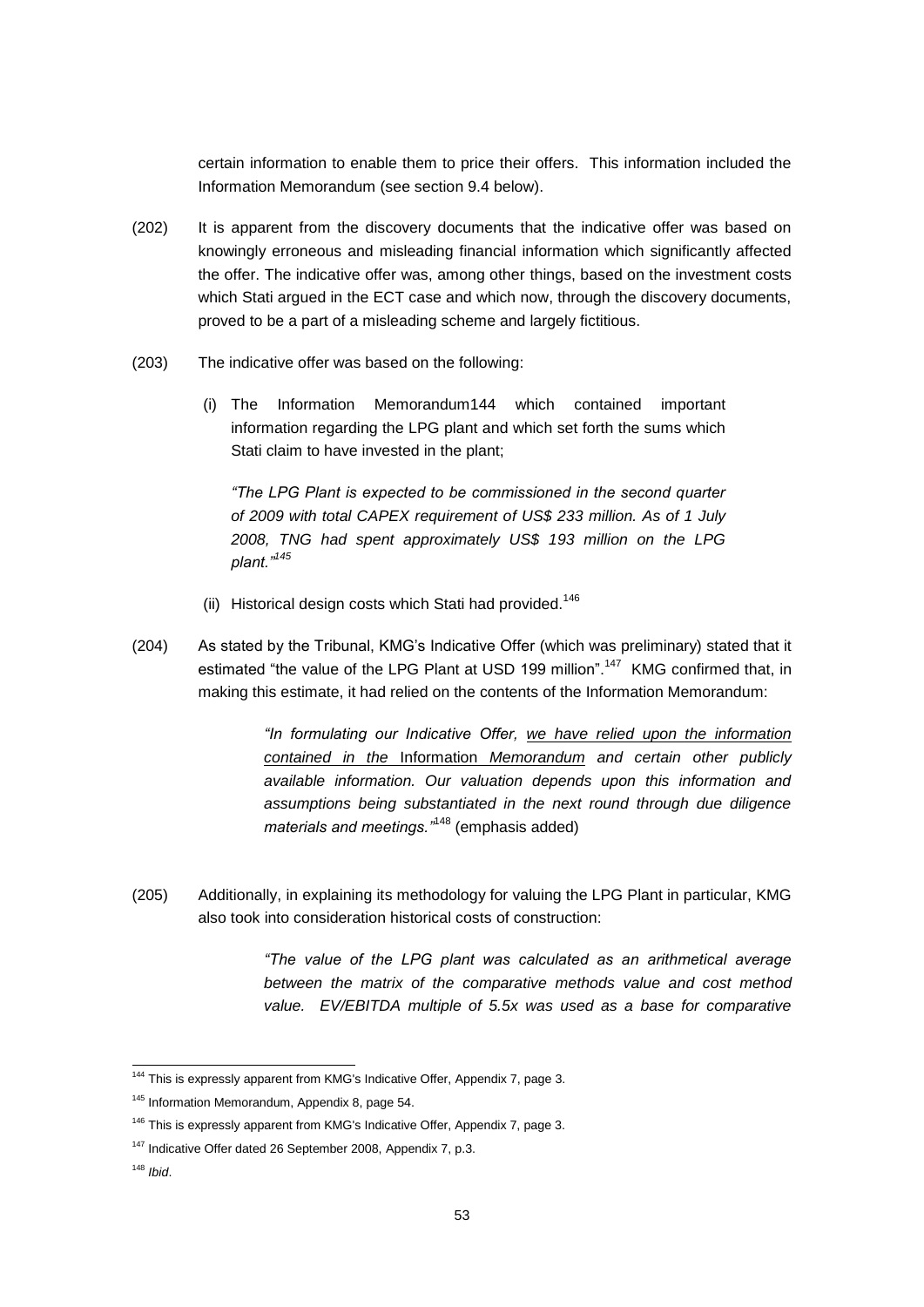*method valuation. Historical* costs *of US \$ 193 million were used as a base for cost method valuation."*<sup>149</sup> (emphasis added)

(206) It is thus clear that KMG's indicative non-binding offer, which formed the basis for the Arbitral Award, was based on the false and misleading information provided by Stati regarding the investment costs of the LPG plant.

### <span id="page-53-0"></span>9.4 **The Information Memorandum**

(207) The Information Memorandum contained important information about the LPG Plant, and explained all of the amounts said to have been invested by Stati in the LPG Plant.

> *"The LPG Plant is expected to be commissioned in the second quarter of 2009 with total CAPEX requirement of US\$233 million. As of 1 July 2008, TNG had spent approximately US\$193 million on the LPG plant."*<sup>150</sup>

(208) The Information Memorandum confirmed that the financial information it contained was derived from the Financial Statements:

> *"The financial information presented in this Information Memorandum is derived from the unaudited interim combined balance sheets and statements of income, cash flows and changes in shareholders' equity of KPM, TNG and Tristan Oil, as of and for the six months ended 30 June 2007 and 2008, and the audited combined balance sheets and statements of income, cash flows and changes in shareholders' equity of KPM, TNG and, with effect from its incorporation on 24 October 2006 and Tristan Oil, as of 31 December 2005, 2006 and 2007. In addition, financial information presented in this Information Memorandum is derived from the individual interim unaudited balance sheets and statements of income, cash flows and changes in shareholders' equity of KPM, TNG and, Tristan Oil, as of and for the six months ended 30 June 2007 and 2008, and the audited individual balance sheets and statements of income, cash flows and changes in shareholders' equity of KPM [and] TNG…"*<sup>151</sup> (emphasis added)

(209) The Information Memorandum also confirmed that the Financial Statements prepared by management could be relied upon because they had been audited or reviewed by reputable auditors applying IFRS.

> *"The Companies' and Tristan Oil's financial statements have been prepared in accordance with International Financial Reporting Standards ("IFRS").*

<sup>1</sup> <sup>149</sup> *Ibid*.

<sup>150</sup> Information Memorandum dated August 2008, Appendix 8, p.54.

<sup>151</sup> *Ibid*, p.4.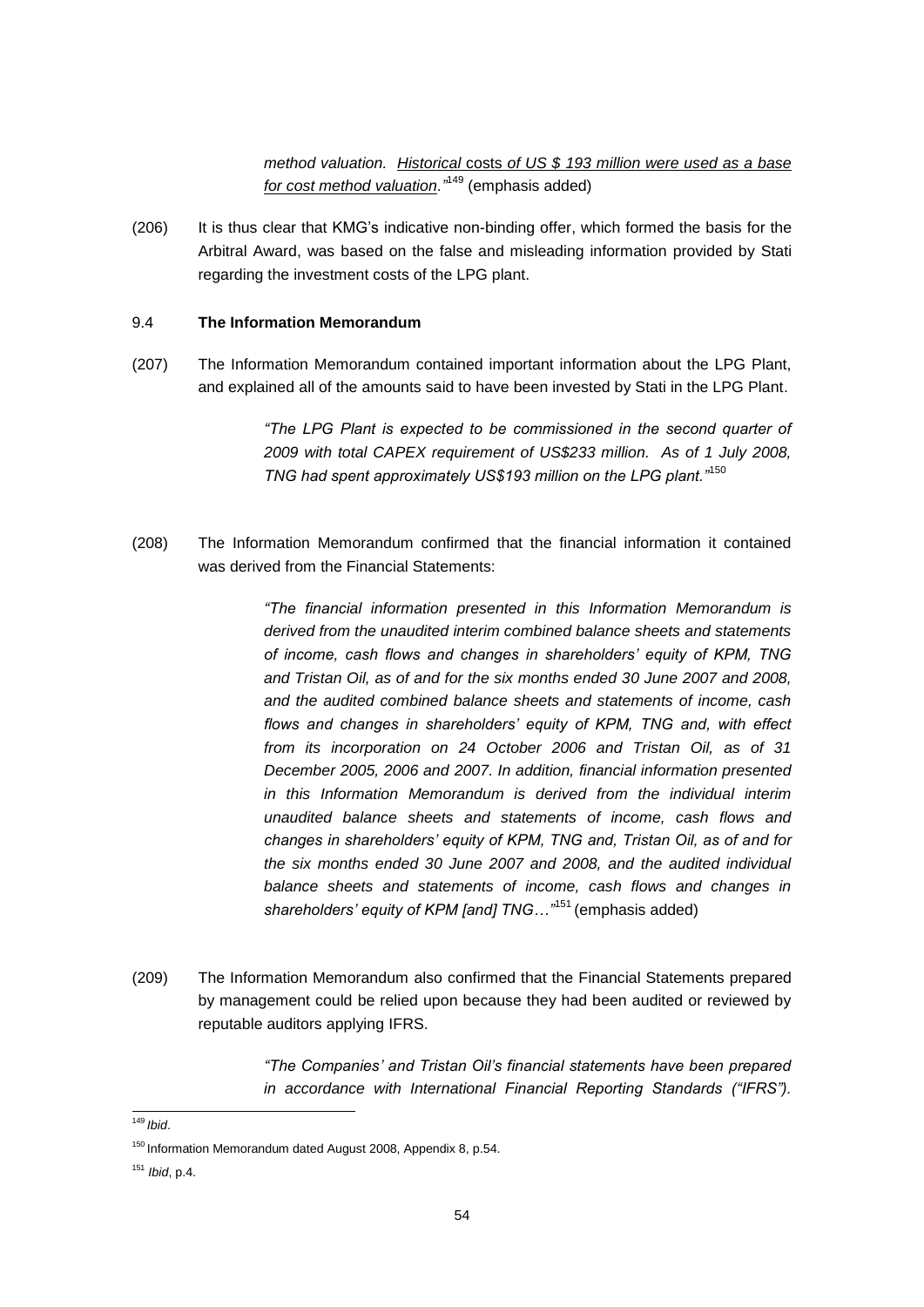*Prior to 01 January 2007, the combined and individual financial statements of Tristan Oil, KPM and TNG were audited by Deloitte. Following the best practice to change auditors periodically, the Companies and Tristan Oil changed to KPMG as auditor for the year ended 31 December 2007 and thereafter."*<sup>152</sup>

(210) Finally, the Information Memorandum provided details of the companies involved in and responsible for the construction of the LPG Plant:

> *"The project´s design engineer is Petrostrar (Romania); the key supplier of equipment is Tractebel Gas Engineering (Germany). The design is being adapted to local Kazakh requirements by KASKo Petrostar, a related party of the Companies."*<sup>153</sup>

(211) It should be noted in this context that Perkwood was not mentioned in the Information Memorandum even though, according to Stati in the JOA case, this company was the main supplier of material to the LPG Plant and also the project manager for the entire project.

### <span id="page-54-0"></span>9.5 **The Financial Statements**

- (212) KPMG was Stati's and its companies' auditors. Their audit and review of the Stati companies' annual accounts were held up by Stati as a stamp of quality for the correctness and reliability of the accounts. This was far from the truth since even KPMG appears to have been misled by Stati.
- (213) The Financial Statements themselves were based on information provided directly to the auditors by Stati. This is apparent from TNG's audited Financial Statements for the operating year ending 31 December 2007 which was audited by KPMG.<sup>154</sup> KPMG's independent auditor's report stated:

*"We have audited the accompanying financial statements of Tolkynneftegaz LLC (the 'Company'), which comprise the balance sheet as at 31 December 2007, and the income statement, statement of changes in equity and cash flow statement for the year then ended, and a summary of significant accounting policies and other explanatory notes…*

*Management is responsible for the preparation and fair presentation of these financial statements in accordance with International Financial Reporting Standards. This responsibility includes: designing, implementing and* 

<sup>1</sup> <sup>152</sup> *Ibid*, p.59.

<sup>&</sup>lt;sup>153</sup> Information Memorandum dated August 2008, Appendix 8, p.55.

<sup>&</sup>lt;sup>154</sup> Annual report for TNG for the operating year ending 31 December 2007, Appendix 48.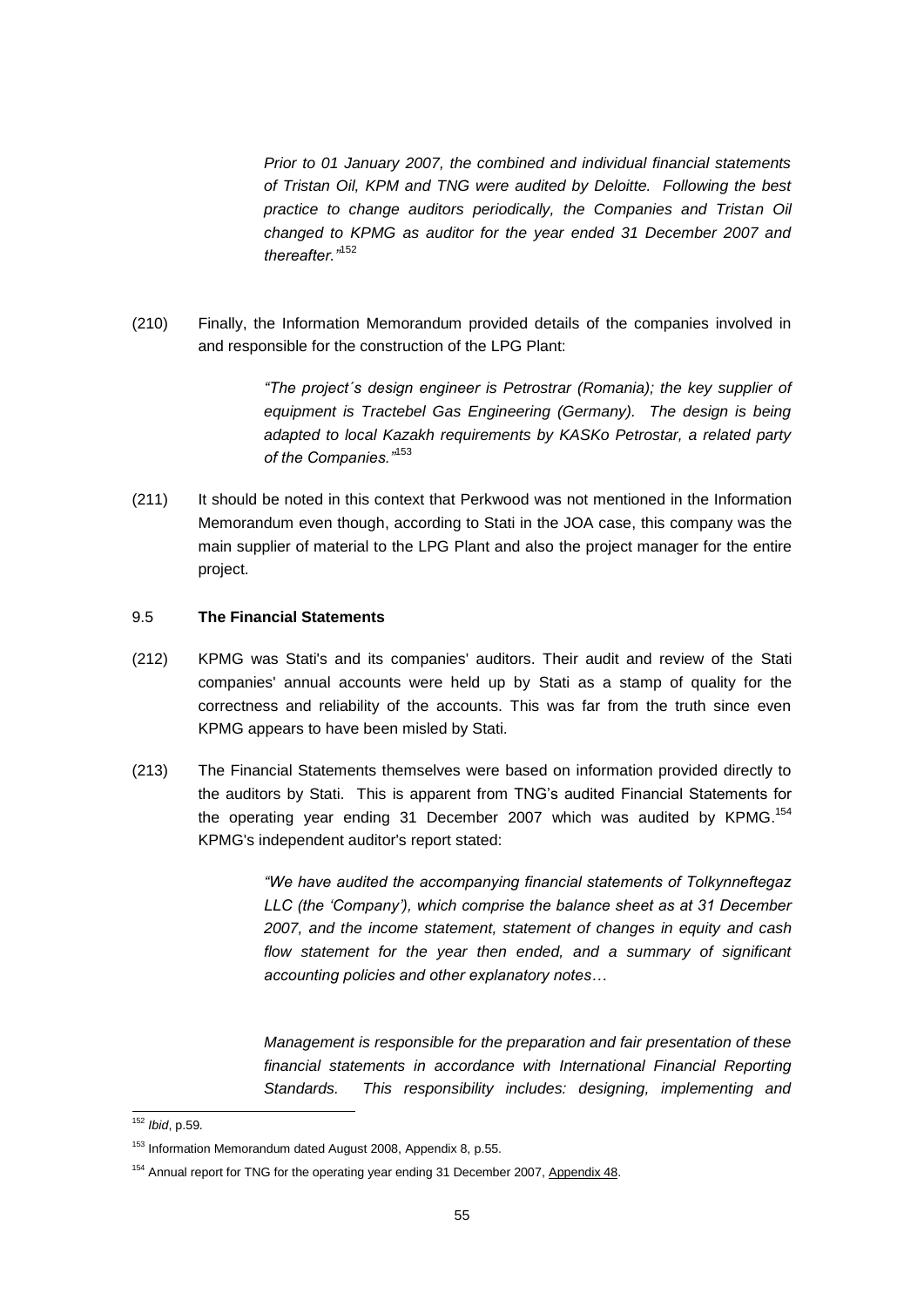*maintaining internal control relevant to the preparation and fair presentation of financial statements that are free from material misstatements, whether due to fraud or error; selecting and applying appropriate accounting policies; and making accounting estimates that are reasonable in the circumstances."*<sup>155</sup> (emphasis added)

- (214) The TNG 2007 Audited Statements contained the following statements:
	- (1) At Note 16, the costs incurred in respect of "*Liquid Petroleum Gas plant (under construction)*" as at 31 December 2007 are recorded as USD 142,530,039.<sup>156</sup>
	- (2) At Note 28, the related parties (defined as being "*entities with common direct or indirect shareholders, director or management*") with whom TNG is stated as having entered into transactions are identified as (i) Ascom SA; (ii) Arpega Trading SRL; (iii) General Affinity Ltd; (iv) Kasko LLP; (v) KASKo-Petrostar; (vi) Kazpolmunay LLP; and (vii) Tristan Oil Ltd. Importantly, no mention is made of Perkwood in this context.<sup>157</sup>
- (215) Corresponding statements (i.e. in relation to the construction costs incurred by TNG in relation to the LPG Plant, and in relation to the identification of TNG's related parties) are found throughout the other Financial Statements. For example:
	- (1) TNG's Unaudited Interim Financial Statements for the three and ninemonth periods ending 30 September 2008, which were also reviewed by KPMG, stated at Note 15 that construction costs incurred by TNG in relation to the LPG Plant had risen to USD 208,488,576 as at 30 September 2008, and failed at Note 27 to identify Perkwood as a related party.<sup>158</sup>
	- (2) After the Indicative Offer had been given, TNG's audited Financial Statements for the year ending 31 December 2008, audited by KPMG, stated at Note 15 that the costs incurred by TNG in relation to the LPG Plant had risen to USD 223,165,685 as at 31 December 2008. Once again, it failed at Note 29 to identify Perkwood as a related party." $^{159}$
- (216) It is not only remarkable that the price in the Perkwood Agreement was three times as high as in the TGE contract for the same supply commitment. Perkwood was also a company that had never been active, and thus had never been able to supply any

1

<sup>155</sup> *Ibid*, p. F-107.

<sup>&</sup>lt;sup>156</sup> Annual report for TNG for the operating year ending 31 December 2007, Appendix 48, p. F-134.

<sup>157</sup> *Ibid*, p. F-147.

<sup>158</sup> TNG's *Unaudited Interim Financial Statements for the Three and Nine months ended September 30, 2008*, Appendix 49, pp. F-126-127 and F-138-139

<sup>159</sup> Annual report for TNG for the operating year ending 31 December 2008, Appendix 50*,* pp. F-126-127 and F-137-138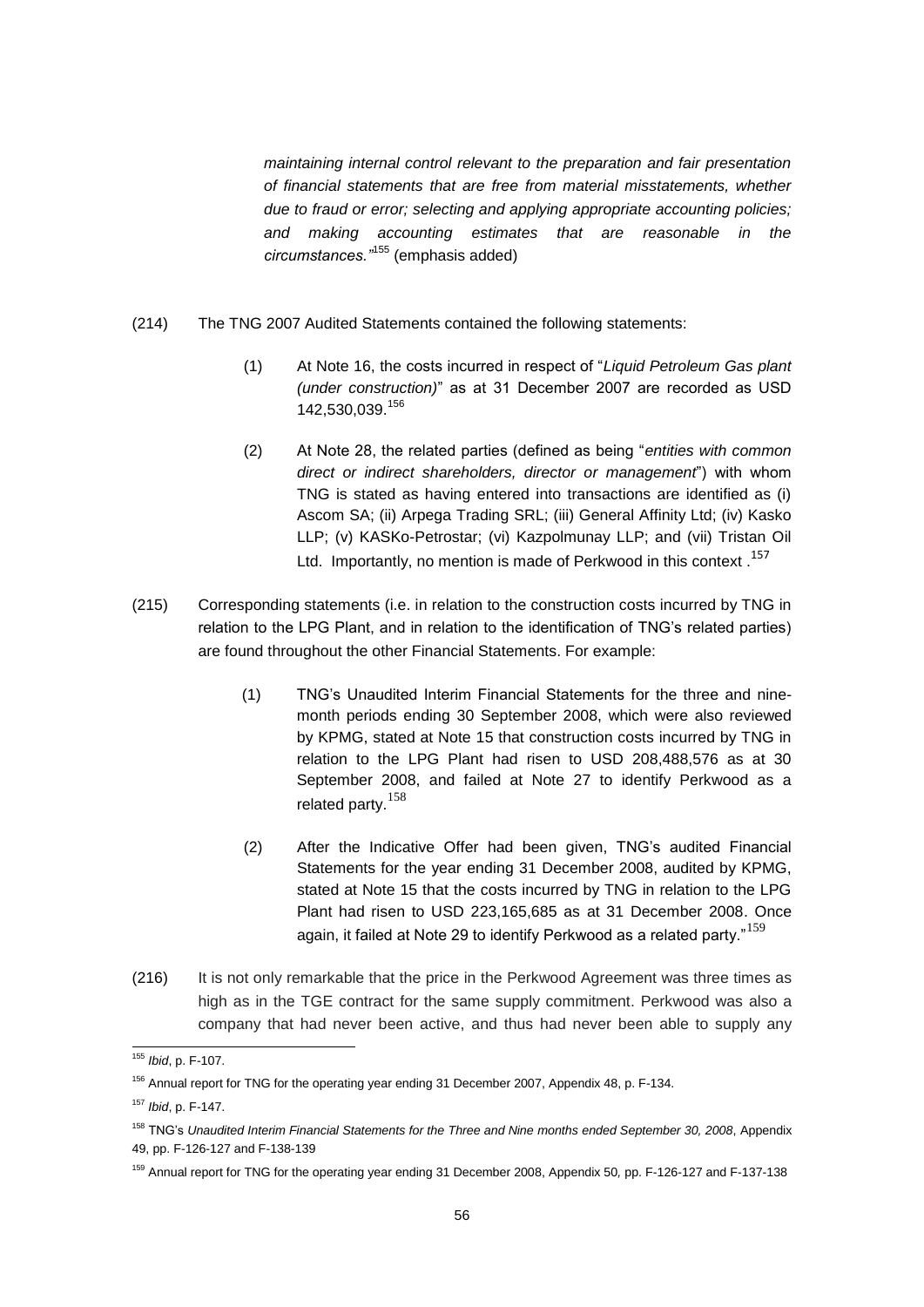equipment to the project. In other words, TNG was alleged to have paid USD 93 million to Perkwood for deliveries that were never made by Perkwood. The only deliveries which were actually made came from TGE at a third of Perkwood's alleged price.

- (217) Stati also failed to inform KPMG that Perkwood was a related company and thereby impeded a closer review of the transactions relating to the construction of the LPG plant, and whether these transactions can be considered to be at arm's length (see section 8 above). This is confirmed in the audited accounts on which Stati relied in the ECT case.
- (218) The investigations which were initiated as a consequence of the Discovery Documents led to additional discoveries.
- (219) On 25 February 2009, i.e. 15 days prior to the discontinuation of the construction of the LPG plant, the auditors at KPMG carried out an on-site visit together with Alexander Cojin, General Director of TNG.
- (220) Cojin is the same person who signed the Perkwood agreement and who also testified in the ECT case. During the on-site visit, Cojin stated expressly in response to a specific question posed by KPMG that there were no problems and that the LPG plant would be placed into operation as planned in six months:

*"[Answer:] "We were not being able to conduct some works during the winter period due to its seasonal character so, they are still outstanding. We are still receiving some component parts to be installed on LPG"*

*[Question KPMG:] "When do you propose it to put it in operation?*

[Answer:] In September 2009. President of RK will come to official *presentation commencement of LPG. […]*

*[Question KPMG:] What are the reasons for possible delays of commencement?*

*[Answer] No, I don't see any significant threats. Moreover, I consider that there will be support from state bodies as LPG […]<sup>160</sup>*

(221) As if it is not enough that the construction of the LPG plant was discontinued only 15 days after Cojin had assured KPMG that the project was proceeding as planned, Cojin also claimed that deliveries of components were still taking place in February 2009. This claim suited the Perkwood scheme but it contradicts reality since the most important components had been delivered and installed far earlier.

<sup>-</sup><sup>160</sup> Protocol from KPMG's inspection of the LPG plant dated 25 February 2009, Appendix 25, paragraph 7-10.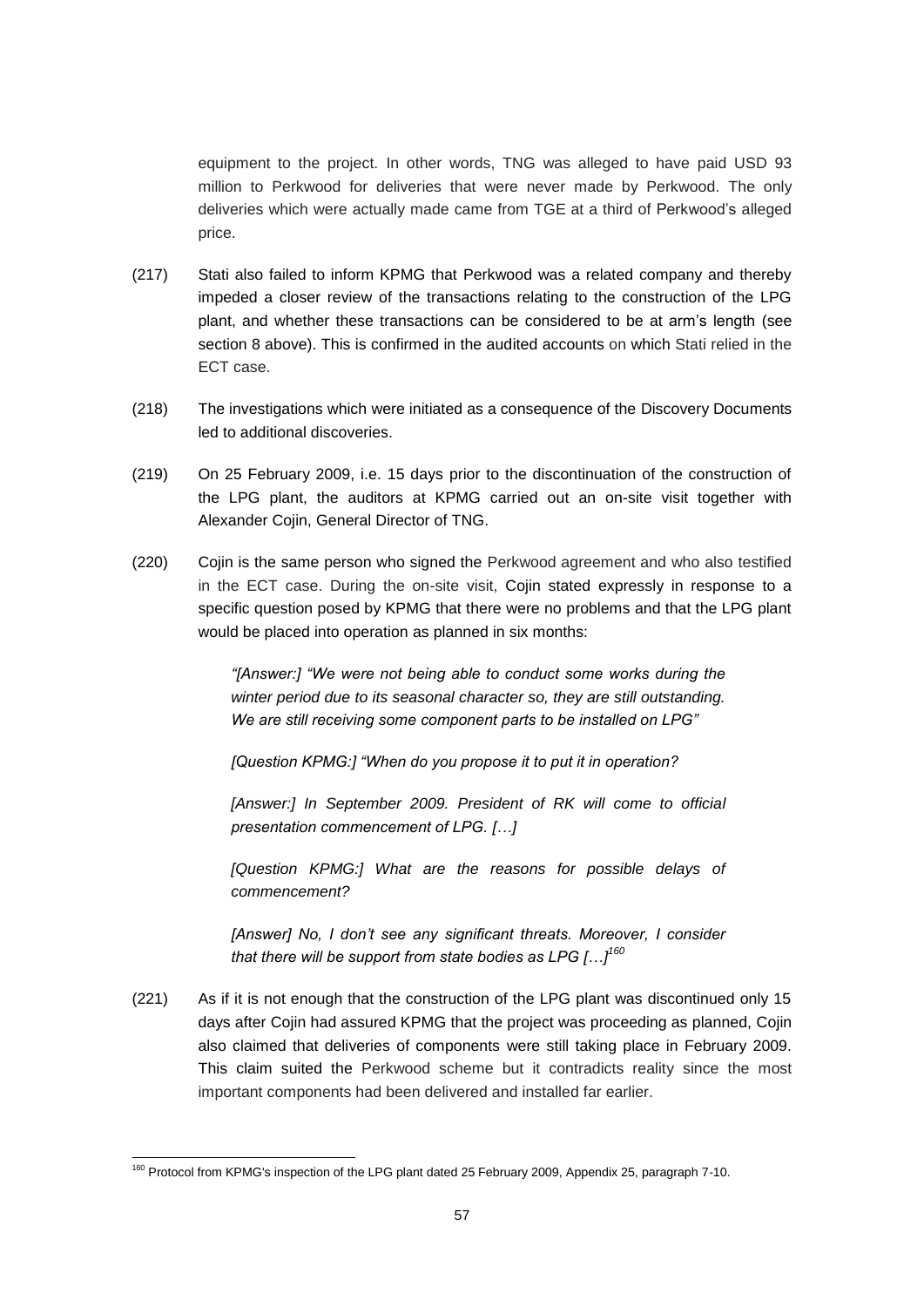(222) In addition, the information which Cojin provided to KPMG strongly contrasts with his testimony in the ECT case where he testified that the business operations conducted by KPMG and TNG beginning in the autumn of 2008 were disrupted by measures taken by RoK to an extent which made normal business operations impossible.

> *"Generally speaking, from the time of that report forward, I have witnessed KPM and TNG transformed from working, fully operative and functional oil and gas production companies to two bodies that exist to answer requests from various Government officials and write reports. This process began around November 2008 and continued for nearly two years. While the Government eventually took physical control of our offices and physical assets in July 3 of 2010, they had already been interfering with and severely impeding our ability to operate, manage, and sell our businesses since late 2008." 161*

#### 9.6 **Summary**

-

- (223) The annual accounts *per se* were based on information provided directly by Stati to KPMG. It was not until the Discovery Documents that it was disclosed that Perkwood was a Stati company. Stati failed to inform KPMG of this<sup>162</sup>, which if it had done so would probably have affected KPMG's opinion (see section 8 above).
- (224) Through the misleading Perkwood scheme, very large sums are claimed to have been paid out to Perkwood under the pretense that they dealt with the LPG plant. In reality, these sums were fictitious and based on fictitious agreements. The result was that the alleged investment costs were significantly and erroneously exaggerated. In light of

<sup>&</sup>lt;sup>161</sup> See Cojin's First Written Witness Statement dated 12 may 2011, Appendix 51, paragraph 4; see also Cojin's Second Written Witness Statement dated 24 April 2012, Appendix 51, paragraphs 11-12, in which he states the following:

*<sup>&</sup>quot;In my capacity as General Director of TNG and Deputy Director of KPM, I witnessed the numerous inspections that the Financial Police conducted at the request of President Nazarbayev in late 2008 and early 2009. I was also personally involved in ensuring that KPM's and TNG's personnel cooperated with the officials conducting those inspections. I understand that Kazakhstan argues that its inspections of KPM and TNG were not out of the ordinary and did not cause any real disruption or harm to KPM's and TNG's business activities. That is not true.The inspections that the Financial Police ordered in the fall of 2008 were like nothing our companies had experienced before.[...]. Instead, for these inspections, the Financial Police essentially "moved in" to the offices and operations of KPM and TNG. Approximately two to four Financial Police officers worked at our companies so frequently from October 2008 to February 2009, and they requested so much information from KPM and TNG, that they required their own office space at the companies' corporate offices during that time."*

<sup>&</sup>lt;sup>162</sup> David Stern's expert report dated 23 January 2015, JOA case, Appendix 4, paragraph 6.17:

*<sup>&</sup>quot;By way of observation, it seems unlikely in my experience that such a disclosure requirement would be inadvertently omitted within audited financial statements for three consecutive years (especially given the magnitude of transactions between TNG and Perkwood) and it is possible that the nature of the relationship was, for whatever reason, not disclosed to KPMG, the auditors."*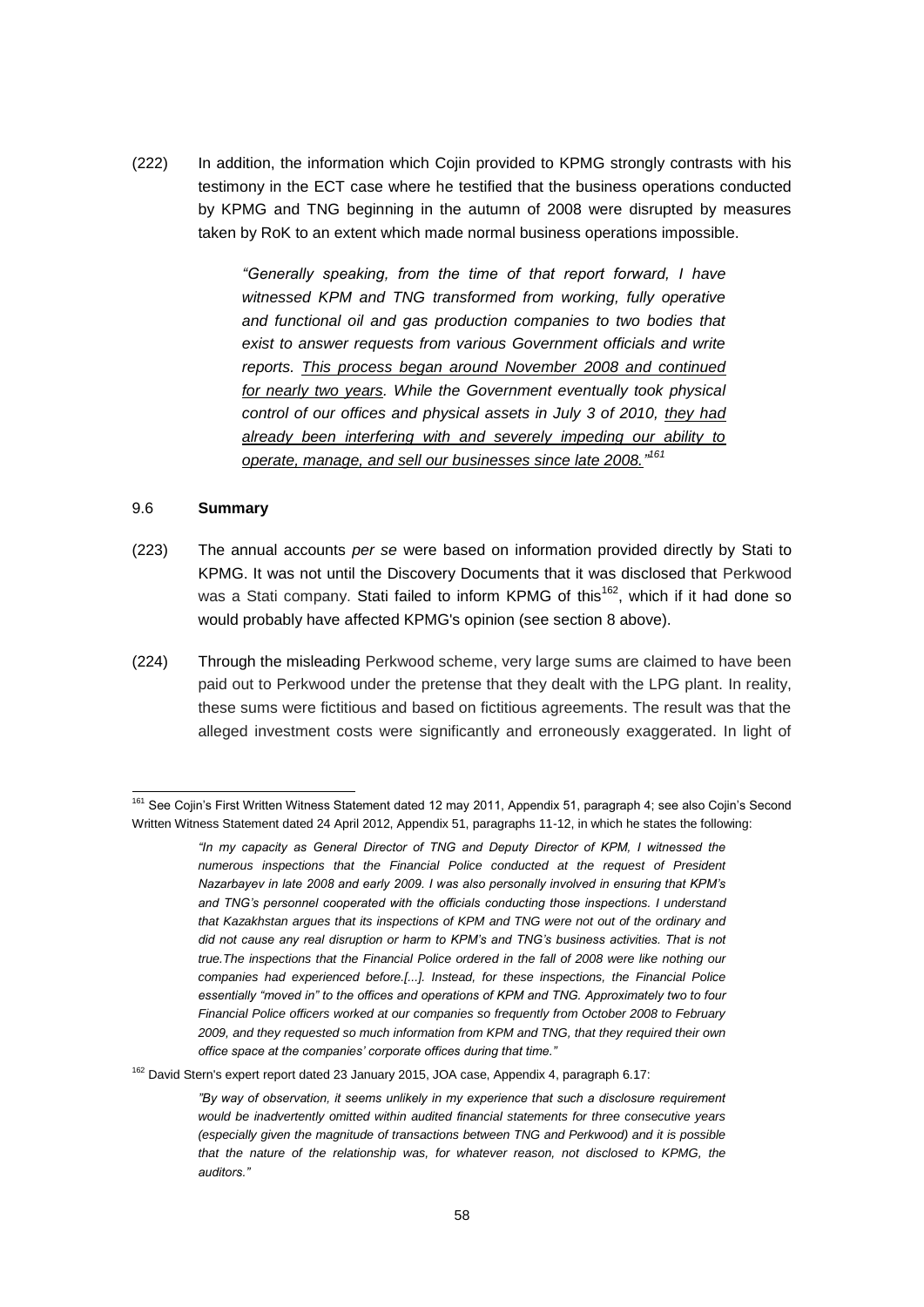this, the financial statements and other financial information was not reliable since these had not been audited or reviewed based upon actual circumstances.

(225) In light of the above-stated, the decision by the arbitral tribunal to rely on the Indicative Offer in its determination of the quantum of damages regarding the LPG plant was a fateful one. Since the Indicative Offer was based on significantly erroneous and misleading information contained in the Information Memorandum and in the financial statements, which was knowingly provided and maintained by Stati, there is a lack of a valid ground in the Arbitration Award, in any event with respect to the LPG plant.

# <span id="page-58-0"></span>**10 THE WAY IN WHICH THE AWARD WAS RENDERED IS CONTRARY TO SWEDISH PUBLIC POLICY**

#### 10.1 **Invalidity according to the LSF**

- (226) If the conditions on which an arbitration rests, are such that it must be considered that the way in which the arbitral award was rendered is manifestly incompatible with the public policy of Sweden, the arbitration award must be declared invalid in accordance with 33 § LSF. In this context, consideration should particularly be given to the fact that one party has relied on false or otherwise misleading evidence $^{163}$ .
- (227) Prior to the introduction of the LSF, proposals were put forward to introduce a provision entailing that an arbitration would be suspended on application by a party if a document relied on as evidence had been forged or falsified or if someone other than a party or a representative of a party has made a deliberately false statement. However, the legislature took the view that no specific rule addressing the abovementioned situation need be introduced, but such conduct was already covered by the public policy rule in § 33 of the LSF; "*According to the committee, however, these situations should be included in the public policy concepts which the Model Law and also the New York Convention use*."<sup>164</sup> The view that the submission of false evidence or otherwise misleading evidence is of such importance that it be considered contrary to *ordre public* (or public policy) is also confirmed by the UNCITRAL Model Law.

"*The travaux préparatoire of the Model Law make it clear that the public policy provision is intended inter alia to cover the possibility of setting aside an award if the arbitral tribunal has been corrupted in some way, or if it has been misled by corrupt evidence*" <sup>165</sup> (our emphasis)

(228) Even if the Model Law provides that an award may be set aside, an arbitration award that is not in accordance with the public policy under Swedish law should be declared invalid under Article 33 of the LSF. It should be added that in such a situation no

1

<sup>163</sup> Stefan Lindskog, *Skiljeförfarande – en kommentar*, 2 edition, 2012, p. 850.

<sup>164</sup> See Government Bill 1998/99:35, page 150.

<sup>165</sup> Alan Redfern; Martin Hunter, *Law and Practice of International Commercial Arbitration*, 3 edition, 1999, ¶ 9-19.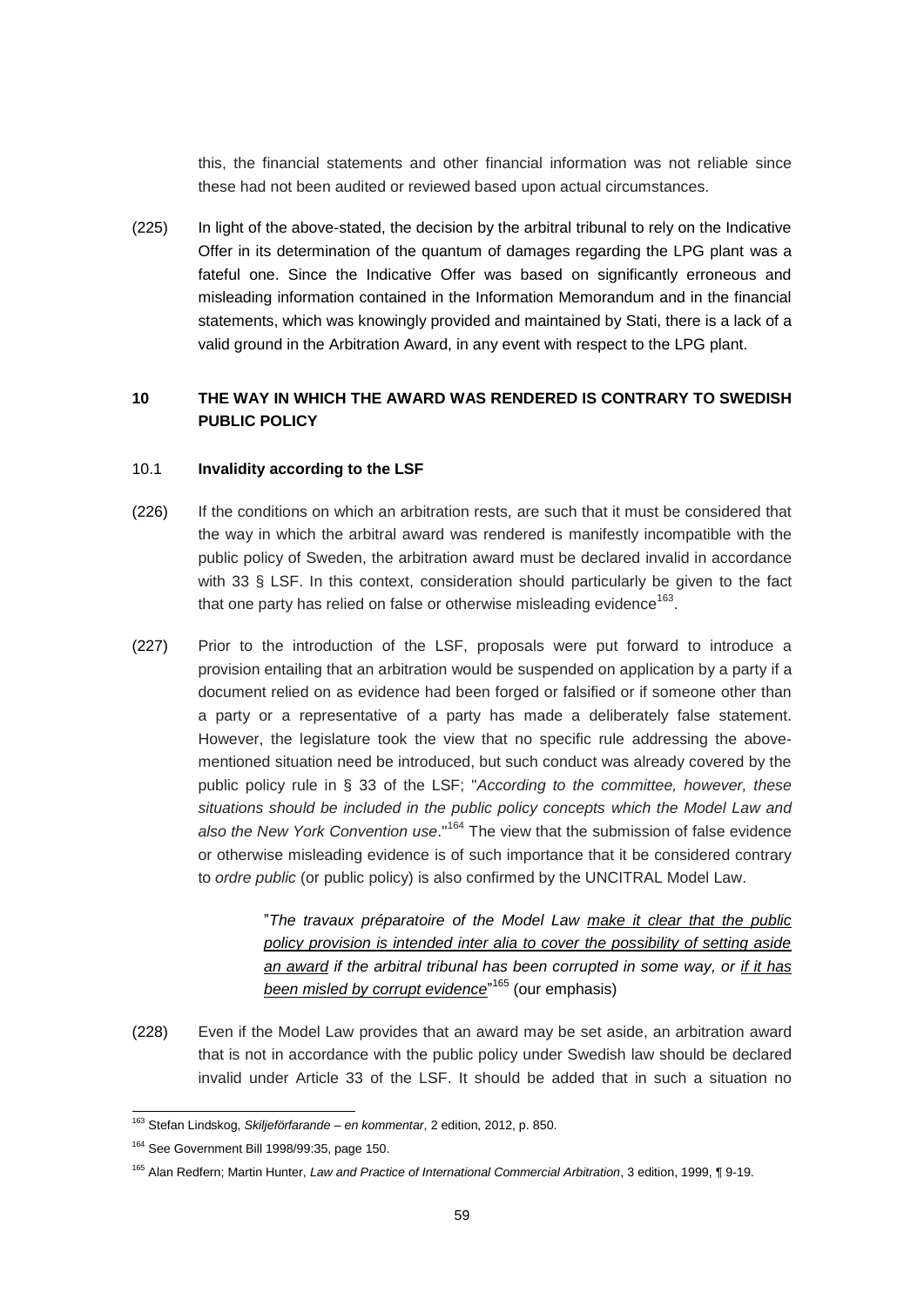requirements are imposed to the effect that the defect must have had an impact on the outcome of the case. On the contrary, the conduct of this a kind is a very serious matter and should under no circumstances be accepted by the legal system.<sup>166</sup>

# <span id="page-59-0"></span>10.2 **Stati's knowingly false and misleading information has fundamentally undermine the integrity of the arbitration and therefore the arbitration award must be declared invalid in its entirety**

- (229) Firstly, it should again be emphasized that Stati did not at any time inform either the Arbitral Tribunal, the SCC, or RoK that not less than three arbitration proceedings were pending in parallel with the ECT case with respect to substantially the same facts. This fact alone is of essential importance. In the ECT case, issues such as *lis pendens* and even questions with respect to the information found in the parallel arbitration proceedings would probably have been relevant if the above-stated circumstances had been known. If it had also emerged that, despite the fact that the same people and counsel were involved in the parallel arbitration proceedings, Stati had provided entirely different and sometimes conflicting information regarding, *inter alia,* the ownership and responsibility of the Stati companies and the circumstances surrounding the investment in the LPG facility, this would probably have affected the arbitral tribunal's conclusion. RoK would also have been afforded an opportunity to adequately rebut and shed light on Stati's accusations.
- (230) Stati's action in the ECT case was essentially that RoK had committed "*a string of measures of coordinated harassment by various institutions*".<sup>167</sup> Had all of the information which has now been disclosed been available to the arbitral tribunal, this would have shed a different light on RoK's actions and increased its understanding for the measures taken by RoK against Stati.
- (231) The above-stated is of fundamental significance for the ECT case, and not least for the Arbitration Award. By stating incorrect ownership and accountability structures, Stati made it impossible for RoK to scrutinize Stati's arguments and the evidence submitted by Stati. For this reason alone, it is clear that the Arbitration Award is based entirely on incorrect assumptions and the way it came about is not compatible with the basic principles of the Swedish legal system.
- (232) In addition, the ECT should be interpreted in accordance with the purpose of maintaining respect for the rule of law. The preamble to the ECT emphasizes that: *'[t]he fundamental aim of the Energy Charter Treaty is to Strengthen the rule of law on energy issues [...]*". In other words, the ECT does not protect investments that involve illegal actions.

1

<sup>166</sup> Stefan Lindskog, *Skiljeförfarande – en kommentar*, 2 u, 2012, p. 850. *Cf*. also Lars Heuman, *Skiljemannarätt*, 1999, p. 600; "*The goal of harmonizing Swedish law with foreign precedent favors the argument that an arbitration award is a nullity if false written evidence or erroneous witness statements have affected the outcome*" (our emphasis).

<sup>&</sup>lt;sup>167</sup> The Arbitration Award, paragraph 1095.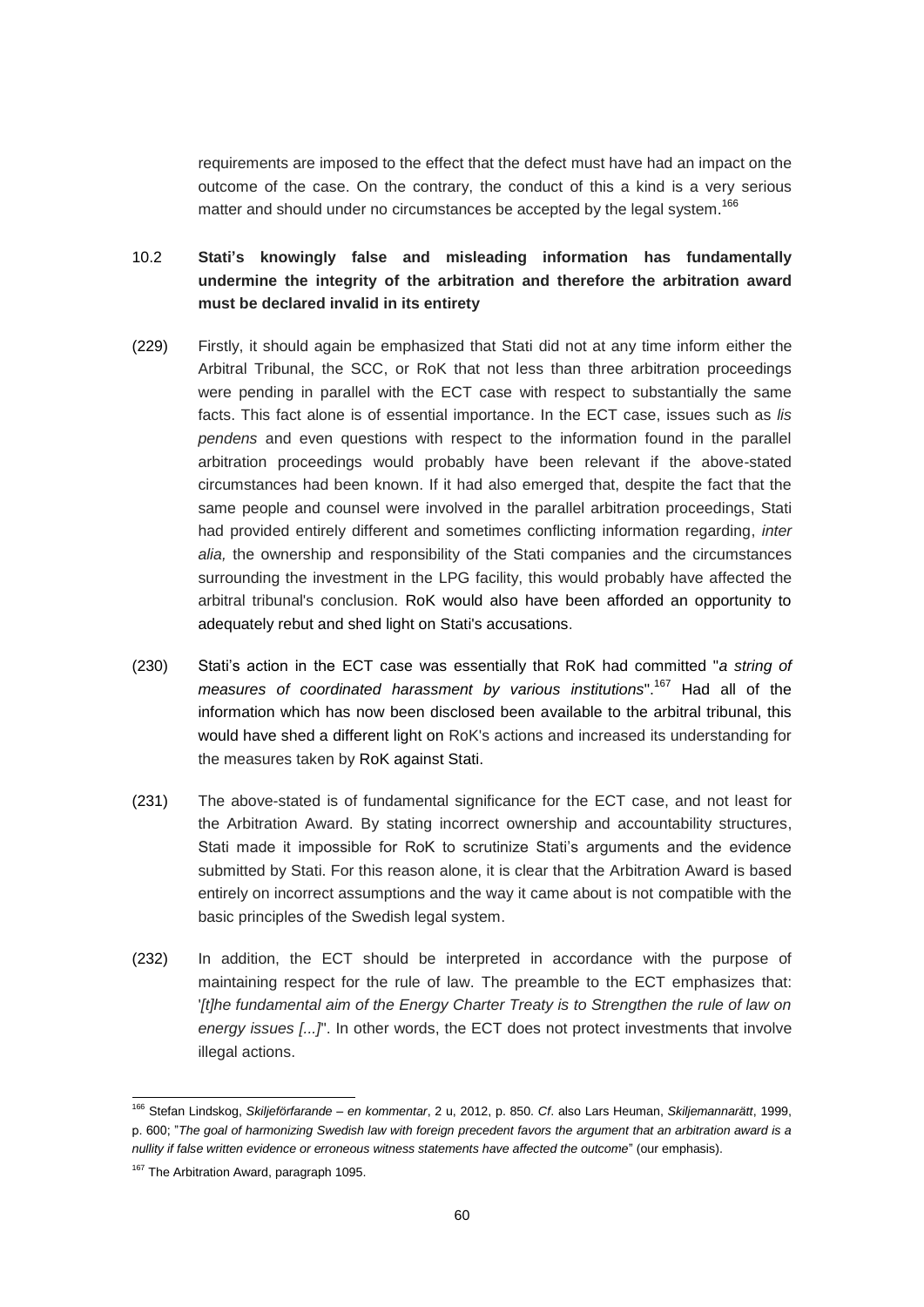- (233) This also follows from, *inter alia*, the ICSID case *Plama Consortium Ltd v. Republic of*  Bulgaria,<sup>168</sup> which considered alleged violations of the ECT. In this case, the tribunal held that the actions of the party requesting arbitration had violated both all Gary as well as international law. The arbitral tribunal found in this context that granting protection under the ECT to the party requesting arbitration would be in violation of the civil law maxim *nemo auditur propriam turpitudinem allegans*, which means that a party should not be able to benefit from its own wrongful conduct<sup>169</sup>. The basic principle established by the tribunal in *Plama Consortium Ltd v. Republic of Bulgaria*was was that the investments must be in accordance with the host State's laws and good faith. Otherwise, the investment cannot enjoy protection under the ECT.
- (234) The main purpose of Stati's scheme appears to have been to exploit RoK's natural resources, drain its own local companies of money and funnel these funds out of the country. Stati's actions thus appears to have been the opposite of a good faith investment. The basic condition for investments in a host State is to operate in accordance with the host state laws and also that the investor, for example, will pay taxes and create jobs in exchange for the use of the host state's natural resources. Without any such re-investment, the host country risks, as in the present case, companies only exploiting the host country's natural resources without any added value for the host country.
- (235) In conclusion, due to Stati's misleading and inaccurate information, the entire Arbitration Award is erroneous and the integrity of the arbitration proceedings has been fundamentally undermined. The way in which the arbitration award arose is not in accordance with the fundamental principles of the Swedish legal system. There is no cause for a Swedish court of law to uphold an arbitration award which is so encumbered by misleading information and fictitious information. The arbitration award must therefore be declared invalid in its entirety.

# <span id="page-60-0"></span>10.3 **Stati knowingly invoked false evidence and provided false information regarding the LPG plant and therefore the arbitration award must, in any event, be declared invalid in this respect**

(236) In the alternative, the Arbitration Award must be declared invalid with regards to the damages paid for the LPG Plant, namely USD 199 million. Stati stated repeatedly that the alleged cost of investment in the LPG plant amounted to more than USD 245 million which was based on annual reports and reports by experts who audited these. In the JOA case, which was commenced in November 2012 (and which thus ran parallel to the ECT case), Stati stated, however, that there was a risk that the investment costs in March 2009, when the construction of an LPG plant was discontinued, could rise to USD 200 million. Moreover, in the Montvale case (which

-

<sup>168</sup> See, *inter alia*, ICSID Case No ARB/03/24 *Plama Consortium Limited v Republic of Bulgaria*.

<sup>169</sup> See also ICSID Case No ARB/03/26 *Inceysa Vallisoletana S.L. v Republic of El Salvador*, Award of 2 August 2006, where the same principle was argued.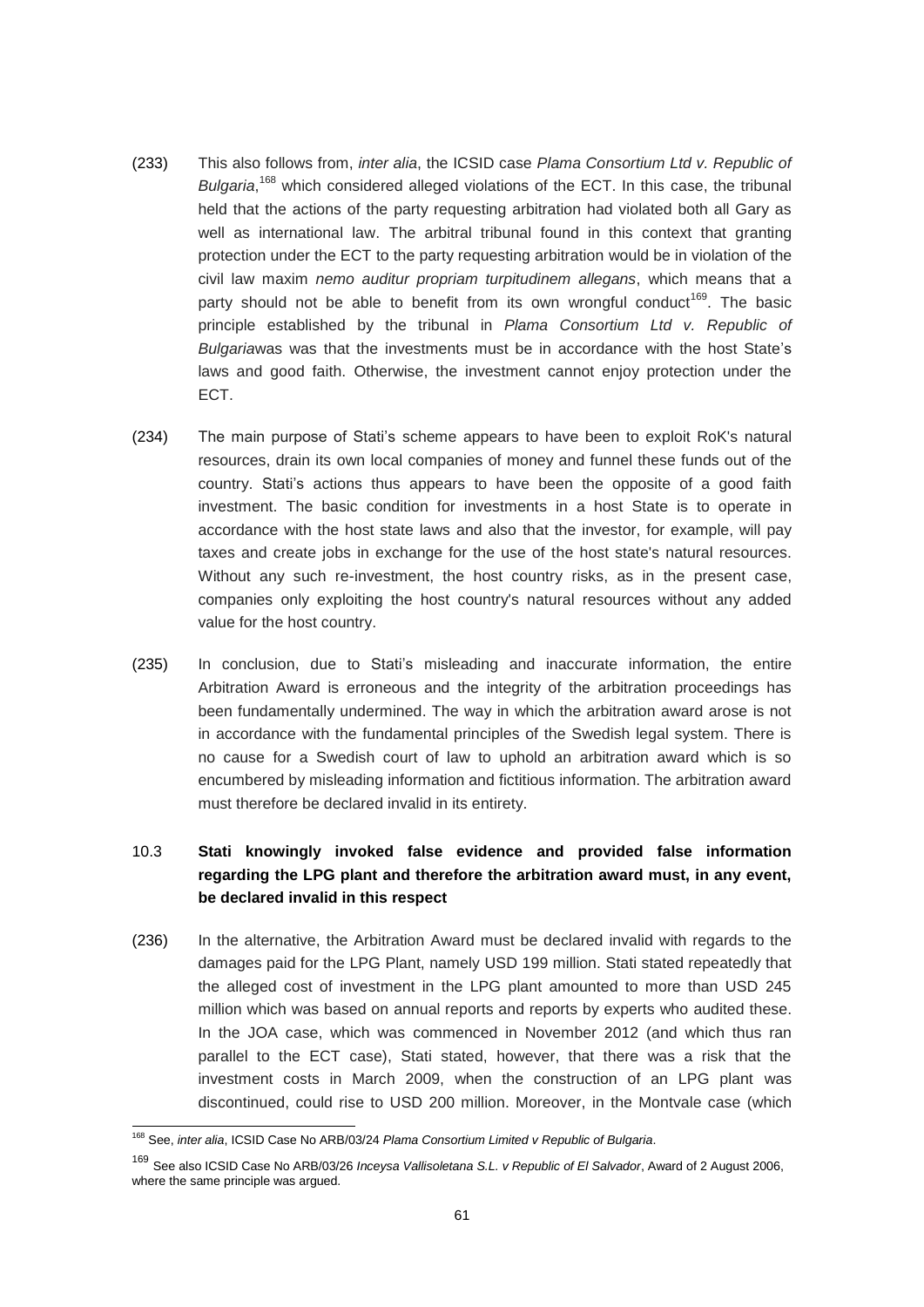was commenced in October 2010) Montvale stated that at the time the construction of the LPG plant was discontinued, Stati (through Ascom) had invested about USD 200 million, *together* with Vitol.

- (237) In this respect alone, it is clear that Stati lied in the ECT case. Moreover, according to Stati in the parallel arbitration proceedings, nearly half of the remaining alleged costs of the LPG plant were Vitol's share of the investment, to which Stati had no rights. In the ECT case, however, Stati saucerful compensation for the ECT plant.
- (238) Furthermore, it has emerged that the actual investment costs were much lower than Stati represented and that several of the alleged investment costs were fictitious (see section 7 above). In brief, Stati's scheme included, among other things, the following:
	- (i) ordering the same materials twice (from TGE and Perkwood) and increasing the purchase price for these unnecessarily and/or fictitious materials (Perkwood) in the amount of approximately USD 93 million, i.e. almost 3 times the amount paid to TGE;
	- (ii) purchasing materials that would be installed in the LPG plant (approximately USD 72 million);
	- (iii) adding interest costs on the unnecessary and/or fictitious materials which were purchased at an amount of approximately USD 60 million;
	- (iv) paying a fictitious Management Fee of approximately USD 44 million to a dormant letterbox company that conducted no business activities (Perkwood) and without any management functions being performed; and
	- (v) ordering additional construction materials and equipment which were not necessary to complete the LPG plant thereby triggering an advance payment of approximately USD 37 million.
- (239) Altogether, Stati caused the LPG plant to incur very large costs which have either been purely fictional or costs that were unnecessary and which did not provide the LPG plant with any equivalent value.
- (240) Furthermore, it can be noted that the accounts and financial statements of the relevant Stati companies contained directly erroneous and misleading information; these documents were the basis for both the Information Memorandum as well as KPMG's due diligence report, and for the different values of Tolkyn- and Borankol fields which were prepared by both parties in the ECT case. Stati thus deliberately misled auditors and experts by providing them with incorrect information in order to drive up the valuations of the assets concerned. In this regard, stated Justice Cooke<sup>170</sup> following.

<sup>-</sup><sup>170</sup> See footnote 10 above.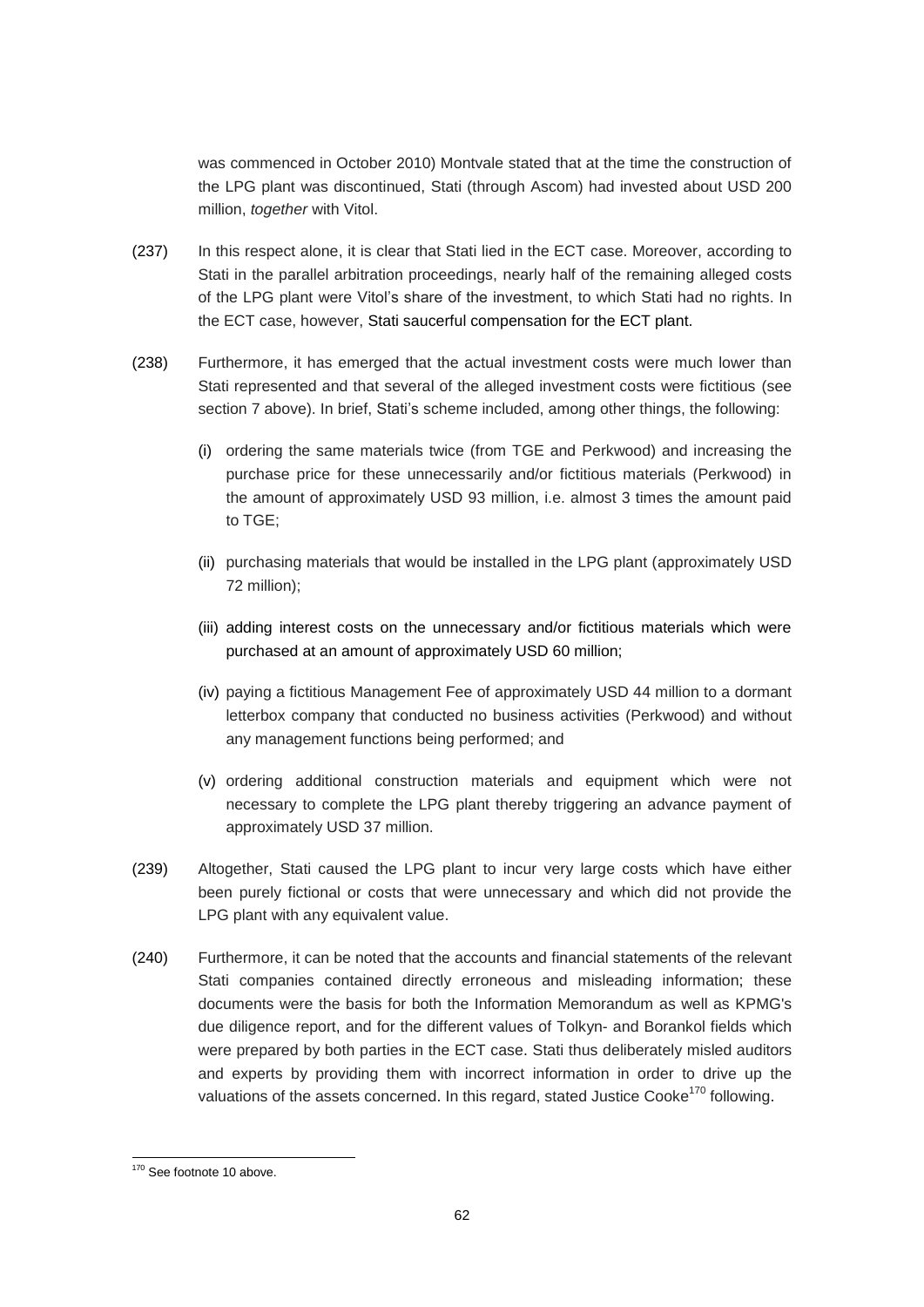*"The financial records of the following companies are inaccurate and misleading:*

*i) Although Perkwood was said to have charged a management of over \$43 million, it filed dormant company accounts throughout the relevant period.*

*ii) Although Stadoil and Genera] Affinity received substantial payments from Montvale as set out earlier, their financial statements are inconsistent with this. They are presented as "small companies" with a turnover below £6.5 million.*

*iii) TNG's audited accounts for the years 2007-2009 do not disclose the fact that Perkwood was a related party.*

*iv) No mention of the Perkwood management fee is to be found in the ECT Award"*

- (241) Regarding more specifically the damages awarded in the amount of USD 199 million for the LPG plant, the following can be stated.
- (242) As support for the notion that the LPG facility had a significantly higher value than its scrap value, the tribunal stated in its reasoning as follows.

"*In the view of the Tribunal, the relatively best source for the valuation in the period of the valuation date accepted by the Tribunal are the contemporaneous bids that were made for the LPG Plant by third parties after Claimants' efforts to sell the LPG Plant, both before and after October 14, 2008. Prospective purchasers bid on the Plant, not as scrap but obviously as prospectively operational. This is reflected in the undisputed indicative offers made by interested buyers in 2008, which valued the LPG*  Plant at USD 150 million on average. [...]<sup>"171</sup> (our emphasis)

- (243) It is therefore clear that the arbitral tribunal's decision to disregard the parties' expert opinions $172$  and also the arbitration tribunal's decision to value the LPG plant at more than scrap value was based on allegations about the investments that were made in the LPG plant. Furthermore, the arbitration tribunal's decision was based on the fact that several potential buyers submitted indicative bids for the LPG plant in 2008.
- (244) The tribunal stated that the best basis for assessing the value of the LPG plant was the state-owned company KMG's Indicative Offer of USD 199 million, which value the tribunal also ascribed to the LPG plant (and later awarded to Stati).

<sup>-</sup><sup>171</sup> The Arbitration Award, paragraph 1746.

<sup>172</sup> *Cf*. the Arbitration Award, paragraph 1746; "*However, the Tribunal considers that it does not have to evaluate these reports and the very different results they reach."*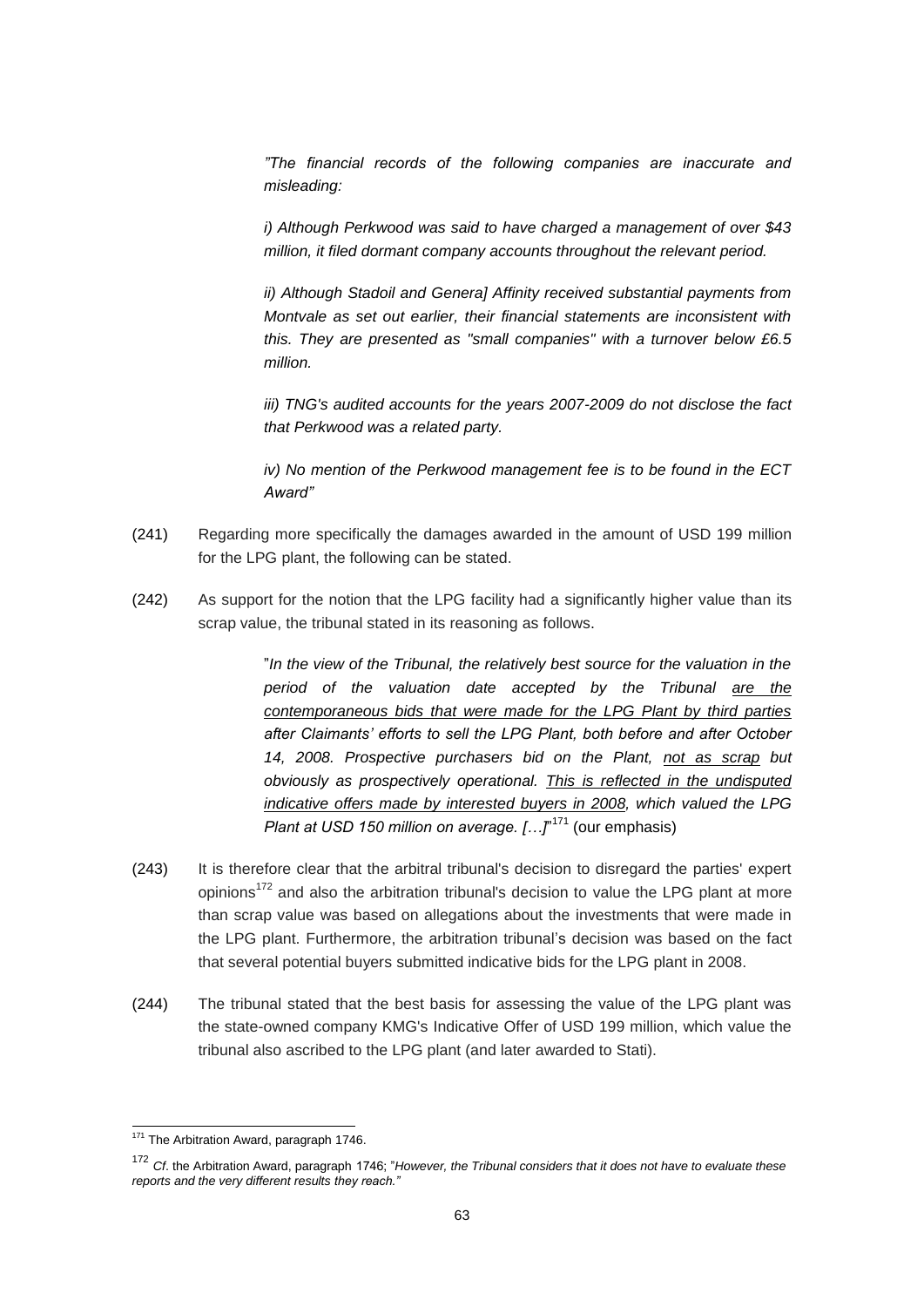- (245) As shown above, however, at least KMG's Indicative Offer was based on the Information Memorandum and KPMG's due diligence report which the potential purchasers were given before the bidding. In reality, it was therefore this Information Memorandum, drafted by Renaissance Capital, and the due diligence report prepared by KPMG, which formed the basis for the arbitration tribunal's decision to ascribe the LPG plant any value at all and also to ascribe to it a value of USD 199 million. These documents were based, however, on erroneous and misleading information that had been provided by Stati and the Stati companies' financial statements and annual reports.
- (246) As explained above, it has now been shown that this Information Memorandum is highly misleading since it contains erroneous information. The Information Memorandum, which played a crucial role in the arbitration proceedings has proven to be almost a sham document. In light of this, it can be stated that the arbitration award regarding mainly the LPG plant and its value (but also the valuation of the Tolkyn and Borankol fields) is based on fictitious information provided by Stati.
- (247) In conclusion, it is clear that Stati knowingly submitted false and misleading information and/or omitted pertinent information during the arbitration proceedings. The award rests in turn on those falsehoods. This is clearly contrary to public policy, as regards both Swedish and international law. In light of this, the arbitration award must in any event be declared invalid in respect of the compensation awarded for the LPG plant, namely USD 199 million.

### <span id="page-63-0"></span>**11 THE CONTINUED HANDLING OF THE CASE**

- (248) It is clear from the above-stated that that which is reported in this claim form has clear points of connections to Case No. T 2675-14 before the Svea Court of Appeal, which concerns RoK's claim to set aside or invalidate all or part of the arbitration award in the ECT case. Both this lawsuit and the one in the parallel case addresses the issue of the valuation of the LPG plant.
- (249) For reasons of economy and in order for the Court of Appeal to have the opportunity to form a coherent picture of the arbitration proceedings, it would be beneficial for this case to be consolidated with the parallel case, T 2676-14. RoK recognizes, however, the difficulty of reconciling this with the timing of the trial. RoK therefore leaves the question of consolidation to the Court of Appeal.

### <span id="page-63-1"></span>**12 PRELIMINARY STATEMENT OF EVIDENCE**

- (250) RoK requests leave to submit statements of evidence after Stati has submitted its statement of defense or a later time as determined by the Court of Appeal.
- (251) The documents filed in connection with this brief are currently offered into evidence.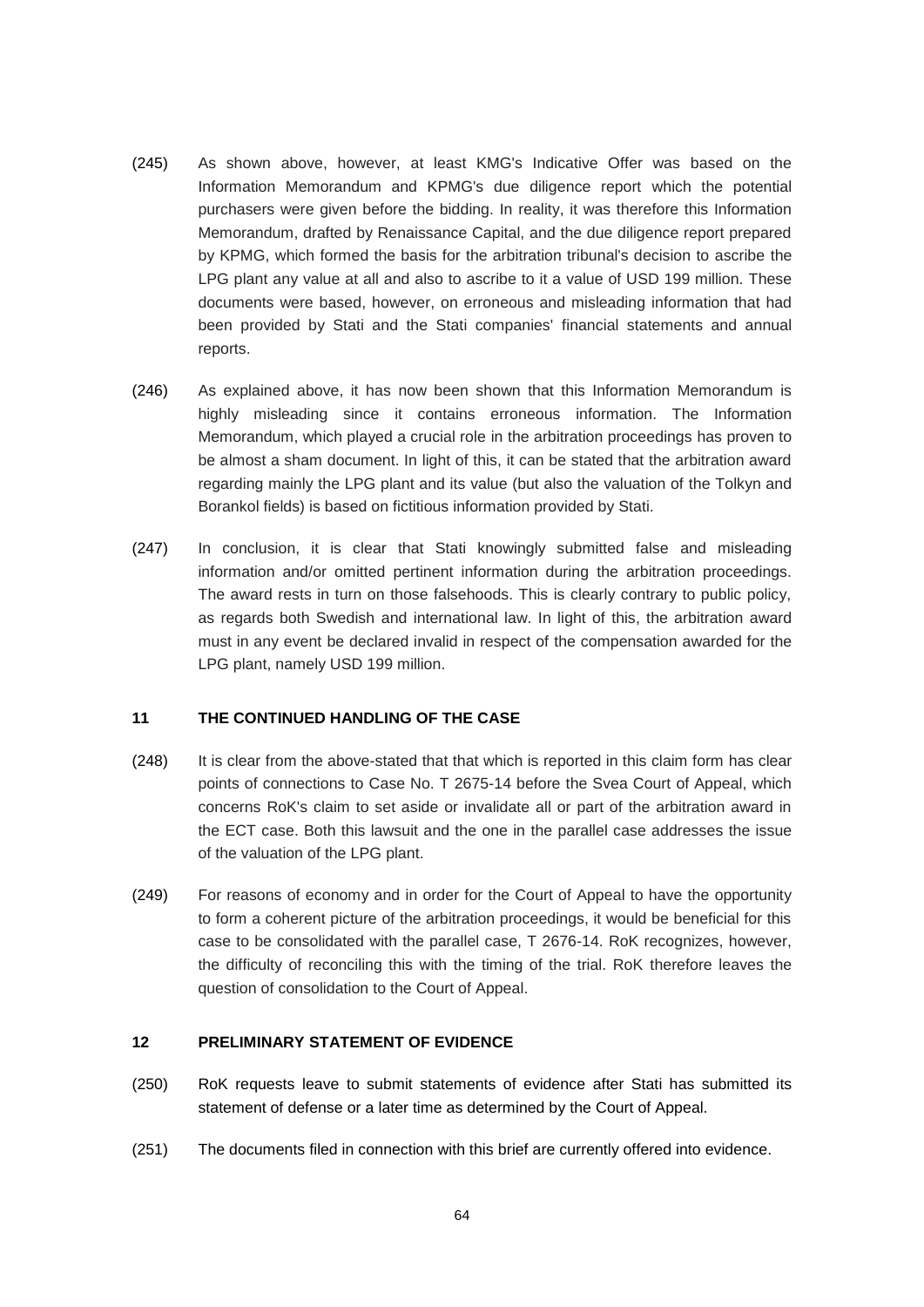As above,

Hans Bagner **Pontus Ewerlöf** 

- Appearance form is filed in the Svea Court of Appeal's case number T 2675-14

- The claim form fee has been paid to the Svea Court of Appeal's account PG 761115-5 (reference: Svea Court of Appeal – Republic of Kazakhstan)

\_\_\_\_\_\_\_\_\_\_\_\_\_\_\_\_\_\_\_\_\_\_\_\_\_\_\_\_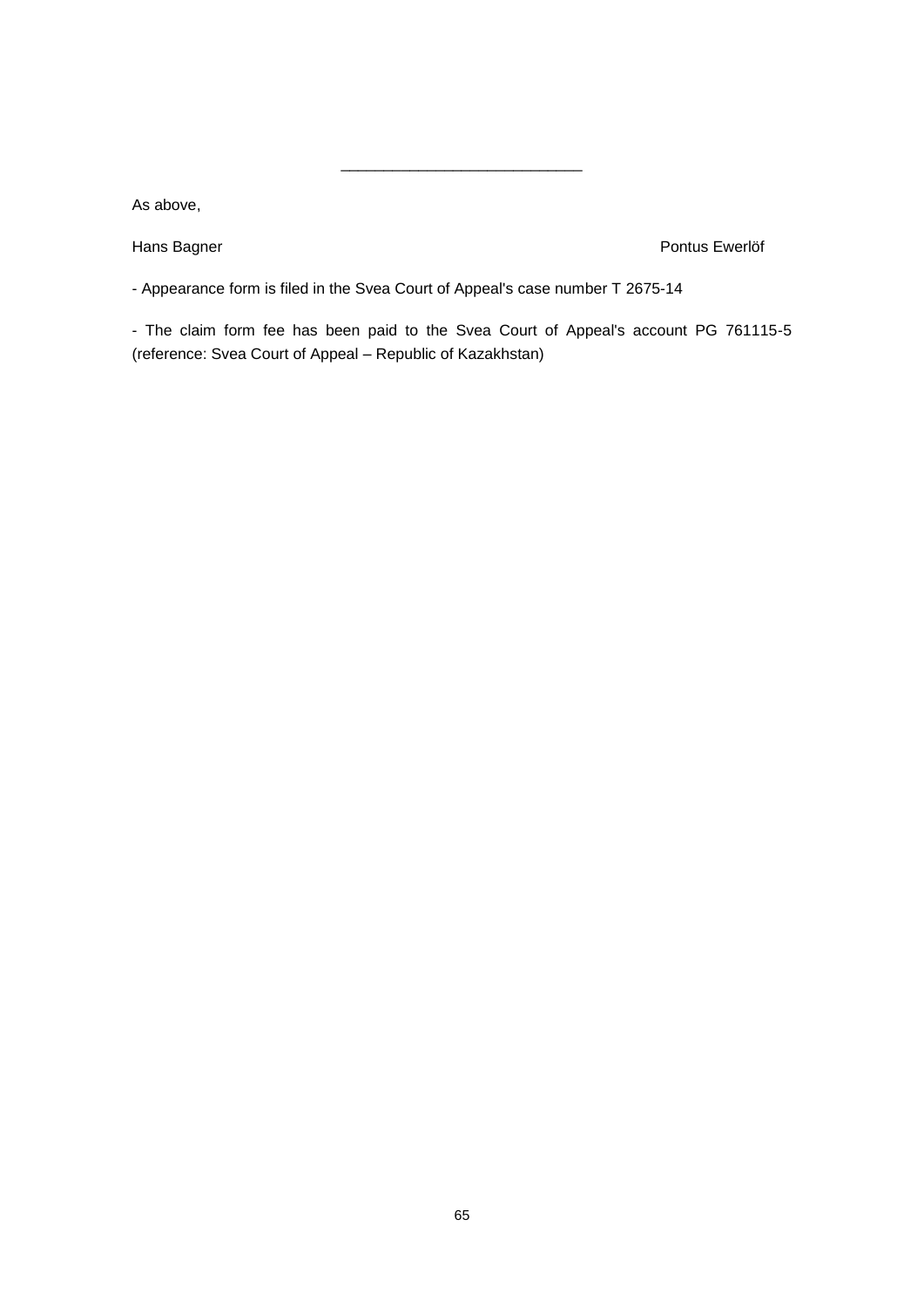# **SCHEDULE OF APPENDICES**

| Appendix 1  | JOA (Joint Operating Agreement Dated 27 June 2006)                                                                                                                                                                                                                                                        |
|-------------|-----------------------------------------------------------------------------------------------------------------------------------------------------------------------------------------------------------------------------------------------------------------------------------------------------------|
| Appendix 2  | FTI reports (Expert Supplemental Report of Howard Rosen and Laura R. Hardin<br>FTI Consulting, Inc. Dated May 28, 2012), (Expert Report of Howard Rosen and<br>Laura Hardin Dated 17 May 2011)                                                                                                            |
| Appendix 3  | Charles River reports (Expert Report of Charles River Associates dated 11<br>October 2013), (Supplemental Expert Report of Charles River Associates dated<br>28 February 2014)                                                                                                                            |
| Appendix 4  | David Stern reports (Expert Report of David Stern dated 23 January 2014),<br>(Supplemental Report of David Stern dated 4 September 2014)                                                                                                                                                                  |
| Appendix 5  | Deloitte report (Expert Report dated 1 October 2015)                                                                                                                                                                                                                                                      |
| Appendix 6  | Southern District Court of New York in case no. 1:15-mc-00081-P1 (Southern<br>District Court of New York, Case 1:15-mc-00081-P1 dated 22 June 2015)                                                                                                                                                       |
| Appendix 7  | The Indicative Offer (KazMunaiGas Exploration production JSC's preliminary<br>non-binding offer)                                                                                                                                                                                                          |
| Appendix 8  | Information Memorandum (Project Zenith, Confidential Information<br>Memorandum August 2008)                                                                                                                                                                                                               |
| Appendix 9  | KPMG's due diligence-rapport (Project Zenith Vendor Due Diligence 29 August<br>2008)                                                                                                                                                                                                                      |
| Appendix 10 | Perkwood agreement (Sale and purchase Agreement No. 01/01_TNG_PRK<br>dated February 17, 2006)                                                                                                                                                                                                             |
| Appendix 11 | Justice Cooke in the High Court of Justice, Queens Bench Division Commercial<br>Court, Royal Court of Justice Strand, London, WC2A 2LL, case no. 2014 FOLIO<br>506 (Freezing Order), dated den 29 August 2014                                                                                             |
| Appendix 12 | Franjo Zaja's first witness statement dated 27 August 2015 (Franjo Zaja, First<br>Witness Statement On behalf of Defendant Dated 27 August 2015)                                                                                                                                                          |
| Appendix 13 | Sara Walker's forth witness statement dated 13 August 2015 in the English<br>enforcement proceedings (Fourth Witness Statement of Sarah Yasmin Walker<br>Dated 13 August 2015)                                                                                                                            |
| Appendix 14 | Transcript from the English enforcement proceedings, day 1, 1 September 2015<br>(Transcript Hearing Day 1, 1 September 2015 ((1) Anatolie Stati (2) Gabriel<br>Stati (3) Ascom Group S.A. (4) Terra Raf Trans Trading LTD. - and - The<br>Republic of Kazakhstan, Day 1 - Redacted, September 1, 2015) 70 |
| Appendix 15 | Grigore Pisica's first witness statement dated 17 May 2011, ECT case (Witness<br>Statement of Grigore Pisica Dated 17 May 2011)                                                                                                                                                                           |
| Appendix 16 | Hearing on Quantum of Damages, day 1, 28 January 2013 in the ECT case,<br>SCC Arbitration V (116/2010)                                                                                                                                                                                                    |
| Appendix 17 | Hearing on Quantum of Damages, day 2 29 January 2013 in the ECT case                                                                                                                                                                                                                                      |
| Appendix 18 | Mr. Smith, Hearing on Quantum of Damages, day 4, 31 January 2013                                                                                                                                                                                                                                          |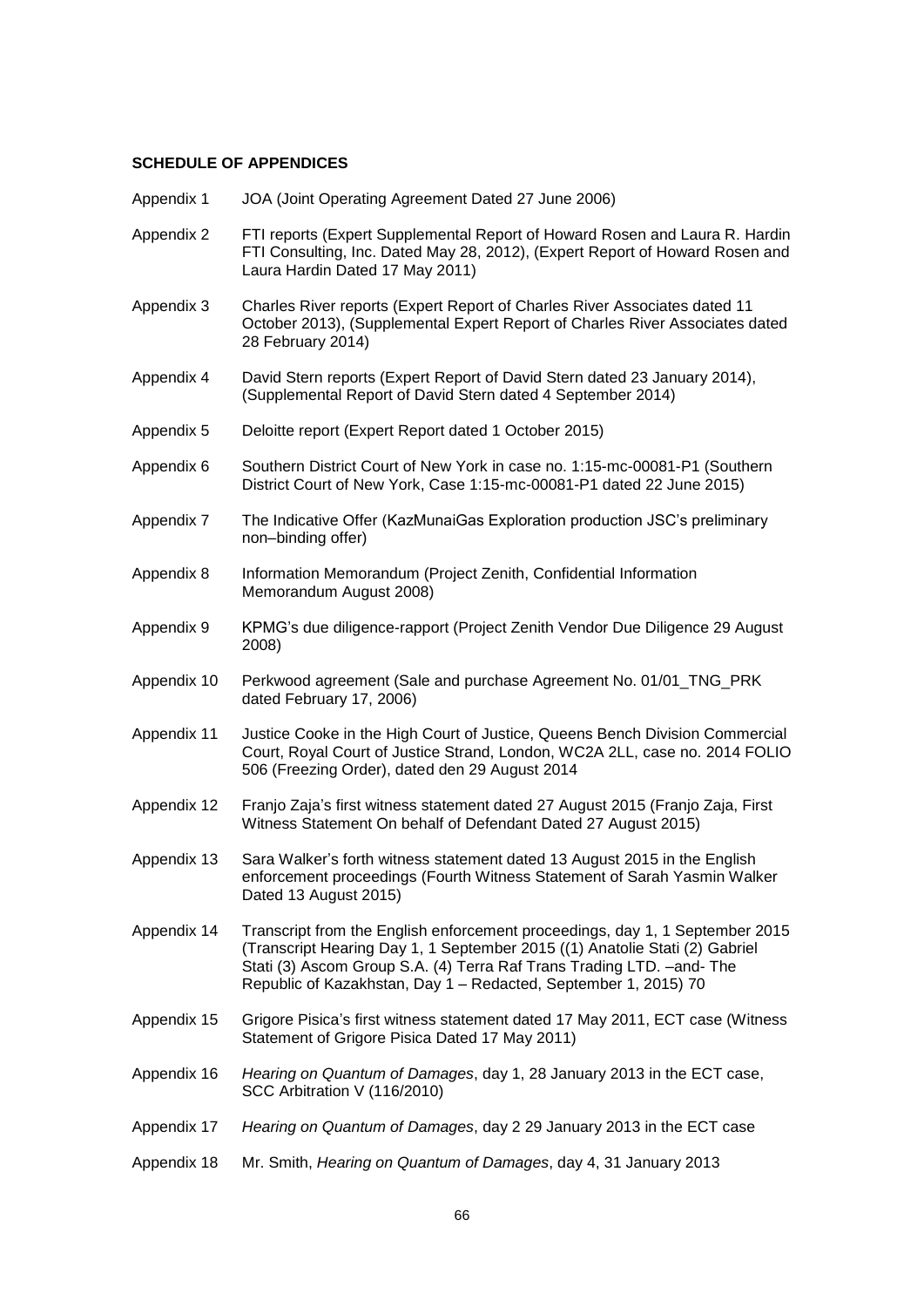| Appendix 19 | Utdrag från TGE-avtalet daterat den 31 januari 2006 (Tractebel Gas<br>Engineering, Contract NO. 1960/06)                                                                                               |
|-------------|--------------------------------------------------------------------------------------------------------------------------------------------------------------------------------------------------------|
| Appendix 20 | Appendix marked SYW-3 (Exhibit "SYW-3" referred to in the Fourth Witness<br>Statement of Sarah Yasmin Walker dated 13 August 2015.)                                                                    |
| Appendix 21 | Witness Statement of Taras Barievitch Khalelov                                                                                                                                                         |
| Appendix 22 | Witness Statement of Artur Lungu dated 11 October 2013                                                                                                                                                 |
| Appendix 23 | Witness Statement of Ian Roper Taylor Dated 22 January 2014, in the JOA<br>case                                                                                                                        |
| Appendix 24 | Witness Statement of Catalin Broscaru dated 11 April 2011                                                                                                                                              |
| Appendix 25 | Management inquiries 25 February 2009, 16:00-17:00, On-site visit                                                                                                                                      |
| Appendix 26 | Kazpolmunay LLP, Tolkynneftegaz LLP and Tristan Oil Ltd. Combined Financial<br>Statements for the year ended December 31, 2009                                                                         |
| Appendix 27 | Reply Memorial on Quantum (Claimants' Reply memorial on Quantum May 28,<br>2012)                                                                                                                       |
| Appendix 28 | Stati's First Post-Hearing Brief (Claimants' First Post Hearing Brief April 8,<br>2013)                                                                                                                |
| Appendix 29 | Stati's Second Post-Hearing Brief (Claimants' Second Post Hearing Brief June<br>3, 2013                                                                                                                |
| Appendix 30 | Ascom LPG Plant - Business Plan 71                                                                                                                                                                     |
| Appendix 31 | Witness Statement of Raymond Leslie Martin Dated 21 January 2014 in the<br>JOA case                                                                                                                    |
| Appendix 32 | Minutes of Joint Management Committee Meeting Chisinau 29th November<br>2006 29 November 2006, Exhibit C-94 till Ascom's Memorial dated 11 October<br>2013, JOA case                                   |
| Appendix 33 | Minutes of Joint Management Committee meeting dated 2 October 2007,<br>Exhibit C-99 till Ascom's Memorial dated 11 October 2013, in the JOA case<br>(Minutes of JMC Meeting Moscow 2nd October 2007)   |
| Appendix 34 | Minutes of Joint Management Committee meeting dated 5 February 2008,<br>Exhibit C-29 till Ascom's Memorial dated 11 October 2013, in the JOA case<br>(Minutes of JMC Meeting London 5th February 2008) |
| Appendix 35 | Minutes of Joint Management Committee meeting dated March 2009, Exhibit C-<br>118 till Ascom's Memorial dated 11 October 2013, in the JOA case (Investcom<br>Update-ASCOM LPG Mar 09)                  |
| Appendix 36 | Montvale's Statement of Defence and Counterclaim dated 22 July 2011                                                                                                                                    |
| Appendix 37 | Second Witness Statement of Artur Lungu Dated 11 October 2013 in the JOA<br>case                                                                                                                       |
| Appendix 38 | Second Witness Statement of Artur Lungu dated 22 July 2011 in the Montvale<br>case                                                                                                                     |